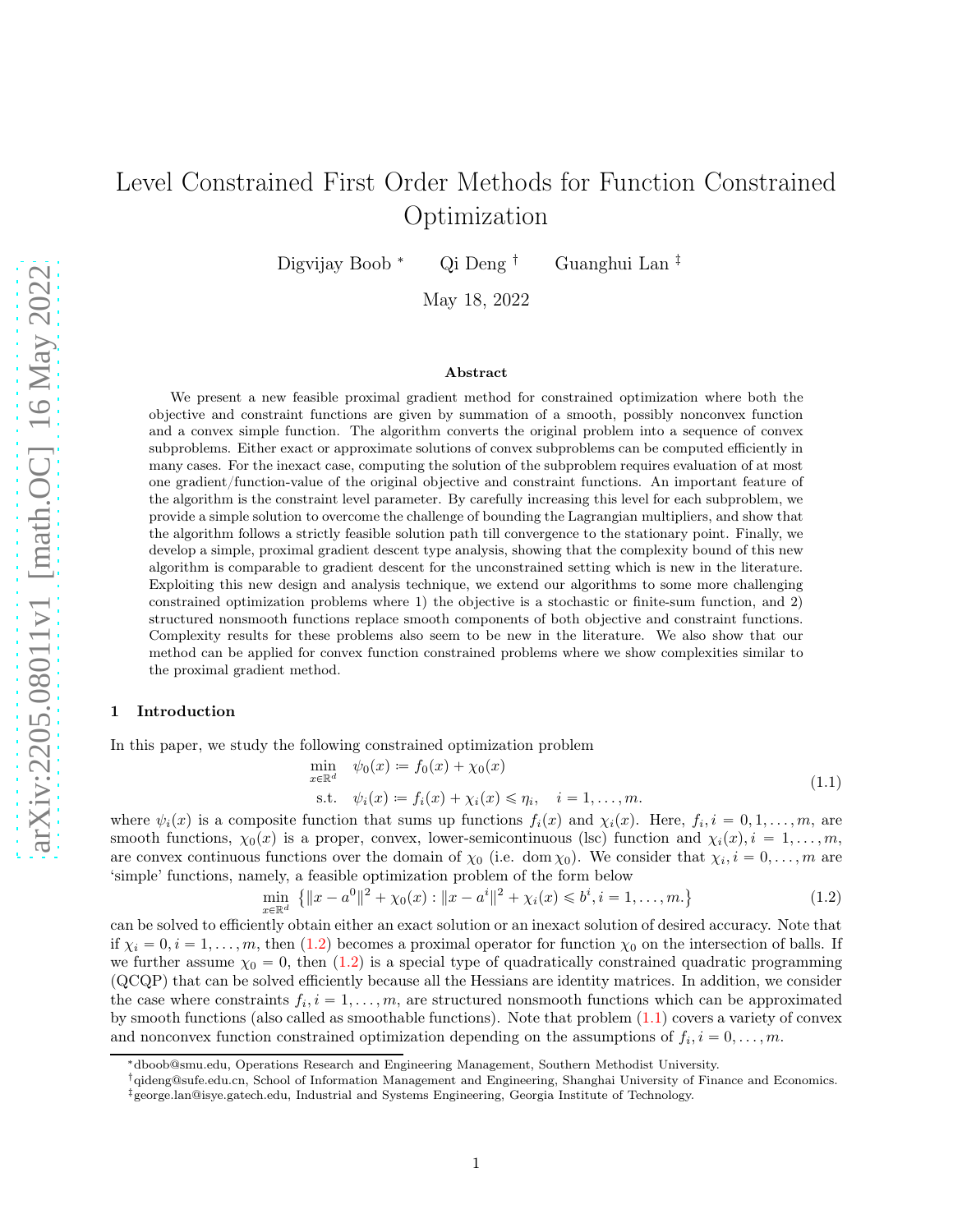Nonlinear optimization with function constraints has been a classic topic in continuous optimization. While earlier study focused on the asymptotic performance, recent work has put more emphasis on the complexity analysis of the algorithms, mainly driven by the growing interests in large-scale optimization and machine learning. For most of our discussion on complexity analysis, we generally require convergence to an  $\epsilon$ -approximate KKT point (c.f. Definition [3\)](#page-4-0). Penalty methods [\[9,](#page-29-0) [25,](#page-29-1) [18\]](#page-29-2), including augmented Lagrangian methods [\[15,](#page-29-3) [16,](#page-29-4) [26,](#page-29-5) [17\]](#page-29-6), is one popular approach for constrained optimization. In [\[8\]](#page-29-7), Cartis et al. presented an exact penalty method by minimizing a sequence of convex composition functions. When the penalty weight is bounded, this method requires to solve  $\mathcal{O}(1/\epsilon)$  trust region subproblems, and when the penalty weight is unbounded, the complexity is  $\mathcal{O}(1/\epsilon^{2.5})$  to reach an  $\epsilon$ -KKT point. In a subsequent work [\[9\]](#page-29-0), the authors provided a target following method that achieves complexity  $\mathcal{O}(1/\epsilon)$  regardless the growth of the penalty. In [\[25\]](#page-29-1), Wang et al. extended the penalty method to solving constrained problems where the objective takes the expectation forms. Sequential quadratic programming (SQP) is another important approach for constrained optimization. Typically, SQP involves linearization of the constraints, quadratic approximation of the objective and possibly some trust region constraint for convergence guarantee [\[6,](#page-29-8) [7\]](#page-29-9). The recent work [\[10\]](#page-29-10) established a unified convergence analysis of SQP (GSQP) in more general settings when the feasibility and constraint qualification may or may not hold. Different from standard SQP, the Moving Balls Approximation (MBA) method [\[1\]](#page-28-0) follows a feasible solution path and transforms the initial problems into diagonal QCQP. A subsequent work [\[3\]](#page-29-11) presented a unified analysis of MBA and other variants of SQP methods. Under the assumption of Kurdyka-Łojasiewicz property, they establish global rates of convergence in which the result depends on the Łojasiewicz exponent.

Despite much recent progress in the prior work, there are some significant remaining issues. Specifically, most of the analyses are carried out only for smooth optimization and require that the exact optimal solution of the convex subproblems are readily available. Unfortunately, both assumptions can be unrealistic in many large scale applications. To overcome these issues, [\[4,](#page-29-12) [19,](#page-29-13) [18\]](#page-29-2) presented some new proximal point algorithms that iteratively solves the strongly convex proximal subproblem inexactly by first order methods. A great computational advantage is that first order methods only need to compute a relatively easy proximal gradient mapping in each iteration. In particular, [\[4\]](#page-29-12) proposed to solve the proximal point subproblem by a new first order primal-dual method called ConEx. Under some strict feasibility assumption, they derived the total complexities of the overall algorithm for which the objective and constraints can be either stochastic or deterministic, and either nonsmooth or smooth. Notably, for nonconvex and smooth constrained problems, inexact proximal point [\[4\]](#page-29-12) requires  $\mathcal{O}(1/\epsilon^{1.5})$  function/gradient evaluations. A similar complexity bound is obtained by the proximal point penalty method [\[18\]](#page-29-2) when a feasible point is available. Nevertheless, at this point, it may be difficult to directly compare the efficiency of proximal point with the earlier approach, given that very different oracles are employed in each method. Inexact proximal point appears to be less efficient in terms of gradient and function value computations, since first order penalty method [\[9\]](#page-29-0) and a variant of SQP [\[10\]](#page-29-10) (where surrogate is formed by first order approximation) has an  $\mathcal{O}(1/\epsilon)$  complexity bound. Nevertheless, inexact proximal point might be more efficient if the corresponding proximal mapping is much easier to solve than the the subproblems in penalty or SQP methods.

In this paper, we attempt to alleviate some of the aforementioned issues in solving nonconvex constrained optimization. Our main contribution is the development of a novel Level Constrained Proximal Gradient (LCPG) method for constrained optimization, basing on the following key ideas.

First, we convert the original problem  $(1.1)$  into a sequence of simple convex subproblems of form  $(1.2)$  for which an exact or an approximate solution can be computed efficiently. In particular, solving the subproblem requires at most one gradient and function value computation for  $f_i$ ,  $i = 0, \ldots, m$ . This phenomenon is quite similar to simple single-loop methods even though LCPG method can be multi-loop since we allow for an inexact solution of [\(1.2\)](#page-0-0) using some kind of iterative scheme.

Second, starting from a strictly feasible initial point and carefully controlling the feasibility levels of the subproblem constraints, we ensure that LCPG follows a strictly feasible solution path. This also allows us to deal with nonsmooth constraints where  $\chi_i$  is not necessarily 0 and further extends LCPG to the inexact case where the subproblem admits an approximate solution. Even though subtle, the level-control design is crucial in bounding the Lagrange multipliers under the well-known Mangasarian-Fromovitz constraint qualification (MFCQ)[\[20,](#page-29-14) [4\]](#page-29-12). Subsequently, we also show asymptotic convergence of the LCPG method.

Third, we offer a new insight into the complexity analysis of LCPG as a gradient descent type method, which could be of independent interests. When the objective and constraints are nonconvex composite, we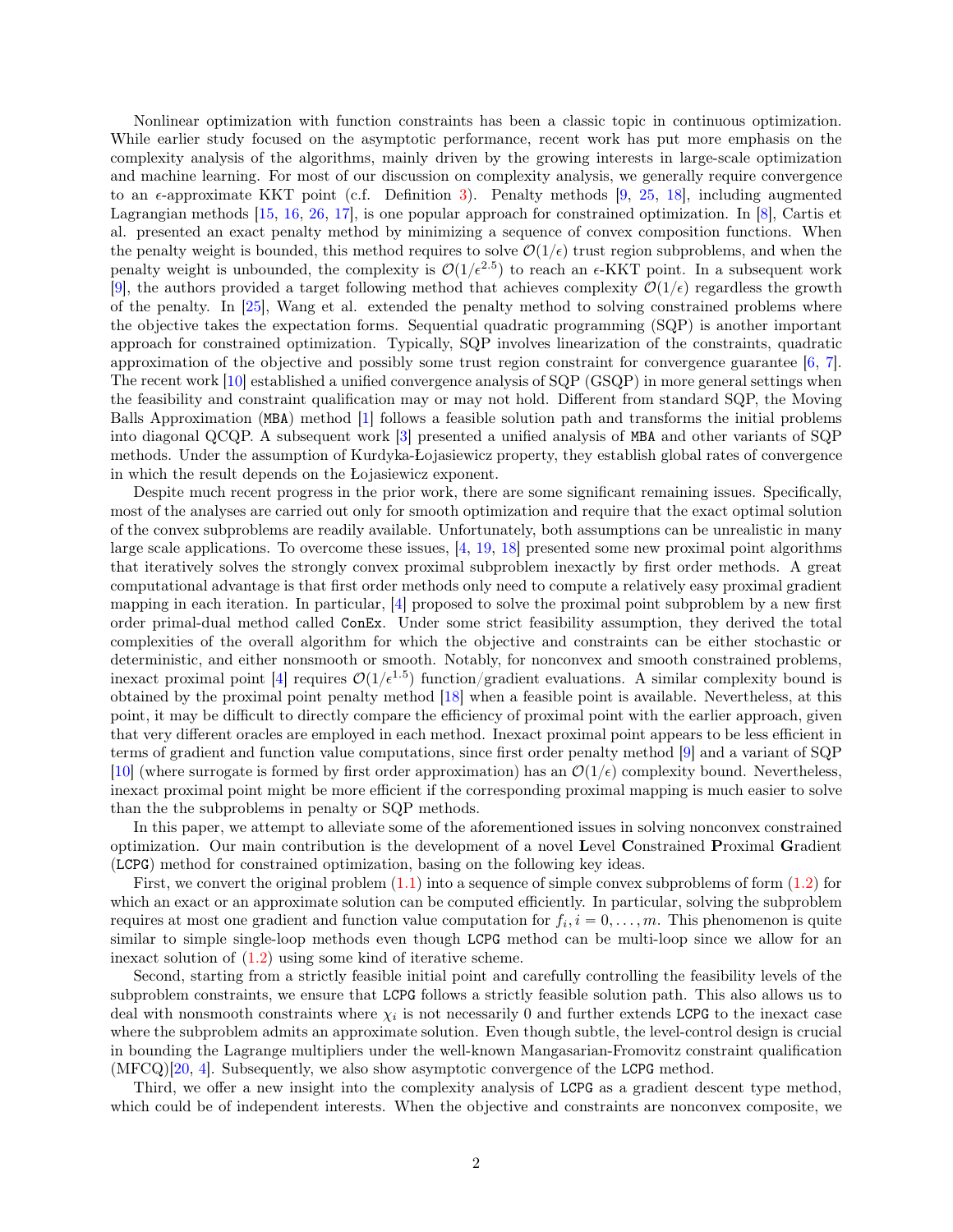aim to find a first-order  $\epsilon$ -KKT point (c.f. Definition [3\)](#page-4-0) under aforementioned MFCQ assumption. We can show that LCPG method converges in  $O(1/\epsilon)$  iterations. Furthermore, each subproblem requires at most one function-value and gradient computation. The net outcome is that *gradient complexity* of our method is of  $O(1/\epsilon)$ . Notice that the number of iterations required by proximal point method under MFCQ assumption is also  $O(1/\epsilon)$  (see [\[4,](#page-29-12) Theorem 5]). However, each iteration of this method requires  $O(1/\epsilon^{0.5})$  gradient computation, and hence its total gradient complexity can be bounded by  $O(1/\epsilon^{1.5})$ . This is much worse than LCPG method. We compare with some significant lines of work in Table [1.](#page-3-0)

Exploiting the intrinsic connection between LCPG and proximal gradient (without function constraints), we extend LCPG to a variety of cases. We can show a similar  $O(1/\epsilon)$  gradient complexity for the inexact LCPG method. We also extend LCPG method to stochastic (LCSPG) and variance-reduced (LCSVRG) variants when  $f_0$  is either stochastic or finite-sum function, respectively. LCSPG and LCSVRG require  $O(1/\epsilon^2)$  (similar) to SGD [\[12\]](#page-29-15)) and  $O(\sqrt{n}/\epsilon)$  (similar to SVRG [\[13\]](#page-29-16)) stochastic gradients, respectively, where n is the number of components in the finite-sum objective. The details of complexity of variants of LCPG method for stochastic cases can also be seen in Table [2.](#page-3-1) We also consider the case when function  $f_i, i = 1, \ldots, m$  are nondifferentiable, but contain a smooth saddle structure (referred to as structured nonsmooth). We extend LCPG method for such nonsmooth nonconvex function constrained problem using Nesterov's smoothing scheme [\[22\]](#page-29-17). In this case, LCPG method requires  $O(1/\epsilon^2)$  gradients.

We show that GD type analysis of the LCPG method can be extended to the convex case. In particular, when the objective and constraint functions are convex, we show that LCPG method requires  $O(1/\epsilon)$  gradient computations for smooth and composite constrained problems, and this complexity improves to  $O(\log{(1/\epsilon)})$ when the objective is smooth and strongly-convex. Furthermore, we develop the complexity of inexact variants of LCPG method by leveraging the analysis of gradient descent with inexact projection oracles [\[24\]](#page-29-18). Inexact LCPG method maintains the gradient complexity of  $O(1/\epsilon)$  and  $O(\log(1/\epsilon))$  for convex and strongly convex problems, respectively.

It should be noted that throughout our analysis, we require that the Lagrange multipliers for the convex subproblems of type [\(1.2\)](#page-0-0) are bounded. This problem is addressed in different ways in arguably all works in the literature. In this paper, we show that under the assumption of MFCQ, Lagrange multipliers associated with the sequence of subproblems remain bounded by a quantity specified as B. Even then, the value of B cannot be estimated a priori. Fortunately, this bound is not needed in the implementation of our methods. However, it plays a role in the complexity analysis. Hence, our comparison with the existing complexity literature (e.g., proximal point method of  $[4]$ ) is valid when bound B on sequence of Lagrange multiplier largely depends on the problem itself and not on the sequence of subproblems. One can easily see that such uniform bounds on Lagrange multipliers hold under the strong feasibility constraint qualification [\[4\]](#page-29-12), a similar uniform Slater's condition [\[19\]](#page-29-13) or for nonsmooth nonconvex relaxation in the application of sparsity constrained optimization  $[5]$ . The problem of comparing bounds B on Lagrange multipliers requires getting into specific applications, which is not the purpose of this paper. Hence, throughout our comparison with existing literature, we assume that bound B for different methods is of similar order.

Comparison with MBA method Auslender et al. [\[1\]](#page-28-0) provided a Moving Balls Approximation (MBA) method for smooth constrained problems, i.e.  $\chi_i(x), i = 0, \ldots, m$ , are not present. They use Lipschitz continuity of constraint gradients along with MFCQ to ensure that sequence of subproblems satisfy Slater's conditions (see [\[1,](#page-28-0) Proposition 2.1(iii)]). Similar result is also used in [\[27\]](#page-29-20) where they provide a line-search version of MBA for functions satisfying certain KL-properties. The MBA method was studied for semi-algebraic functions in [\[3\]](#page-29-11) where they used KL property of semi-algebraic functions. The work [\[1\]](#page-28-0) also provides the complexity guarantee for constrained program with a smooth and strongly convex objective. Our results differ from the past studies in the following several aspects. First, we do not assume any KL assumptions on the class of functions, hence making the method applicable for a wider class of problems. Second, we show complexity analysis for variety of cases, e.g., stochastic, finite-sum or structured nonsmooth cases. Note that complexity results are not known for MBA type method even for purely smooth problem. Third, we show complexity results for both convex and strongly convex cases which strictly subsumes the results in [\[1\]](#page-28-0). Fourth, it should be noted that [\[1\]](#page-28-0) also considered the efficiency of solving subproblems. They proposed an accelerated gradient method that obtains  $\mathcal{O}(1/\sqrt{\epsilon})$  complexity for solving the dual of the QCQP subproblem. However, it is unclear what accuracy is enough for ensuring asymptotic convergence of the whole algorithm.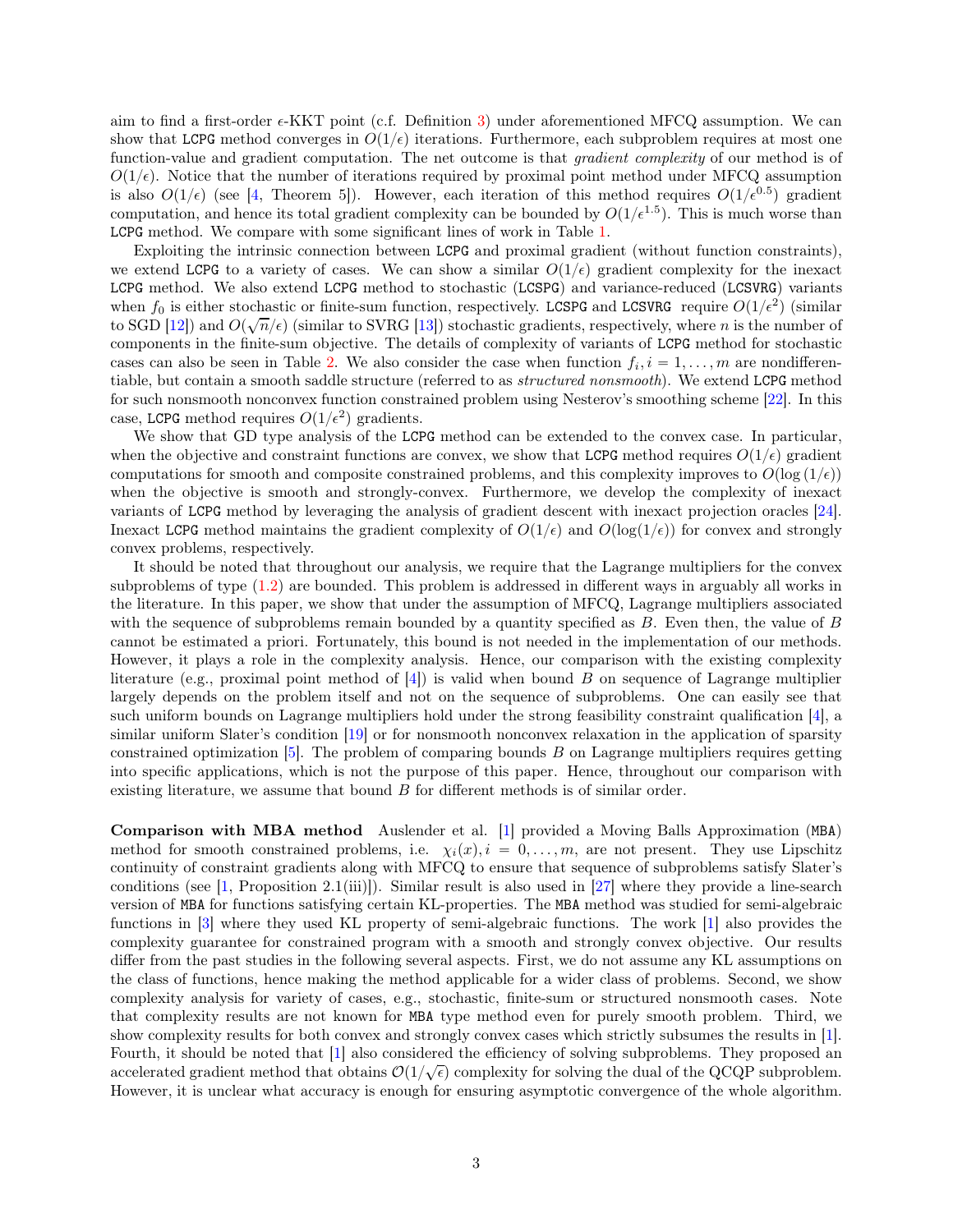<span id="page-3-0"></span>

| Algorithms                  | <b>Function</b><br>type | Composite? | Inexact?               | CQ                                | Criteria   | Complexity                      |
|-----------------------------|-------------------------|------------|------------------------|-----------------------------------|------------|---------------------------------|
| $\overline{1}$<br>MBA       | str cvx                 | no         | $\mathbf{n}\mathbf{o}$ | $Feasibility+MFCQ$                | Opt. gap   | $\mathcal{O}(\log(1/\epsilon))$ |
| <b>10</b><br>GSQP           | noncyx                  | no         | $\mathbf{n}\mathbf{o}$ | Extended MFCQ                     | <b>KKT</b> | $\mathcal{O}(1/\epsilon)$       |
| <b>IPP</b><br>$+$ ConEx [4] | noncyx                  | yes        | yes                    | Strong feasibility                | <b>KKT</b> | $\mathcal{O}(1/\epsilon^{1.5})$ |
| IPPP $[18]$                 | noncyx                  | no         | yes                    | Feasibility<br>$+$ Nonsingularity | <b>KKT</b> | $\mathcal{O}(1/\epsilon^{1.5})$ |
|                             |                         |            |                        | Nonsingularity                    |            | $\mathcal{O}(1/\epsilon^2)$     |
| IQRC[19]                    | noncyx                  | $yes*$     | yes                    | Uniform Slater                    | <b>KKT</b> | $\mathcal{O}(1/\epsilon^{1.5})$ |
| <b>LCPG</b><br>(this work)  | $\bf{cv} \bf{x}$        | yes        | yes                    | $Slater+MFCQ$                     | Opt. gap   | $\mathcal{O}(1/\epsilon)$       |
|                             | str cvx                 |            |                        |                                   | Opt. gap   | $\mathcal{O}(\log(1/\epsilon))$ |
|                             | noncyx                  |            |                        |                                   | KKT        | $\mathcal{O}(1/\epsilon)$       |

Table 1: Comparison of algorithm function/gradient evaluation complexities. cvx: convex, str cvx: strongly convex, and noncvx: nonconvex.

For convex problems, we consider the complexity to reach a feasible solution with  $O(\epsilon)$ -optimality gap. For nonconvex problems, we consider the complexity to reach an approximate KKT solution that satisfies  $\|\partial \mathcal{L}\|_{\mathcal{I}}^2 \leq$  $\epsilon$ . Note that different works have quite different error measurements of the complementary slackness. For example, in our translation, [\[10,](#page-29-10) [18\]](#page-29-2) requires an  $\mathcal{O}(\sqrt{\epsilon})$  error on the complementary slackness and feasibility. Our measure requires 0-feasibility error and  $\mathcal{O}(\epsilon)$ -complementary slackness error.

<span id="page-3-1"></span>\* IQRC does not explicitly discuss the composite case. Their subproblem oracle can be upgraded to handle proximal case relatively easily.

| $\check{ }$<br>$\cdot$ | <b>.</b><br>$n\varepsilon$<br>$\tilde{\phantom{a}}$ | o<br>∸ | $\overline{\phantom{a}}$<br>◡ |
|------------------------|-----------------------------------------------------|--------|-------------------------------|

Table 2: Total number of stochastic gradient evaluations to obtain  $\mathcal{O}(\varepsilon,\varepsilon)$  randomized KKT points in the finite sum problem.

Comparison with generalized SQP The work [\[10\]](#page-29-10) developed the first complexity analysis of generalized SQP (GSQP) method by using a novel ghost penalty approach. Different from our feasible method, they consider a general setting where the feasibility and constraint qualification may or may not hold. They show that SQP-type methods have an  $\mathcal{O}(1/\epsilon^2)$  complexity for reaching some  $\epsilon$ -approximate generalized stationary point. Under an extended MFCQ condition, they established an improved complexity  $\mathcal{O}(1/\epsilon)$  for reaching the scaled-KKT point, which matches our complexity result under a similar MFCQ assumption. Notably, both their analysis and ours rely on MFCQ to show that the global upper bound (constant  $B$ ) on the multipliers of the subproblems exists. However, in order to obtain the best  $\mathcal{O}(1/\epsilon)$  complexity, GSQP explicitly relies on the value of such unknown upper bound to determine the stepsize, which appears to be rather challenging in practical use. In contrast, our algorithm does not involve the constant  $B$  in the algorithm implementation; we only require the Lipschitz constants of the gradients, which is standard for gradient descent methods.

<span id="page-3-2"></span>Outline This paper is organized as follows: Section [2](#page-3-2) describes notations and assumptions. It also provides various definitions used throughout the paper. Section [3](#page-5-0) presents the LCPG method which uses exact solutions of subproblems. It also establishes asymptotic convergence and convergence rate results. Section [4.1](#page-10-0) and Section [4.2](#page-13-0) provides the LCSPG and LCSVRG method for stochastic and finite-sum problems, respectively. Section [5](#page-16-0) shows extension of LCPG for nonsmooth nonconvex function constraints. Section [6](#page-19-0) introduces the inexact LCPG method and provides its complexity analysis when the subproblems are inexactly solved by an interior point method or first-order method. Finally, Section [7](#page-25-0) extends LCPG method for convex optimization problems and establishes its complexity for both strongly convex and convex problems.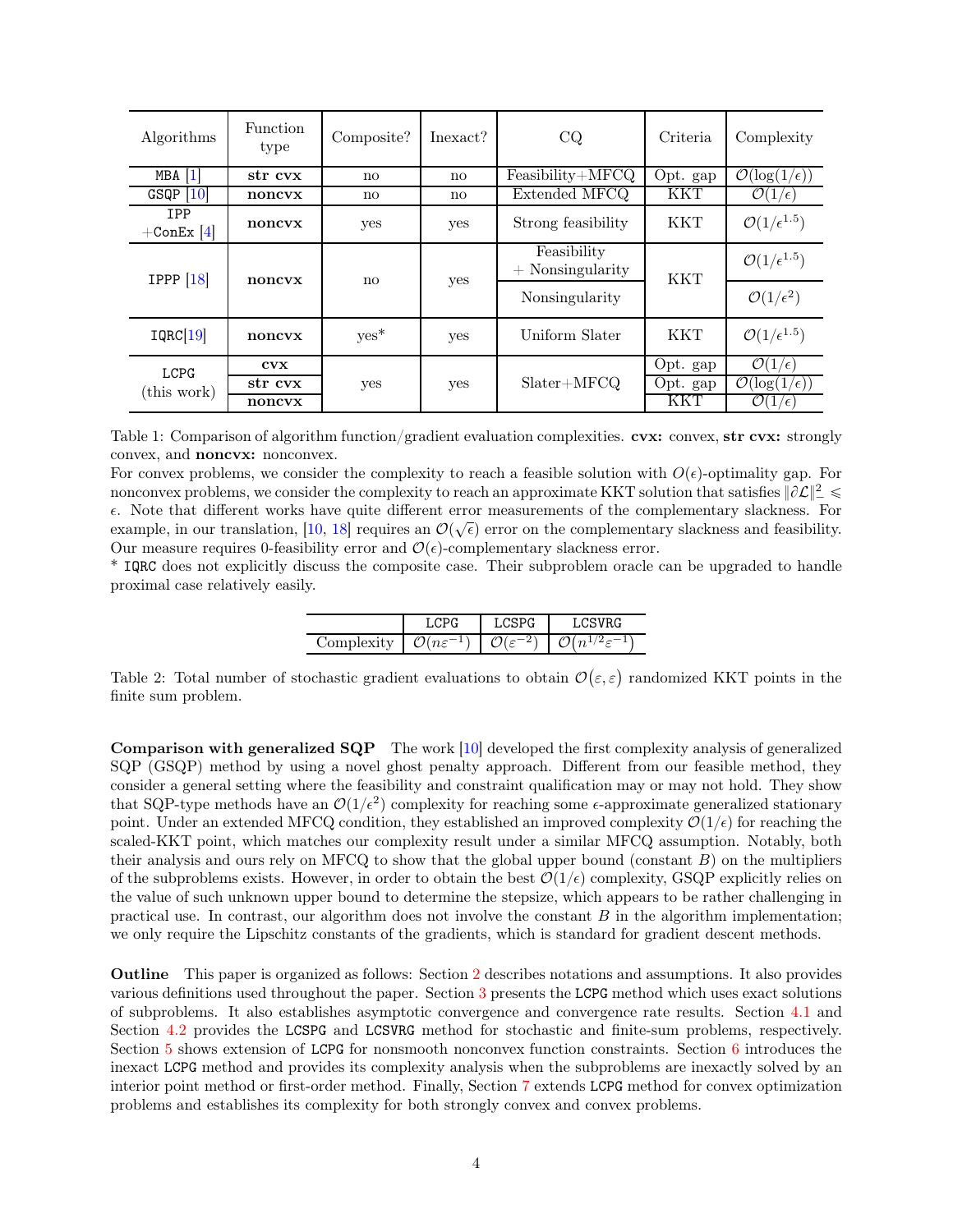#### 2 Notations and assumptions

Notations.  $\mathbb{R}^n_+$  stands for the non-negative orthant in  $\mathbb{R}^n$ . We use  $\|\cdot\|$  to express the Euclidean norm. For a set X, we define  $||\mathcal{X}||_-=$  dist $(0,\mathcal{X}) = \inf \{||x||, x \in \mathcal{X}\}\$ . If X is a convex set then we denote its normal cone at x as  $N_{\mathcal{X}}(x)$ . Furthermore, we denote the dual cone of normal cone at x as  $N_{\mathcal{X}}^{*}(x)$ . Let e be a vector full of elements one. For simplicity, we denote  $[m] = \{1, 2, \ldots, m\}, f(x) = [f_1(x), \ldots, f_m(x)]^T$ ,  $\chi(x) = [\chi_1(x), \ldots, \chi_m(x)]^T$ , and  $\psi(x) = [\psi_1(x), \psi_2(x), \ldots, \psi_m(x)]^T$ . For vectors  $x, y \in \mathbb{R}^m$ ,  $x \leq y$  is understood as  $x_i \leq y_i$  for  $i \in [m]$ .

**Assumption 1** (General). We assume that the optimal value of problem  $(1.1)$  is finite:  $\psi_0^* > -\infty$ . Furthermore, the objective and constraint functions have the following properties.

- 1:  $\chi_0$  is a proper, convex and lower semi-continuous (lsc) function. Moreover, we assume that for all  $i = 1, \ldots, m$ , the function  $\chi_i(x)$  is convex continuous over dom  $\chi_0$ .
- 2:  $f_i(x)$  is  $L_i$ -Lipschitz smooth on dom  $\chi_0$ :  $\|\nabla f_i(x) \nabla f_i(y)\| \le L_i \|x y\|$  for any  $x, y \in \text{dom}\,\chi_0$ . For brevity, we denote  $L = [L_1, \ldots, L_m]^{\mathrm{T}}$ .
- <span id="page-4-6"></span>3: The feasible set for [\(1.1\)](#page-0-1), i.e.,  $\bigcap_{i\in[m]} \{x : \psi_i(x) \leq \eta_i\} \cap \text{dom}\,\chi_0$  is nonempty and compact<sup>[1](#page-4-1)</sup>.

The Lagrangian function of problem  $(1.1)$  is denoted by

<span id="page-4-7"></span>
$$
\mathcal{L}(x,\lambda) = \psi_0(x) + \sum_{i=1}^m \lambda_i [\psi_i(x) - \eta_i]. \tag{2.1}
$$

For functions  $\psi_i$ , we denote its subdifferential as

$$
\partial \psi_i(x) = \{ \nabla f_i(x) \} + \partial \chi_i(x), i = 0, \ldots, m,
$$

where the sum is in the Minkowski sense.

<span id="page-4-3"></span>**Definition 1** (KKT condition). We say  $x \in \text{dom } \chi_0$  is a KKT point of problem [\(1.1\)](#page-0-1) if x is feasible and there exists a vector  $\lambda \in \mathbb{R}^m_+$  such that

$$
0 \in \partial_x \mathcal{L}(x, \lambda), \quad 0 = \sum_{i=1}^m \lambda_i \big[ \psi_i(x) - \eta_i \big]. \tag{2.2}
$$

The values  $\{\lambda_i\}$  are called Lagrange multipliers.

It is known that the KKT condition is necessary for optimality under the assumption of certain constraint qualification (c.f. [\[2\]](#page-29-21)). Our result will be based on a variant of Mangasarian-Fromovitz constraint qualification, which is formally given below.

**Definition 2** (MFCQ). We say that a point  $x$  satisfies the Mangasarian-Fromovitz constraint qualification for [\(1.1\)](#page-0-1) if there exists a vector  $z \in -N^*_{\text{dom } \chi_0}(x)$  such that

<span id="page-4-2"></span>
$$
\max_{v \in \partial \psi_i(x)} \langle v, z \rangle < 0, \quad i \in \mathcal{A}(x),\tag{2.3}
$$

where  $\mathcal{A}(x) = \{i : 1 \leq i \leq m, \psi_i(x) = \eta_i\}.$ 

**Proposition 1** (Necessary condition). Let x be a local optimal solution of Problem  $(1.1)$ . If it satisfies MFCQ [\(2.3\)](#page-4-2), then there is a vector  $\lambda \in \mathbb{R}^m_+$  such that the KKT condition [\(1\)](#page-4-3) holds.

Next, we introduce some optimality measures before formally presenting any algorithms. It is natural to characterize algorithm performance by measuring the error of satisfying KKT condition. Towards this goal, we have the following definition.

<span id="page-4-0"></span>**Definition 3.** We say that x is an  $\epsilon$  type-I (approximate) KKT point if it is feasible (i.e.  $\psi(x) \leq \eta$ ), and there exists a vector  $\lambda \in \mathbb{R}^m_+$  satisfying the following conditions:

<span id="page-4-5"></span><span id="page-4-4"></span>
$$
\|\partial_x \mathcal{L}(x,\lambda)\|^2_{\mathcal{L}} \leq \epsilon \tag{2.4}
$$

$$
-\sum_{i=1}^{m} \lambda_i [\psi_i(x) - \eta_i] \le \epsilon.
$$
\n(2.5)

Moreover, x is randomized  $\epsilon$  type-I KKT point if both x and  $\lambda$  are feasible randomized primal-dual solutions and conditions [\(2.4\)](#page-4-4) and [\(2.5\)](#page-4-5) are satisfied in expectation over the randomness of x and  $\lambda$ .

<span id="page-4-1"></span> $1$ This assumption is used to ensure the limit point of a certain sequence in the analysis. There are other conditions that can ensure the existence of a limit point as we will discuss in Remark [1.](#page-8-0)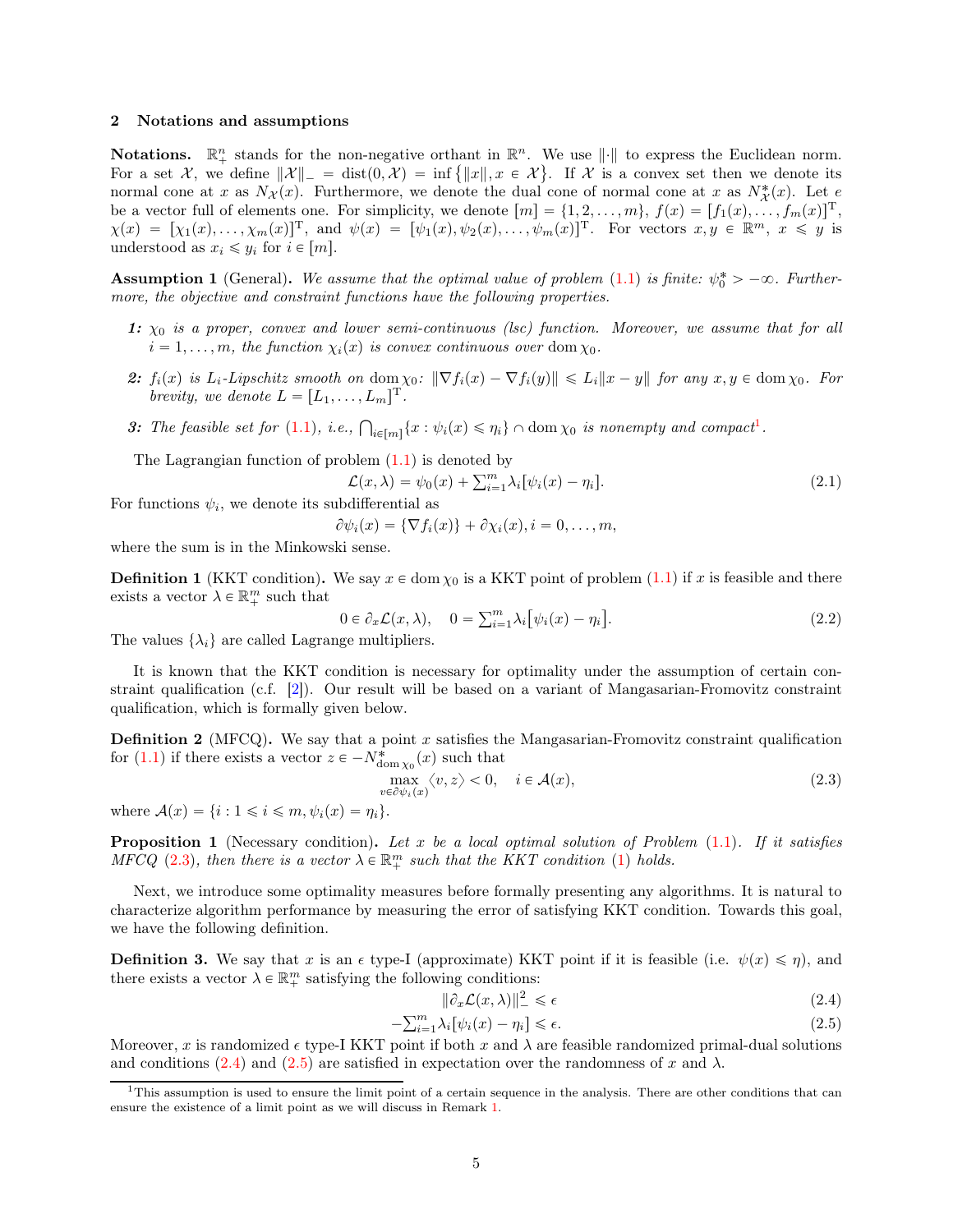Besides the above definition, we invoke a second optimality measure which will be helpful for analyzing the performance of a proximal algorithm (see, for example, [\[4\]](#page-29-12)). Therein it is arguably more convenient to approach the proximity of some nearly stationary points.

**Definition 4.** We say that x is a  $(\epsilon, \nu)$  type-II KKT point if there exists an  $\epsilon$  type-I KKT point  $\hat{x}$  and  $||x-\hat{x}||^2 \leq \nu$ . Similarly, x is a randomized  $(\epsilon, \nu)$  type-II KKT point if  $\hat{x}$  is a random vector and  $\mathbb{E}[\Vert x-\hat{x}\Vert^2] \leq \nu$ .

## <span id="page-5-0"></span>3 A proximal gradient method

We present the level constrained proximal gradient (LCPG) method in Algorithm [1.](#page-5-1) The main idea of this algorithm is to turn the original nonconvex problem into a sequence of relatively easier subproblems which involve some convex surrogate functions  $\psi_i^k(x)$   $(0 \le i \le m)$  and variable constraint levels  $\eta^k$ :

<span id="page-5-3"></span><span id="page-5-2"></span>
$$
\min_{x \in \mathbb{R}^d} \psi_0^k(x)
$$
\n
$$
\text{s.t. } \psi_i^k(x) \le \eta_i^k, \quad i \in [m].
$$
\n
$$
(3.1)
$$

Above, we take the surrogate function  $\psi_i^k(x)$   $(0 \le i \le m)$  by partially linearizing  $\psi_i(x)$  at  $x^k$  and adding the proximal term  $\frac{L_i}{2} ||x - x^k||^2$ :

$$
\psi_i^k(x) := f_i(x^k) + \left\langle \nabla f_i(x^k), x - x^k \right\rangle + \frac{L_i}{2} \|x - x^k\|^2 + \chi_i(x). \tag{3.2}
$$

It should be noted that our algorithm would not be well-defined were it initialized by an infeasible solution  $x^0$ . On the opposite side, we require an initial point strictly feasible to the nonlinear constraints  $\psi(x) \leq \eta$ . Therefore, we explicitly state this assumption below and assume it holds throughout the paper.

<span id="page-5-4"></span>**Assumption 2** (Strict feasibility). There exists a point  $x^0 \in \text{dom}\,\chi_0$  and a vector  $\eta^0 \in \mathbb{R}^m$  such that  $\psi_i(x^0) < \eta^0 < \eta.$ 

With a strictly feasible solution, we assume that the constraint levels  $\{\eta^k\}$  are incrementally updated and converge to the constraint levels for the original problem:

<span id="page-5-7"></span>
$$
\lim_{k \to \infty} \eta_i^k = \eta_i, \quad i \in [m].
$$

# Algorithm 1: Level constrained proximal gradient method (LCPG)

Input:  $x^0$ ,  $\eta^0$ ; for  $k=0,1,2,...,K$  do For  $i = 0, 1, ..., m$ , set  $\psi_i^k(x)$  by  $(3.2)$ ; Update  $x^{k+1}$  by solving  $(3.1);$ Choose  $\delta^k > 0$  and update  $\eta^{k+1}$  by  $\eta_i^{k+1} = \eta_i^k + \delta_i^k < \eta_i$  $i = 1, 2, \ldots, m.$  (3.3) end

<span id="page-5-1"></span>**Output:**  $x^{\hat{k}+1}$  where  $\hat{k}$  is a random index sampled from  $\{0, 1, 2, ..., K\}$ .

The following Lemma will be used many times throughout the rest of the paper.

<span id="page-5-5"></span>**Lemma 1** (Three-point inequality). Let  $g : \mathbb{R}^d \to (-\infty, \infty]$  be a proper lsc convex function and  $x^+$  = argmin<br> $z \in \mathbb{R}^d$  $\{g(z) + \frac{\gamma}{2} ||z - y||^2\},\$ 

then for any  $x \in \mathbb{R}^d$ , we have

$$
g(x^{+}) - g(x) \leq \frac{\gamma}{2} (||x - y||^{2} - ||x^{+} - y||^{2} - ||x - x^{+}||^{2}).
$$
\n(3.4)

Next, we present some important properties about the generated solutions in the following theorem.

<span id="page-5-6"></span>Proposition 2. Suppose that Assumption [2](#page-5-4) holds, then Algorithm [1](#page-5-1) has the following properties.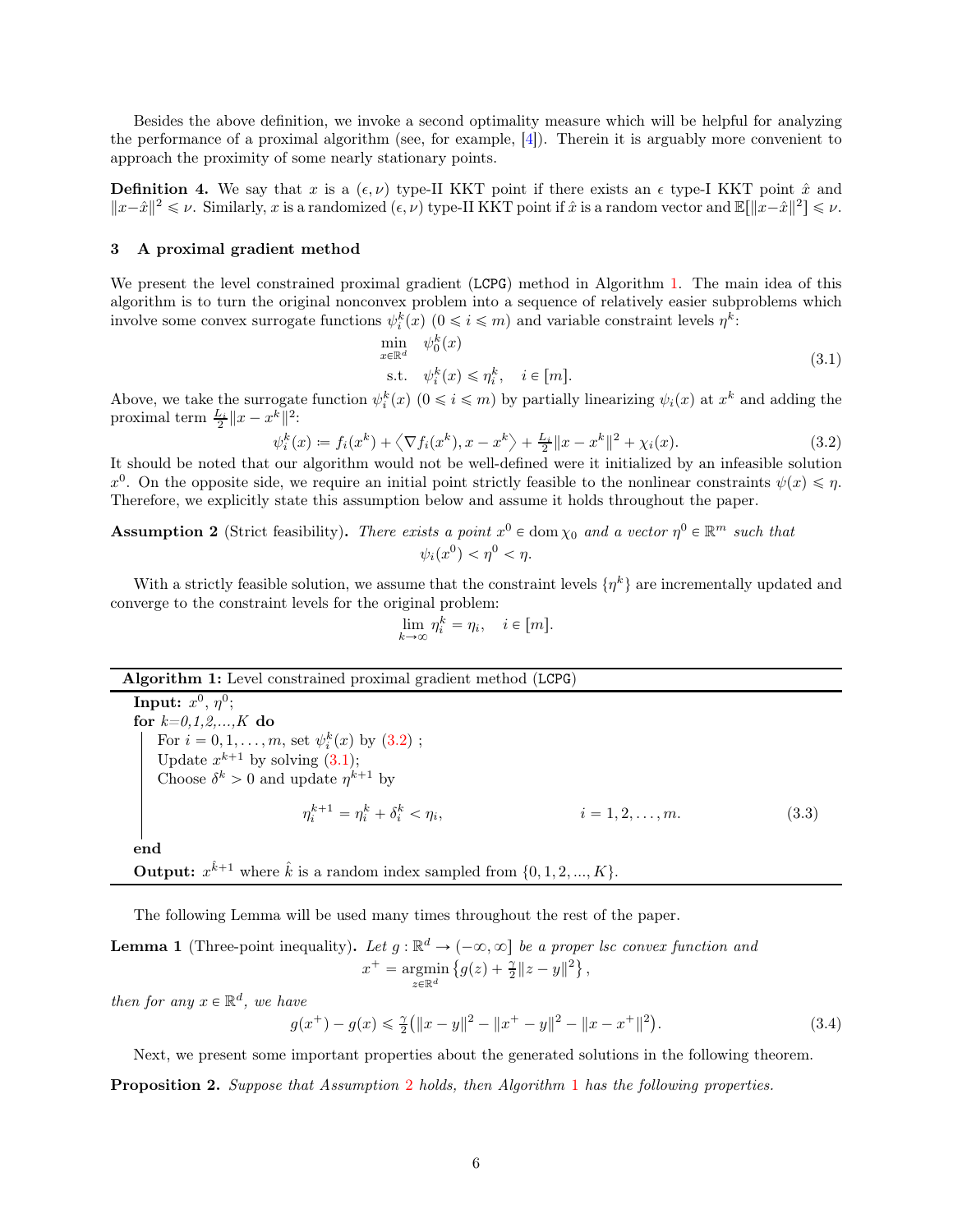1. The sequence  $\{x^k\}$  is well-defined and is feasible for problem [\(1.1\)](#page-0-1).  $\{x^k\}$  satisfies the sufficient descent property:

<span id="page-6-1"></span>
$$
\frac{L_0}{2} \|x^{k+1} - x^k\|^2 \leq \psi_0(x^k) - \psi_0(x^{k+1}).\tag{3.5}
$$

Moreover, the sequence of objective values  $\{\psi_0(x^k)\}\;$  is monotonically decreasing and  $\lim_{k\to\infty}\psi_0(x^k)$ exists.

2. There exists a vector  $\lambda^{k+1} \in \mathbb{R}^m_+$  such that the KKT condition holds:

<span id="page-6-2"></span> $\partial \psi_0^k$ 

$$
(x^{k+1}) + \sum_{i=1}^{m} \lambda_i^{k+1} \partial \psi_i^k (x^{k+1}) \ni 0
$$
  

$$
\lambda_i^{k+1} [\psi_i^k (x^{k+1}) - \eta_i^k] = 0, \quad i \in [m].
$$
 (3.6)

*Proof.* Part 1). First, we show that  $\{x^k\}$  is a well-defined sequence, namely,  $\mathcal{X}_k \cap \text{dom } \chi_0$  is a nonempty set where  $\mathcal{X}_k = \{x : \psi_i^k(x) \leq \eta_i^k\}$ . This result clearly holds for  $k = 0$  by Assumption [2.](#page-5-4) We show the general case  $(k > 0)$  by induction. Suppose that  $x^k$  is well-defined, i.e.,  $\mathcal{X}_{k-1} \cap \text{dom } \chi_0$  is nonempty. Then, by the definition of  $\psi_i^k, \psi_i^{k-1}$  and the definition  $x^k$ , we have  $x^k \in \text{dom}\,\chi_0$  and

<span id="page-6-0"></span>
$$
\psi_i^k(x^k) = \psi_i(x^k) \le \psi_i^{k-1}(x^k) \le \eta_i^{k-1} < \eta_i^k \quad \text{for all } i \in [m].\tag{3.7}
$$
\n
$$
\text{is follows due to the amoathness of } f(x) \text{ which ensures for all } x
$$

Here, the first inequality follows due to the smoothness of  $f_i(x)$  which ensures for all x,

$$
f_i(x) \leq f_i(x^{k-1}) + \langle \nabla f_i(x^{k-1}), x - x^{k-1} \rangle + \frac{L_i}{2} \|x - x^{k-1}\|^2, \quad \forall i \in [m].
$$

This is equivalent to  $x^k \in \mathcal{X}_k \cap \text{dom } \chi_0$ , implying that  $\mathcal{X}_k \cap \text{dom } \chi_0$  is nonempty. We conclude that  $x^{k+1}$  is well-defined. Hence, by induction, we conclude that  $\{x^k\}$  is a well-defined sequence. Furthermore, in view of  $x^k \in \text{dom}\,\chi_0$ , relation [\(3.7\)](#page-6-0) and the fact that  $\eta_i^k < \eta_i$ , we have  $x^k \in \text{dom}\,\chi_0 \cap \{x : \psi_i(x) \leq \eta_i, i = 1, \ldots, m\}$ . Hence, the whole sequence  $\{x^k\}$  remains feasible for the original problem.

Now, let us apply Lemma [1](#page-5-5) with  $g(x) = \langle \nabla f_0(x^k), x \rangle + \chi_0(x) + \mathbf{1}_{\mathcal{X}_k}(x)$  and  $\gamma = L_0$ . Then, for any  $x \in \text{dom } \chi_0 \cap \mathcal{X}_k$ , we have

<span id="page-6-7"></span>
$$
\langle \nabla f_0(x^k), x^{k+1} - x \rangle + \chi_0(x^{k+1}) - \chi_0(x) \le -L_0 \|x^{k+1} - x^k\|^2.
$$
  
above relation, we have

Placing  $x = x^k$  in the above relation, we have

$$
\langle \nabla f_0(x^k), x^{k+1} - x^k \rangle + \chi_0(x^{k+1}) - \chi_0(x^k) \leq -L_0 \| x^{k+1} - x^k \|^2.
$$
 (3.8)

Moreover, since  $f_0(\cdot)$  is Lipschitz smooth, we have that

$$
f_0(x^{k+1}) \leq f_0(x^k) + \langle f_0(x^k), x^{k+1} - x^k \rangle + \frac{L_0}{2} ||x^{k+1} - x^k||^2.
$$

Summing up the above two inequalities and using the definition  $\psi_0 = f_0 + \chi_0$ , we conclude [\(3.5\)](#page-6-1). Hence, the sequence  $\{\psi_0(x^k)\}\$  is monotonically decreasing. The convergence of  $\{\psi_0(x^k)\}\$  follows from the lower boundedness assumption.

Part 2). Note that [\(3.7\)](#page-6-0) ensures the strict feasibility of  $x^k$  w.r.t. the constraint set  $\mathcal{X}_k$  for the k-th subproblem. Therefore, Slater's condition for  $(3.1)$  and the optimality of  $x^{k+1}$  imply that there must exist a vector  $\lambda^{k+1} \in \mathbb{R}^m_+$  satisfying KKT condition [\(3.6\)](#page-6-2). Hence we complete the proof.  $\Box$ 

In order to show convergence to the KKT solutions, we need the following constraint qualifications.

# <span id="page-6-3"></span>**Assumption 3** (Strong MFCQ). All the feasible points of problem  $(1.1)$  satisfy MFCQ.

We state the main asymptotic convergence property of LCPG in the following theorem.

<span id="page-6-5"></span>Theorem 1. Suppose that Assumption [3](#page-6-3) holds, then we have the following conclusions.

1. The dual solutions  $\{\lambda^{k+1}\}\$  are bounded from above. Namely, there exists a constant  $B > 0$  such that

<span id="page-6-6"></span>
$$
\sup_{0 \le k \le \infty} \|\lambda^{k+1}\| < B. \tag{3.9}
$$

2. Every limit point of Algorithm [1](#page-5-1) is a KKT point.

*Proof.* Part 1). First, we can immediately see that  $\{x^k\}$  is a bounded sequence and hence the limit point exists. This result is from Assumption [1.3](#page-4-6) and the feasibility of  $x^k$  for problem  $(1.1)$  (c.f. Proposition [2,](#page-5-6) Part 1). Without loss of generality, we can assume  $\lim_{k\to\infty} x^k = \bar{x}$ . For the sake of contradiction, suppose that  $\lambda^{k+1}$  is unbounded, then passing to a subsequence if necessary, we can assume  $\|\lambda^{k+1}\| \to \infty$  for simplicity. Note that we also have  $\lim_{k\to 0}||x^{k+1}-x^k||^2=0$  due to the sufficient descent property [\(3.5\)](#page-6-1). From the KKT condition  $(3.6)$ , we have

<span id="page-6-4"></span>
$$
\psi_0^k(x) + \langle \lambda^{k+1}, \psi^k(x) - \eta^k \rangle \ge \psi_0^k(x^{k+1}) + \langle \lambda^{k+1}, \psi^k(x^{k+1}) - \eta^k \rangle, \quad \forall x \in \text{dom}\,\chi_0.
$$
 (3.10)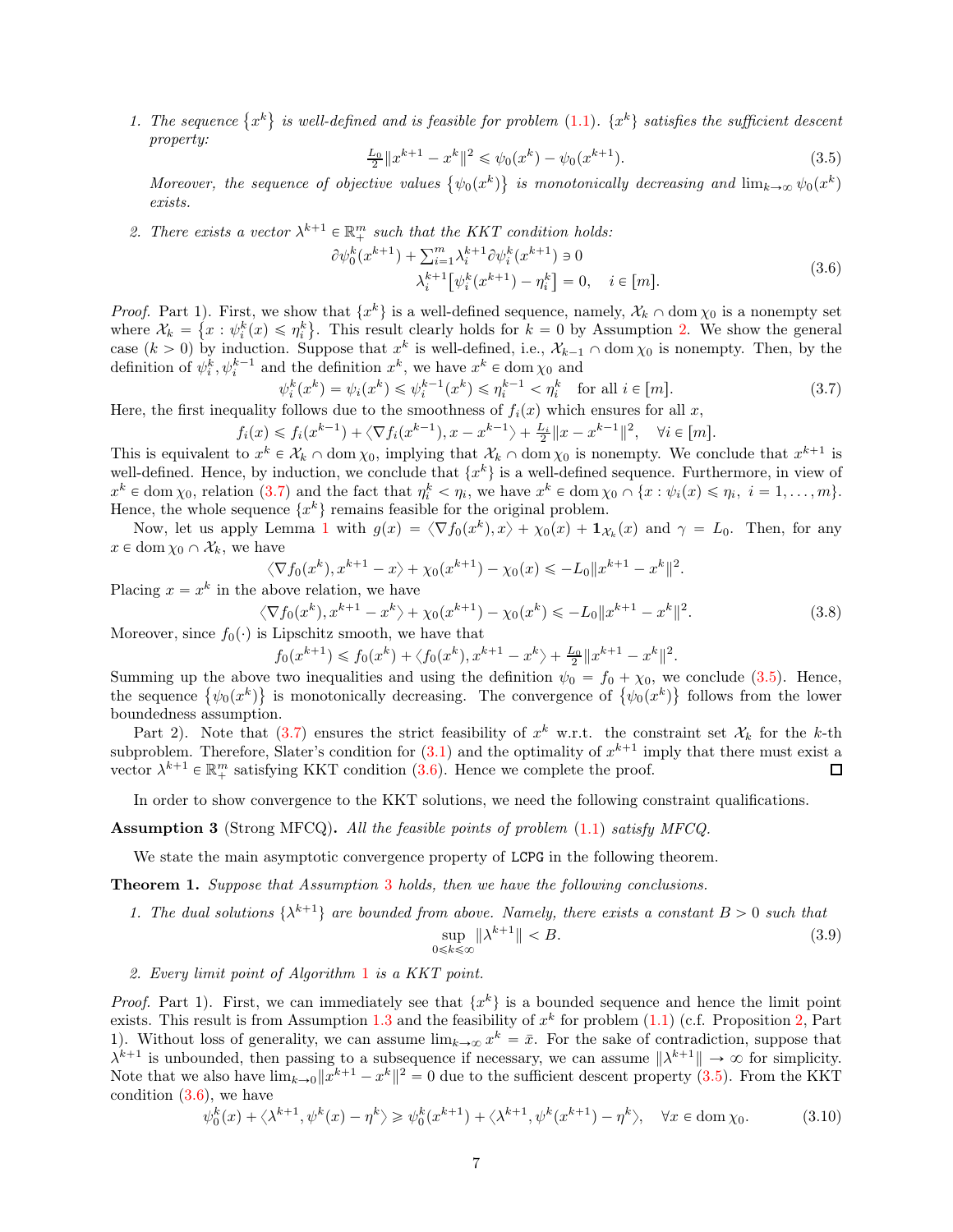Let  $X := \bigcap_{i \in [m]} \{x : \psi_i(x) \leq \eta_i\} \cap \text{dom}\,\chi_0$  be the feasible domain for problem [\(1.1\)](#page-0-1). Due to the fact that  $x^k \in X$  (Proposition [2\)](#page-5-6), boundedness of X (Assumption [1.3\)](#page-4-6) and strong convexity of  $\psi_0^k$ , there exists  $l_0 \in \mathbb{R}$ such that  $X \subseteq \{x : \psi_0^k(x) < l_0\}$  for all k. Then, using  $(3.10)$  for all  $x \in \text{dom}\,\chi_0 \cap \{\psi_0^k(x) \leq l_0\}$  and dividing both sides by  $\|\lambda^{k+1}\|$ , we have

<span id="page-7-0"></span>
$$
\psi_0^k(x)/\|\lambda^{k+1}\| + \langle \lambda^{k+1}/\|\lambda^{k+1}\|, \psi^k(x) \rangle \ge \psi_0^k(x^{k+1})/\|\lambda^{k+1}\| + \langle \lambda^{k+1}/\|\lambda^{k+1}\|, \psi^k(x^{k+1}) \rangle. \tag{3.11}
$$

Let us take  $k \to \infty$  on both sides of [\(3.11\)](#page-7-0). Note that for all  $x \in \text{dom } \chi_0 \cap \{\psi_0^k(x) \leq l_0\}$ , we have  $\lim_{k \to \infty} \psi_0^k(x)/\|\lambda^{k+1}\| = 0, \quad \lim_{k \to \infty} \psi_0^k(x^{k+1})/\|\lambda^{k+1}\|$  $\| = 0,$  (3.12)

<span id="page-7-1"></span>
$$
\lim_{k \to \infty} \psi_i^k(x) = f_i(\bar{x}) + \langle \nabla f_i(\bar{x}), x - \bar{x} \rangle + \frac{L_i}{2} ||x - \bar{x}||^2 + \chi_i(x), \quad i \in [m],
$$
\n(3.13)

$$
\lim_{k \to \infty} \psi_i^k(x^{k+1}) = f_i(\bar{x}) + \chi_i(\bar{x}) = \psi_i(\bar{x}), \quad i \in [m],
$$
\n(3.14)

where [\(3.12\)](#page-7-1) is due to boundedness of  $\psi_0^k(x)$  on dom  $\chi_0 \cap {\psi_0^k(x) \le l_0}$  and boundedness of  $\psi_0^k(x^{k+1})$  since  $x^{k+1} \in X$  which is a bounded set. Moreover, [\(3.13\)](#page-7-2) and [\(3.14\)](#page-7-3) use the continuity of  $f_i(x)$  and  $\chi_i(x)$ ,  $i \in [m]$ . Next, we consider the sequence  $\{u^k = \lambda^{k+1}/\|\lambda^{k+1}\| \}$ . Since  $\|u^k\|$  is a bounded sequence, it has a convergent subsequence. Let  $\bar{u}$  be a limit point of  $\{u^k\}$  and the subsequence  $\{j_k\} \subseteq \{1, 2, ..., \}$  such that  $\lim_{k \to \infty} u^{j_k} = \bar{u}$ . Since the subsequence of a convergent sequence is also convergent, we pass to the subsequence  $j_k$  in [\(3.11\)](#page-7-0) and apply  $(3.12)$ ,  $(3.13)$  and  $(3.14)$ , yielding

$$
\sum_{i=1}^{m} \bar{u}_i \left[ \left\langle \nabla f_i(\bar{x}), x - \bar{x} \right\rangle + \frac{L_i}{2} \|x - \bar{x}\|^2 + \chi_i(x) \right] \ge \sum_{i=1}^{m} \bar{u}_i \chi_i(\bar{x}),\tag{3.15}
$$

for all  $x \in \text{dom } \chi_0 \cap \{\psi_0^k(x) \leq l_0\}$ . Hence,  $\bar{x}$  minimizes  $\sum_{i=1}^m \bar{u}_i \big[ \langle \nabla f_i(\bar{x}), x - \bar{x} \rangle + \frac{L_i}{2} ||x - \bar{x}||^2 + \chi_i(x) \big]$  on  $\text{dom }\chi_0 \cap \{\psi_0^k(x) \leq l_0\}.$  Now noting  $\bar{x} \in X \subset \{\psi_0^k(x) < l_0\}$  and using stationarity condition for optimality of  $\bar{x}$ , we have

<span id="page-7-4"></span>
$$
0 \in \sum_{i=1}^{m} \bar{u}_i \big[ \nabla f_i(\bar{x}) + \partial \chi_i(\bar{x}) \big] + N_{\text{dom}\,\chi_0}(\bar{x}) = \sum_{i=1}^{m} \bar{u}_i \partial \psi_i(\bar{x}) + N_{\text{dom}\,\chi_0}(\bar{x}),\tag{3.16}
$$

where we dropped the constraint  $\psi_0^k(x) \leq l_0$  due to complementary slackness and the fact that  $\psi_0^k(\bar{x}) < l_0$ .

Let  $\mathcal{B} = \{i : \bar{u}_i > 0\}$ , then we must have  $\lim_{k \to \infty} \lambda_i^{j_k} = \lim_{k \to \infty} \bar{u}_i ||\lambda^{j_k}|| = \infty$  for  $i \in \mathcal{B}$ . Based on complementary slackness, we have  $\psi_i^{j_k}(x^{j_k+1}) = \eta_i^{j_k}$  for any  $i \in \mathcal{B}$  for large enough k. Due to [\(3.14\)](#page-7-3), we have the limit:  $\psi_i(\bar{x}) = \eta_i$ . Therefore, the *i*-th constraint is active at  $\bar{x}$ , i.e.  $i \in \mathcal{A}(\bar{x})$ . In view of [\(3.16\)](#page-7-4), there exists subgradients  $v_i \in \partial \psi_i(\bar{x}), i \in [m]$  and  $v_0 \in N_{\text{dom } \chi_0}(\bar{x})$  such that

<span id="page-7-6"></span><span id="page-7-5"></span><span id="page-7-3"></span><span id="page-7-2"></span>
$$
0 = v_0 + \sum_{i \in \mathcal{B}} \bar{u}_i v_i. \tag{3.17}
$$

However, equation [\(3.17\)](#page-7-5) contradicts to the MFCQ assmption. This is because MFCQ guarantees the existence of  $z \in -N^*_{\text{dom } \chi_0}(\bar{x})$  such that  $\langle z, v_i \rangle < 0$  for all  $i \in \mathcal{A}(\bar{x})$ , which implies

$$
0=\big\leqslant\textstyle\sum_{i\in\mathcal{B}}\bar{u}_i\langle z,v_i\rangle\leqslant\textstyle\sum_{i\in\mathcal{B}}\bar{u}_i\max_{v\in\partial\psi_i(\bar{x})}\langle z,v\rangle<0,
$$

where the first inequality follows since  $z \in -N_{\text{dom } \chi_0}(\bar{x})$  and  $v_0 \in N_{\text{dom } \chi_0}(\bar{x})$  implying that  $\langle z, v_0 \rangle \leq 0$ , the second inequality follow since  $\bar{u}_i \geq 0$  and  $v_i \in \partial \psi_i(\bar{x})$ , and the last strict inequality follows due to MFCQ (c.f. [\(2.3\)](#page-4-2)) and  $\bar{u}_i > 0$  for at least one  $i \in \mathcal{B}$ . This clearly leads to a contradiction. Hence, we conclude that  $\{\lambda^{k+1}\}\$  is a bounded sequence and conclude the proof.

Part 2). Without loss of generality, we assume that  $\bar{x}$  is the only limit point. Since  $\{\lambda^{k+1}\}$  is a bounded sequence, there exists a limit point  $\overline{\lambda}$ . Passing to a subsequence if necessary, we have  $\lambda^{k+1} \to \overline{\lambda}$ .

From the optimality condition  $0 \in \partial_x \mathcal{L}_k(x^{k+1}, \lambda^{k+1})$ , for any x, we have

$$
\langle \nabla f_0(x^k) + \sum_{i=1}^m \lambda_i^{k+1} \nabla f_i(x^k), x^{k+1} - x \rangle + \chi_0(x^{k+1}) - \chi_0(x) + \langle \lambda^{k+1}, \chi(x^{k+1}) - \chi(x) \rangle
$$
  
\n
$$
\leq \frac{L_0 + \langle \lambda^{k+1}, L \rangle}{2} \Big[ \|x - x^k\|^2 - \|x^{k+1} - x^k\|^2 - \|x - x^{k+1}\|^2 \Big].
$$
\n(3.18)

Let us take  $k \to \infty$  on both sides of [\(3.18\)](#page-7-6). We note that  $\lim_{k \to \infty} ||x^k - x^{k+1}|| = 0$  due to Proposition [2,](#page-5-6)  $\lim_{k\to\infty}\chi_i(x^{k+1}) = \chi_i(\bar{x})$  due to the continuity of  $\chi_i$   $(i \in [m])$ , and  $\chi_0(\bar{x}) \leq \liminf_{k\to\infty}\chi_0(x^k)$  due to the lower semi-continuity of  $\chi_0(\cdot)$ . It then follows that

$$
\left\langle \nabla f_0(\bar{x}) + \sum_{i=1}^m \bar{\lambda}_i \nabla f_i(\bar{x}), \bar{x} - x \right\rangle + \chi_0(\bar{x}) - \chi_0(x) + \left\langle \bar{\lambda}, \chi(\bar{x}) - \chi(x) \right\rangle \leq 0.
$$

In other words,  $\bar{x}$  is the minimizer of convex optimization problem  $\min_x \langle \nabla f_0(\bar{x}) + \sum_{i=1}^m \bar{\lambda}_i \nabla f_i(\bar{x}), x \rangle + \chi_0(x) + \bar{\chi}_0(x)$  $\bar{\lambda}[\chi(x) - \eta]$  over dom  $\chi_0$ . Hence we have

<span id="page-7-7"></span>
$$
0 \in \nabla f_0(\bar{x}) + \partial \chi_0(\bar{x}) + \langle \bar{\lambda}, \partial \psi(\bar{x}) \rangle.
$$
 (3.19)

In addition, using the complementary slackness, we have

$$
0 = \lim_{k \to \infty} \sum_{i=1}^{m} \lambda_i^{k+1} \left[ \psi_i^k(x^{k+1}) - \eta_i^k \right]
$$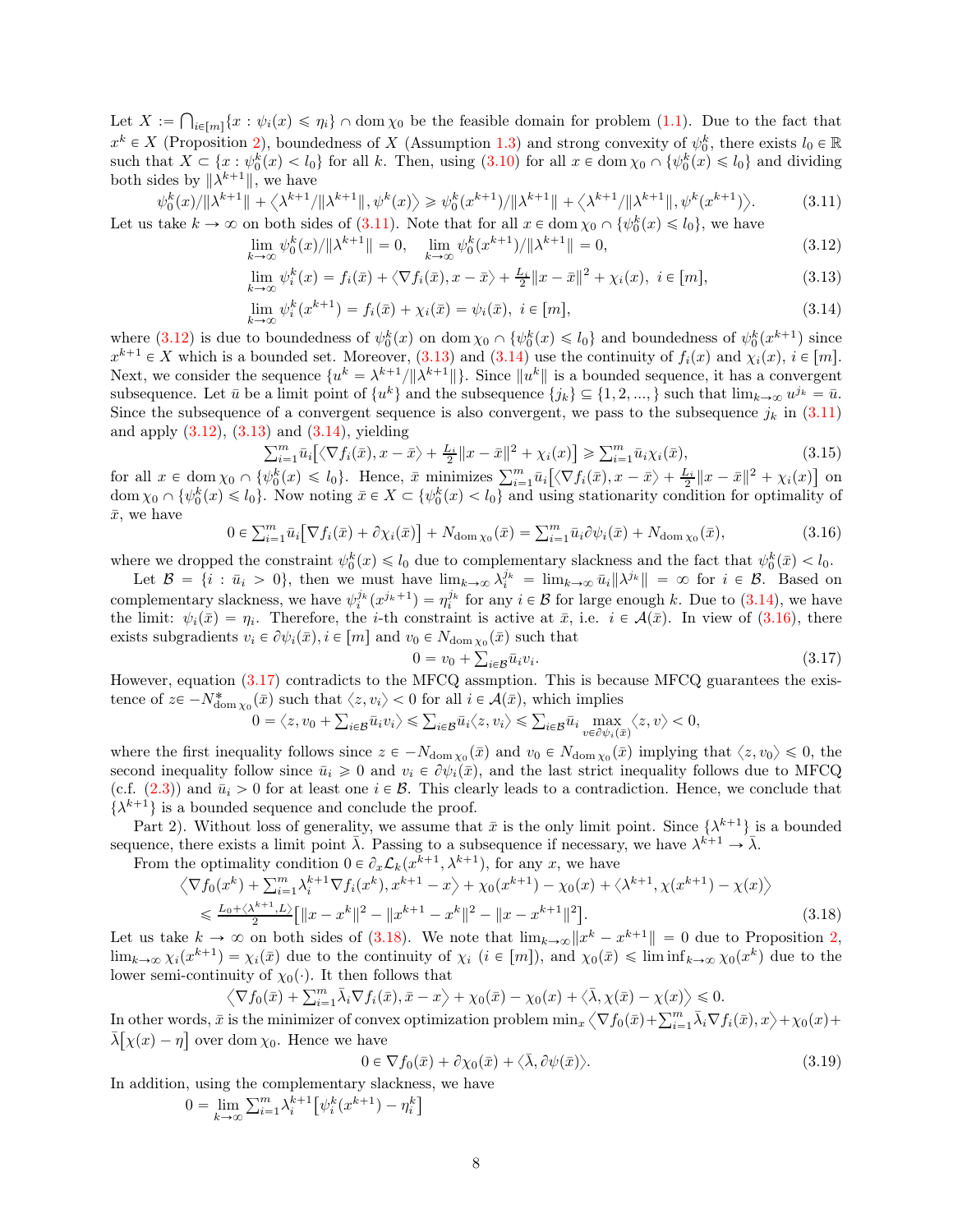$$
= \lim_{k \to \infty} \sum_{i=1}^{m} \lambda_i^{k+1} \left[ f_i(x^k) + \langle \nabla f_i(x^k), x^{k+1} - x^k \rangle + \frac{L_i}{2} ||x^{k+1} - x^k||^2 + \chi_i(x^{k+1}) - \eta_i^k \right]
$$
  
\n
$$
= \sum_{i=1}^{m} \bar{\lambda}_i \left[ f_i(\bar{x}) + \chi_i(\bar{x}) - \eta_i \right]
$$
  
\n
$$
= \langle \bar{\lambda}, \psi(\bar{x}) - \eta \rangle,
$$
\n(3.20)

due to the convergence  $\lim_{k\to\infty}\lambda^{k+1}=\overline{\lambda}$ ,  $\lim_{k\to\infty}\eta^k=\eta$ ,  $\lim_{k\to\infty}\chi(x^{k+1})=\chi(\overline{x})$  and  $\lim_{k\to\infty}||x^{k+1}-x^k||=$ 0. Putting [\(3.19\)](#page-7-7) and [\(3.20\)](#page-8-1) together, we conclude that  $(\bar{x}, \bar{\lambda})$  satisfies the KKT condition.

<span id="page-8-0"></span>**Remark 1.** To show the existence of a limit point  $\bar{x}$ , we use Assumption [1.3](#page-4-6) to ensure that the sequence  $x^k$ remains in a bounded domain. For the sake of conciseness, we henceforth assume the existence of a limit point  $\bar{x}$  and do not delve into the technical assumption used to ensure this condition. Moreover, it should be noted that the boundedness property can be obtained under other assumptions, .e.g., assuming the compactness of sublevel set  $\{x : \psi_0(x) \le \psi_0(x^0)\}$  and using the sufficient descent condition [\(3.5\)](#page-6-1), we can immediately show the existence of  $\bar{x}$ . However, it appears to be more challenging to show convergence via this approach when sufficient descent condition fails  $(e.g., in the forthcoming stochastic optimization)$ .

We next develop some non-asymptotic result of Algorithm [1.](#page-5-1)

<span id="page-8-3"></span>**Lemma 2.** In Algorithm [1](#page-5-1), for  $k = 1, 2, \dots$ , we have  $\|\partial_x \mathcal{L}(x^{k+1}, \lambda^{k+1})\|_{-} \leq 2(L_0 + \langle \lambda^{k+1}, L \rangle) \|x^{k+1} - x^k\|_{-}$  $(3.21)$ 

*Proof.* Let  $\mathcal{L}_k$  be the Lagrangian function of subproblem  $(3.1)$ :

<span id="page-8-4"></span><span id="page-8-2"></span><span id="page-8-1"></span>
$$
\mathcal{L}_k(x,\lambda) = \psi_0^k(x) + \sum_{i=1}^m \lambda_i \left[ \psi_i^k(x) - \eta_i^k \right].
$$
\n(3.22)

Using  $(2.1)$  and  $(3.22)$ , we have

$$
\partial_x \mathcal{L}_k(x^{k+1}, \lambda^{k+1})
$$
\n
$$
= \nabla f_0(x^k) + L_0(x^{k+1} - x^k) + \partial \chi_0(x^{k+1}) + \sum_{i=1}^m \lambda_i^{k+1} [\nabla f_i(x^k) + L_i(x^{k+1} - x^k) + \partial_x \chi_i(x^{k+1})]
$$
\n
$$
= \partial_x \mathcal{L}(x^{k+1}, \lambda^{k+1}) + \nabla f_0(x^k) - \nabla f_0(x^{k+1}) + \sum_{i=1}^m \lambda_i^{k+1} [\nabla f_i(x^k) - \nabla f_i(x^{k+1})]
$$
\n
$$
+ (L_0 + \langle \lambda^{k+1}, L \rangle) (x^{k+1} - x^k).
$$
\n(3.23)

Using the smoothness of  $f_i(x)$ , the optimality condition  $0 \in \partial_x \mathcal{L}_k(x^{k+1}, \lambda^{k+1})$  and the triangle inequality, we obtain

$$
\|\partial_x \mathcal{L}(x^{k+1}, \lambda^{k+1})\|_{-} \le 2L_0 \|x^{k+1} - x^k\| + 2\langle \lambda^{k+1}, L \rangle \|x^{k+1} - x^k\|.
$$
\n(3.24)  
the proof.

Hence we conclude the proof.

In view of Lemma [2,](#page-8-3) we derive the complexity of LCPG to attain approximate KKT solutions in the following theorem.

<span id="page-8-9"></span>**Theorem 2.** Let  $\alpha_k > 0$   $(k = 0, 1, ..., K)$  be a non-decreasing sequence and suppose that Assumption [3](#page-6-3) holds, then there exists a constant  $B > 0$  such that

<span id="page-8-7"></span><span id="page-8-6"></span>
$$
\sum_{k=0}^{K} \alpha_k \|\partial_x \mathcal{L}(x^{k+1}, \lambda^{k+1})\|^2_{-} \leq 8(L_0 + B \|L\|)^2 D^2 \alpha_K,
$$
\n(3.25)

<span id="page-8-5"></span>
$$
\sum_{k=0}^{K} \alpha_k \langle \lambda^{k+1}, |\psi(x^{k+1}) - \eta| \rangle \leq 2B \|L\| D^2 \alpha_K + B \sum_{k=0}^{K} \alpha_k \|\eta - \eta^k\|,
$$
\n(3.26)

where  $D = \sqrt{\frac{\psi_0(x^0) - \psi_0^*}{L_0}}$ . Moreover, if we choose the index  $\hat{k} \in \{0, 1, ..., K\}$  with probability  $\mathbb{P}(\hat{k} = k)$  $\alpha_k/(\sum_{k=0}^K \alpha_k)$ , then  $x^{\hat{k}+1}$  is a randomized  $\epsilon_K$  type-I KKT point with  $\epsilon_K = \frac{1}{\sum_{k=0}^{K} \alpha_k} \max \left\{ 8(L_0 + B||L||)^2 D^2 \alpha_K, 2B||L||D^2 \alpha_K + B \sum_{k=0}^{K} \alpha_k ||\eta - \eta^k|| \right\}$ (3.27)

Proof. From the sufficient descent property [\(3.5\)](#page-6-1), we have

<span id="page-8-8"></span>
$$
\sum_{k=0}^{K} \alpha_k \|x^k - x^{k+1}\|^2 \leq \frac{2}{L_0} \sum_{k=0}^{K} \alpha_k \left[\psi_0(x^k) - \psi_0(x^{k+1})\right]
$$
\n
$$
= \frac{2}{L_0} \left[\alpha_0 \psi_0(x^0) + \sum_{k=1}^{K} (\alpha_k - \alpha_{k-1}) \psi_0(x^k) - \alpha_K \psi_0(x^{K+1})\right]
$$
\n
$$
\leq \frac{2\alpha_K}{L_0} \left[\psi_0(x^0) - \psi_0(x^{K+1})\right]
$$
\n
$$
\leq \frac{2\alpha_K}{L_0} \left[\psi_0(x^0) - \psi_0(x^*)\right] = 2\alpha_K D^2,
$$
\n(3.28)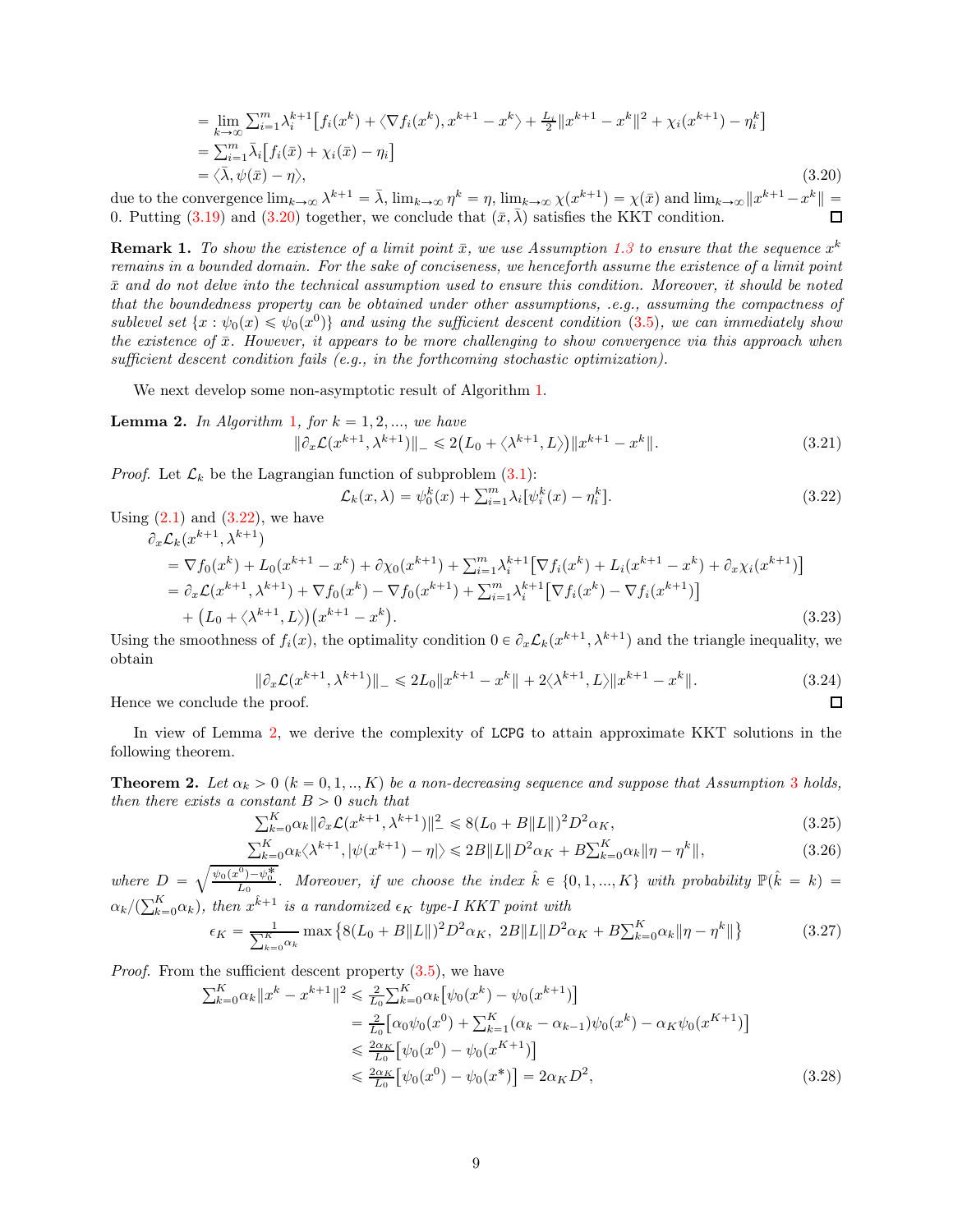where the second inequality use the monotonicity of sequence  $\psi_0(x^k)$ . In view of Theorem [1](#page-6-5) and Cauchy-Schwarz inequality, we have  $\langle \lambda^{k+1}, L \rangle \leq \|\lambda^{k+1}\| \|L\| \leq B \|L\|$ . This relation and  $(3.21)$  implies

<span id="page-9-0"></span>
$$
\|\partial_x \mathcal{L}(x^{k+1}, \lambda^{k+1})\|^2 \le 4(L_0 + B\|L\|)^2 \|x^k - x^{k+1}\|^2.
$$

Combining the above inequality with [\(3.28\)](#page-8-5) immediately yields [\(3.25\)](#page-8-6).

Next, we bound the error of complementary slackness. We have

$$
\sum_{i=1}^{m} \lambda_{i}^{k+1} |\psi_{i}(x^{k+1}) - \eta_{i}| = \sum_{i=1}^{m} \lambda_{i}^{k+1} |\psi_{i}^{k}(x^{k+1}) - \eta_{i}^{k} - (\eta_{i} - \eta_{i}^{k}) + \psi_{i}(x^{k+1}) - \psi_{i}^{k}(x^{k+1})|
$$
  
\n
$$
\leq \sum_{i=1}^{m} [\lambda_{i}^{k+1} |\psi_{i}^{k}(x^{k+1}) - \eta_{i}^{k}| + \lambda_{i}^{k+1} (\eta_{i} - \eta_{i}^{k})
$$
  
\n
$$
+ \lambda_{i}^{k+1} |f_{i}(x^{k+1}) - f_{i}(x^{k}) - \langle \nabla f_{i}(x^{k}), x^{k+1} - x^{k} \rangle - \frac{L_{i}}{2} ||x^{k+1} - x^{k}||^{2}
$$
  
\n
$$
\leq \sum_{i=1}^{m} \lambda_{i}^{k+1} (\eta_{i} - \eta_{i}^{k}) + \lambda_{i}^{k+1} L_{i} ||x^{k+1} - x^{k}||^{2}
$$
  
\n
$$
\leq B ||\eta - \eta^{k}|| + B ||L|| ||x^{k+1} - x^{k}||^{2}
$$
\n(3.29)

where the first inequality uses the triangle inequality, the second inequality uses complementary slackness and the Lipschitz smoothness of  $f_i(\cdot)$ , and the last inequality follows from Cauchy-Schwartz inequality and boundedness of  $\lambda^{k+1}$ . Summing up [\(3.29\)](#page-9-0) weighted by  $\alpha_k$  for  $k = 0, ..., K$ , we have

$$
\textstyle \sum_{k=0}^K \alpha_k \big\langle \lambda^{k+1}, |\psi(x^{k+1})-\eta| \big\rangle \leqslant \sum_{k=0}^K \alpha_k \big[B\|L\|\|x^{k+1}-x^k\|^2+B\|\eta-\eta^k\|\big].
$$

Combining the above result with [\(3.28\)](#page-8-5) gives [\(3.26\)](#page-8-7). Finally, the fact that  $x^{\hat{k}+1}$  is a randomized  $\epsilon_K$  type-I KKT point for  $\epsilon_K$  defined in [\(3.27\)](#page-8-8) is immediately follows from [\(3.25\)](#page-8-6), [\(3.26\)](#page-8-7) and Definition [3.](#page-4-0)  $\Box$ 

The following corollary shows that the output of Algorithm [1](#page-5-1) is a randomized  $\mathcal{O}(1/K)$  KKT point under more specific parameter selection.

<span id="page-9-1"></span>**Corollary [1](#page-5-1).** In Algorithm 1, suppose that all the assumptions of Theorem [2](#page-8-9) hold. Set  $\delta^k = \frac{\eta - \eta^0}{(k+1)(k+1)}$  $\frac{\eta-\eta}{(k+1)(k+2)}$  and  $\alpha_k = k + 1$ . Then  $x^{\hat{k}+1}$  is a randomized  $\epsilon$  Type-I KKT point with  $\epsilon = \frac{2}{K+2} \max \left\{ 8(L_0 + B \|L\|)^2 D^2, 2B \|L\| D^2 + B \|\eta - \eta^0\| \right\}$ (3.30)

*Proof.* Notice that  $\alpha_K = K + 1$ ,  $\sum_{k=0}^{K} \alpha_k = \frac{(K+1)(K+2)}{2}$ . Moreover, for  $i \in [m]$  and  $k \geq 0$ , we have

$$
\eta_i^k = \eta_i^0 + \sum_{i=0}^{k-1} \delta^i = \eta_i^0 + (\eta_i - \eta_i^0) \sum_{i=0}^{k-1} \frac{1}{(i+1)(i+2)} = \frac{k}{k+1} \eta_i + \frac{1}{k+1} \eta_i^0,
$$

which implies that  $\sum_{k=0}^{K} \alpha_k \|\eta - \eta^k\| = (K+1) \|\eta - \eta^0\|$ . Plugging these values into [\(3.27\)](#page-8-8) gives us the desired conclusion.  $\Box$ 

Remark 2. Corollary [1](#page-9-1) shows that the gradient complexity of LCPG for smooth composite constrained problems is on a par with that of gradient descent for unconstrained optimization problems. To the best of our knowledge, this is the first complexity result for constrained problem when the constraint functions can be nonsmooth. Note that the convergence rate involves the unknown bound B on the Lagrangian multipliers. The presence of such a constant is not new in nonlinear programming literature  $\begin{bmatrix} 1, 8, 11, 9, 10 \end{bmatrix}$  $\begin{bmatrix} 1, 8, 11, 9, 10 \end{bmatrix}$  $\begin{bmatrix} 1, 8, 11, 9, 10 \end{bmatrix}$  $\begin{bmatrix} 1, 8, 11, 9, 10 \end{bmatrix}$  $\begin{bmatrix} 1, 8, 11, 9, 10 \end{bmatrix}$  $\begin{bmatrix} 1, 8, 11, 9, 10 \end{bmatrix}$  $\begin{bmatrix} 1, 8, 11, 9, 10 \end{bmatrix}$ . Fortunately, we can safely implement LCPG method since the step-size scheme does not rely on B. On the other hand, the bound B is often a problem-dependent quantity. E.g., in  $\frac{1}{4}$  authors show a class of problems for which an a priori bound B can be established, or [\[5\]](#page-29-19) shows the exact value of B for class of nonconvex relaxations of sparse optimization problems. In such cases, our comparisons are arguably fair. Hence, throughout the paper, we make comparative statements under the assumption that B largely depends on the problem.

#### 4 Stochastic optimization

The goal of this section is to extend our proposed framework to stochastic constrained optimization where the objective  $f_0$  is an expectation function:

<span id="page-9-2"></span>
$$
f_0(x) := \mathbb{E}_{\xi \in \Xi} [F(x, \xi)]. \tag{4.1}
$$

Here,  $F(x, \xi)$  is differentiable and  $\xi$  denotes a random variable following from some distribution Ξ. In general, it can be very difficult to evaluate either the objective or the gradient of  $f_0$  directly. In order to handle such stochastic nature of the objective, we make some additional assumptions.

Assumption 4. The information of  $f_0$  is available via a stochastic first-order oracle (SFO). Given any input x and a random sample  $\xi$ , SFO outputs a stochastic gradient  $\nabla F(x, \xi)$  such that

 $\mathbb{E}[\nabla F(x,\xi)] = \nabla f_0(x)$ , and  $\mathbb{E}[\|\nabla F(x,\xi) - \nabla f_0(x)\|^2] \le \sigma^2$ ,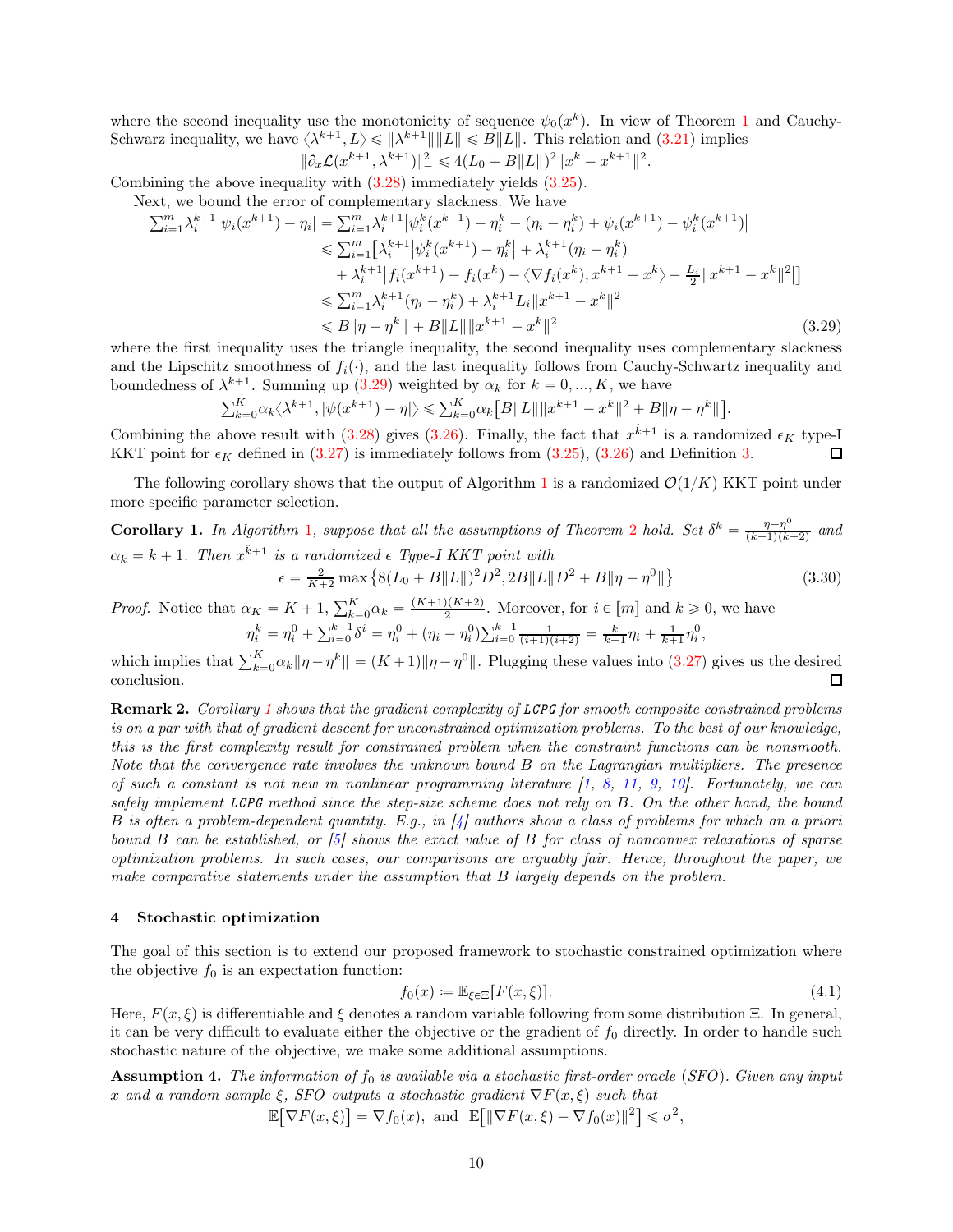<span id="page-10-0"></span>for some  $\sigma \in (0, \infty)$ .

4.1 Level constrained stochastic proximal gradient In Algorithm [2,](#page-10-1) we present a stochastic variant of LCPG for solving problem [1.1](#page-0-1) with  $f_0$  defined by [\(4.1\)](#page-9-2). As observed in [\(4.2\)](#page-10-2) and [\(4.3\)](#page-10-3), the LCSPG method uses a mini-batch of random samples to estimate the true gradient in each iteration. It should be noted that the value  $f_0(x^k)$  is presented in [\(4.3\)](#page-10-3) only for the ease of description, it is not required when solving [\(3.1\)](#page-5-3). Note that proximal point method of [\[4\]](#page-29-12) does not need to account for a stochastic nonconvex problem

### Algorithm 2: Level constrained stochastic proximal gradient (LCSPG)

<span id="page-10-3"></span><span id="page-10-2"></span>**Input:**  $x^0$ ,  $\eta^0 < \eta$ ,  $b_k$ ,  $\delta^k$ ; for  $k=0,1,2,...,K$  do Sample a mini-batch  $B_k$  of size  $b_k$  and compute  $G^k = \frac{1}{b_k} \sum_{i=1}^{m_k} \nabla F(x^k, \xi_{i,k});$ (4.2) Set  $\psi_0^k(x)$  by  $\psi_0^k(x) \coloneqq f_0(x^k) + \langle G^k, x - x^k \rangle + \frac{\gamma_k}{2} ||x - x^k||^2 + \chi_i(x);$ (4.3) For  $i = 1, \ldots, m$ , set  $\psi_i^k(x)$  by  $(3.2)$ ; Update  $x^{k+1}$  by [\(3.1\)](#page-5-3) and update  $\eta^{k+1}$  by [\(3.3\)](#page-5-7); end **Output:**  $x^{\hat{k}+1}$  where  $\hat{k}$  is a random index sampled from  $\{0, 1, 2, ..., K\}$ .

<span id="page-10-1"></span>separately since they solve corresponding stochastic convex subproblems using a ConEx method developed in their work. On the contrary, LCSPG directly applies to stochastic nonconvex function constrained problems and convex subproblems are deterministic in nature. Hence, we need to develop asymptotic convergence and convergence rates for the LCSPG method separately.

Let  $\zeta^k = G^k - \nabla f(x^k)$  denote the error of gradient estimation. We have

$$
\mathbb{E}\!\left[\|\zeta^k\|^2\right] = \tfrac{1}{b_k^2} \textstyle{\sum}_{i=1}^{b_k} \mathbb{E}_\xi\!\left[\|\nabla F(x^k, \xi_{i,k}) - \nabla f(x^k)\|^2\right] \leqslant \tfrac{\sigma^2}{b_k}.
$$

The following proposition summarizes some important properties about the generated solutions of LCSPG.

<span id="page-10-7"></span>**Proposition 3.** In Algorithm [2,](#page-10-1) for any  $\beta_k \in (0, 2\gamma_k - L_0)$ , we have

<span id="page-10-6"></span><span id="page-10-5"></span><span id="page-10-4"></span>
$$
\psi_0(x^{k+1}) \le \psi_0(x^k) - \frac{2\gamma_k - \beta_k - L_0}{2} \|x^{k+1} - x^k\|^2 + \frac{\|\zeta^k\|^2}{2\beta_k}.\tag{4.4}
$$

Moreover, there exists a vector  $\lambda^{k+1} \in \mathbb{R}^m_+$  such that the KKT condition [\(3.6\)](#page-6-2) (with  $\psi_0^k$  defined in [\(4.3\)](#page-10-3)) holds.

*Proof.* By the KKT condition,  $x^{k+1}$  is the minimizer of  $\mathcal{L}_k(\cdot, \lambda^{k+1})$ . Therefore, we have

$$
\mathcal{L}_k(x^{k+1}, \lambda^{k+1}) + \frac{\gamma_k + \langle \lambda^{k+1}, L \rangle}{2} ||x^{k+1} - x||^2 \le \mathcal{L}_k(x, \lambda^{k+1}), \quad \forall x \in \mathcal{X}.
$$
\nPlacing  $x = x^k$  in (4.5) and using (3.22), we have

\n
$$
\tag{4.5}
$$

$$
\langle G^k, x^{k+1} - x^k \rangle + \chi_0(x^{k+1}) - \chi_0(x^k)
$$
  
\n
$$
\leq \sum_{i=1}^m \lambda_i^{k+1} \left[ \psi_i^k(x^k) - \eta_i^k \right] - \lambda_i^{k+1} \left[ \psi_i^k(x^{k+1}) - \eta_i^k \right] - \gamma_k \| x^{k+1} - x^k \|^2
$$
  
\n
$$
\leq - \gamma_k \| x^{k+1} - x^k \|^2,
$$
\n(4.6)

where the second inequality is due to the complementary slackness  $\lambda_i^{k+1} \left[ \psi_i^k(x^{k+1}) - \eta_i^k \right] = 0$  and strict feasibility  $\lambda_i^{k+1} \left[ \psi_i^k(x^k) - \eta_i^k \right] = \lambda_i^{k+1} \left[ \psi_i(x^k) - \eta_i^k \right] < 0$ . Using [\(4.6\)](#page-10-5) and Lipschitz smoothness of  $f_0$ , we have  $\psi_0(x^{k+1}) = f_0(x^{k+1}) + \chi_0(x^{k+1})$ 

$$
\leq f_0(x^k) + \langle \nabla f_0(x^k), x^{k+1} - x^k \rangle + \frac{L_0}{2} \|x^{k+1} - x^k\|^2 + \chi_0(x^{k+1})
$$
  
\n
$$
\leq f_0(x^k) + \chi_0(x^{k+1}) + \langle G^k, x^{k+1} - x^k \rangle + \frac{L_0}{2} \|x^{k+1} - x^k\|^2 - \langle \zeta^k, x^{k+1} - x^k \rangle
$$
  
\n
$$
\leq \psi_0(x^k) - \frac{2\gamma_k - L_0}{2} \|x^{k+1} - x^k\|^2 - \langle \zeta^k, x^{k+1} - x^k \rangle
$$
  
\n
$$
= \psi_0(x^k) - \frac{2\gamma_k - \beta_k - L_0}{2} \|x^{k+1} - x^k\|^2 + \| \zeta^k \| \cdot \|x^{k+1} - x^k \| - \frac{\beta_k}{2} \|x^{k+1} - x^k\|^2
$$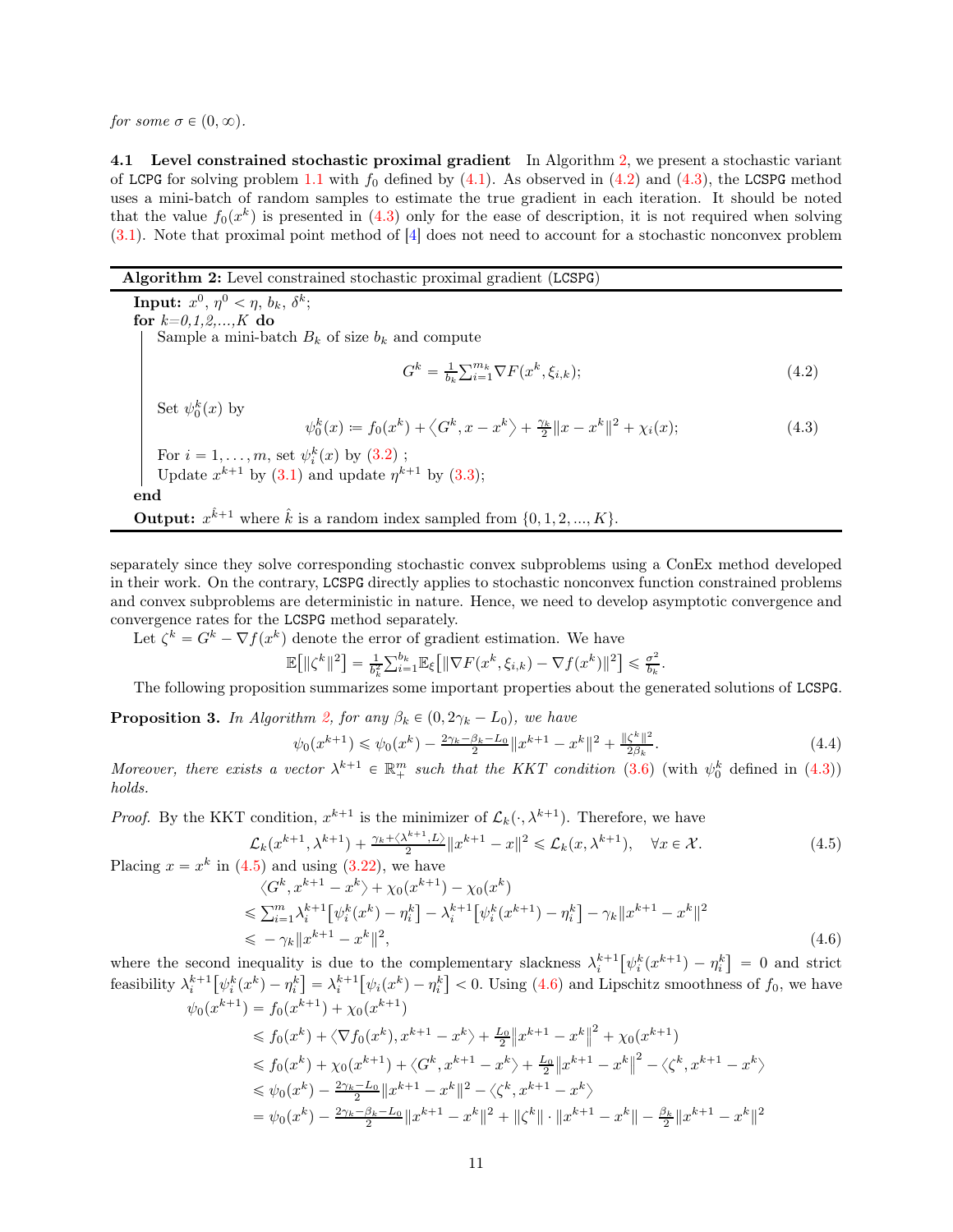$$
\leq \psi_0(x^k) - \frac{2\gamma_k - \beta_k - L_0}{2} \|x^{k+1} - x^k\|^2 + \frac{\zeta^k\|^2}{2\beta_k}.
$$
\n(4.7)

\nToondition follows a similar argument of proving part 2, Proposition 2.

The existence of KKT condition follows a similar argument of proving part 2, Proposition [2.](#page-5-6)

We prove a technical result in the following lemma which plays a crucial role in proving boundedness of the dual.

<span id="page-11-2"></span>**Lemma 3.** Let  $\{X_k\}_{k\geqslant 1}$  be a sequence of random vectors such that  $\mathbb{E}[X_k] = 0$  for all  $k \geqslant 1$  and  $\sum_{k=1}^{\infty} \sigma_k^2 \leqslant$  $M < \infty$  where  $\sigma_k := \sqrt{\mathbb{E}[\|X_k\|^2]}$ . Then,  $\lim_{k \to \infty} X_k = 0$  almost surely (a.s.).

*Proof.* We prove this result by contradiction. If the result does not hold then there exists  $\epsilon > 0$  and  $c > 0$ such that

<span id="page-11-0"></span>
$$
\mathbb{P}\Big(\limsup_{k} \|X_k\| \geq \epsilon\Big) \geq c. \tag{4.8}
$$

However, due to Chebyshev's inequality, we have  $\mathbb{P}(\|X_k\| \geqslant \epsilon) \leqslant \frac{\sigma_k^2}{\epsilon^2}$ . Since  $\sigma_k^2$  is summable, there exists  $k_0$ such that  $\sum_{k=k_0}^{\infty} \mathbb{P}(\|X_k\| \geq \epsilon) \leq \sum_{k=k_0}^{\infty}$  $\frac{\sigma_k^2}{\epsilon^2} < c$ . Therefore, we have

$$
\mathbb{P}\Big(\limsup_{k} \|X_{k}\| \geqslant \epsilon\Big) = \mathbb{P}\Big(\limsup_{k \geqslant k_0} \|X_{k}\| \geqslant \epsilon\Big) \leqslant \sum_{k=k_0}^{\infty} \mathbb{P}(\|X_{k}\| \geqslant \epsilon) < c.
$$

The above relation contradicts [\(4.8\)](#page-11-0). Hence, we have  $\lim_{k\to\infty} X_k = 0$  a.s.

In the following theorem, we present the main asymptotic property of LCSPG.

<span id="page-11-3"></span>**Theorem 3.** Suppose that  $\sum_{k=0}^{\infty} b_k^{-1} < \infty$ , then we have that  $\lim_{k\to\infty} ||x^{k+1} - x^k|| = 0$ , a.s. Moreover, sup-pose that Assumption [3](#page-6-3) holds,  $\gamma_k < \infty$ ,  $\beta_k$  is lower bounded and  $2\gamma_k - \beta_k - L_0 > 0$ , then we have that 1)  $\sup_k \|\lambda^k\| < \infty$  a.s., and [2](#page-10-1)) all the limit points of Algorithm 2 satisfy the KKT condition, a.s.

*Proof.* First we fix notations. Let  $(\Omega, \mathcal{F}, \mathbb{P})$  be the probability space defined over the sampling minibatches  $B_0, B_1, \ldots,$  Let  $\mathbb{E}_k[\cdot]$  be the expectation conditioned on the sub  $\sigma$ -algebra generating  $B_0, B_1, \ldots, B_{k-1}$ . Applying it to [\(4.4\)](#page-10-6) gives

$$
\mathbb{E}_k[\psi_0(x^{k+1})] \leq \psi_0(x^k) + \frac{\sigma^2}{2b_k \beta_k}.
$$

In view of the super-martingale convergence theorem [\[23\]](#page-29-23), we have that

<span id="page-11-1"></span>
$$
\lim_{k \to \infty} \psi_0(x^k) \text{ exists and is finite a.s., when } \sum_{k=0}^{\infty} (b_k \beta_k)^{-1} < \infty. \tag{4.9}
$$

Let 
$$
C_{k+1} = \sum_{s=0}^{k} \frac{2\gamma_s - \beta_s - L_0}{2} ||x^{s+1} - x^s||^2
$$
 for  $k \ge 0$  and  $C_0 = 0$ . We have  

$$
\mathbb{E}_k[\psi_0(x^{k+1}) + C_{k+1}] \le \psi_0(x^k) + C_k + \frac{\sigma^2}{2b_k\beta_k}.
$$

Applying the super-martingale convergence theorem [\[23\]](#page-29-23) again we can show that the limit of  $\psi_0(x^k) + C_k$  exists a.s. Together with [\(4.9\)](#page-11-1) and lower-boundedness of  $\beta_k$  and  $2\gamma_k - \beta_k - L_0$ , we have that  $\lim_{k\to\infty} ||x^{k+1} - x^k||^2 = 0$ , a.s.

Next, we prove the boundedness of  $\|\lambda^k\|$ . Let us consider the events

$$
\mathcal{U} = \Big\{ \omega \in \Omega : \sup_{k} \|\lambda^{k}(\omega)\| = \infty \Big\}, \ \mathcal{A} = \Big\{ \omega \in \Omega : \sup_{k} \|G^{k}(\omega)\| < \infty \Big\},\
$$

$$
\mathcal{B} = \Big\{ \omega \in \Omega : \lim_{k} \|x^{k+1}(\omega) - x^{k}(\omega)\| = 0 \Big\}.
$$

We just argued  $\mathbb{P}(\mathcal{B}) = 1$ . It is easy to see that if both conditions (i)  $\mathbb{P}(\mathcal{A}) = 1$  and (ii)  $\mathcal{U} \subseteq \mathcal{A}^c \cup \mathcal{B}^c$  hold, then we have  $\mathbb{P}(\mathcal{U}) \leq \mathbb{P}(\mathcal{A}^c) + \mathbb{P}(\mathcal{B}^c) = 0$ . Hence  $\{\lambda^k\}$  is a bounded sequence a.s.

Since  $\{b_k^{-1}\}\$ is summable, we have  $\sum_{k=1}^{\infty} \mathbb{E}[\|\zeta^k\|^2] \leq \frac{\sigma^2}{b_k}$  $\frac{\sigma^2}{b_k} < \infty$ . Hence, using Lemma [3,](#page-11-2) we have that  $\lim_{k\to\infty} \zeta^k = 0$  a.s. Due to the boundedness of  $\nabla f(x^k)$ , we have that  $G^k = \zeta^k + \nabla f(x^k)$  is bounded, a.s.

We prove condition (ii) by contradiction. Suppose that our claim fails. We take an element  $\omega \in \mathcal{U} \cap (\mathcal{A} \cap \mathcal{B})$ and then pass to a subsequence  $\{j_k\}$  such that  $\lim_{k\to\infty} ||\lambda^{j_k}(\omega)|| = \infty$ . In the rest of the proof, we skip  $\omega$  for brevity. Passing to another subsequence if necessary, let  $\bar{x}$  be a limit point of  $\{x^{j_k}\}\$ . By our presumption,  $\bar{x}$ satisfies MFCQ. Moreover, the KKT condition implies that

$$
\langle G^{j_k}, x^{j_k+1} \rangle + \chi_0(x^{j_k+1}) + \frac{\gamma_{j_k}}{2} \|x^{j_k+1} - x^{j_k}\|^2 + \langle \lambda^{j_k+1}, \psi^{j_k}(x^{j_k+1}) \rangle
$$
  

$$
\leq \langle G^{j_k}, x \rangle + \chi_0(x) + \frac{\gamma_{j_k}}{2} \|x - x^{j_k}\|^2 + \langle \lambda^{j_k+1}, \psi^{j_k}(x) \rangle, \quad \forall x \in \text{dom}\,\chi_0.
$$
 (4.10)

 $\square$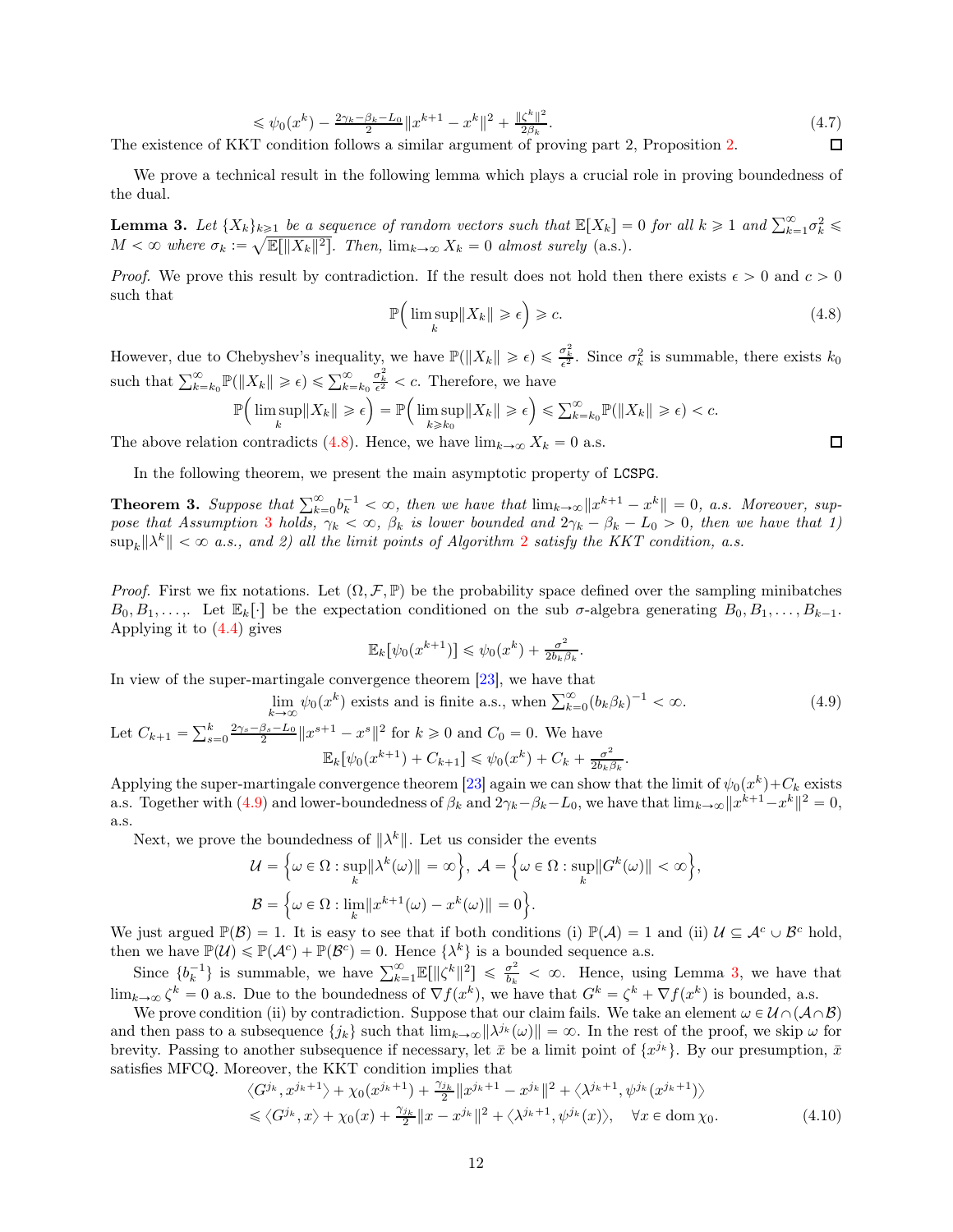Dividing both sides by  $\|\lambda^{j_k+1}\|$  gives

<span id="page-12-0"></span>
$$
\left[ \langle G^{j_k}, x^{j_k+1} \rangle + \chi_0(x^{j_k+1}) + \frac{\gamma_{j_k}}{2} \| x^{j_k+1} - x^{j_k} \|^2 \right] / \| \lambda^{j_k+1} \| + \langle u^k, \psi^{j_k}(x^{j_k+1}) \rangle \n\leq \left[ \langle G^{j_k}, x \rangle + \chi_0(x) + \frac{\gamma_{j_k}}{2} \| x - x^{j_k} \|^2 \right] / \| \lambda^{j_k+1} \| + \langle u^k, \psi^{j_k}(x) \rangle, \quad \forall x \in \text{dom} \chi_0.
$$
\n(4.11)

where we denote  $u^k = \frac{\lambda^{j_k+1}}{\|\lambda^{j_k+1}\|}$  $\frac{\lambda^{j_k+1}}{||\lambda^{j_k+1}||}$ . Since  $\{u^k\}$  is bounded, passing to a subsequence if needed, we have  $\lim_{k\to\infty} u^k = \bar{u}$ . Since  $\omega \in \mathcal{A} \cap \mathcal{B}$ ,  $\{G^{j_k}\}\$ is bounded and  $\{\frac{\gamma_{j_k}}{2} ||x^{j_k+1} - x^{j_k}||^2\}$  converges to 0. Therefore, taking  $k \to \infty$  on both sides of [\(4.11\)](#page-12-0), we have

$$
\langle \bar{u}, \chi(\bar{x}) \rangle \le \langle \bar{u}, \psi(\bar{x}) + \langle \nabla \psi(\bar{x}), x - \bar{x} \rangle + \frac{L}{2} \|x - \bar{x}\|^2 + \chi(x) \rangle, \ \forall x \in \text{dom}\,\chi_0. \tag{4.12}
$$

Analogous to the proof of Theorem [1,](#page-6-5) it is easy to show that  $\bar{x}$  violates MFCQ, which however, contradicts to Assumption [3.](#page-6-3) As a consequence of this argument, we have  $\mathcal{U} \subseteq \mathcal{A}^c \cup \mathcal{B}^c$ . Hence, we claim that the event  $\sup_k ||\lambda^k|| < \infty$  will happen a.s. and complete our proof of the boundedness condition.

Next, we prove asymptotic convergence to KKT solutions. For any random element  $\omega$ , let  $\bar{x}(\omega)$  be any limit point of  $\{x^k\}$ . Passing to some subsequence if necessary, we assume that  $\lim_{k\to\infty} x^k = \bar{x}$  and  $\lim_{k\to\infty}\lambda^{k+1}=\bar{\lambda}.$ 

$$
\langle G^{k} + \nabla f(x^{k}) \lambda^{k+1}, x^{k+1} - x \rangle + \chi_{0}(x^{k+1}) - \chi_{0}(x) + \langle \lambda^{k+1}, \chi(x^{k+1}) - \chi(x) \rangle
$$
  

$$
\leq \frac{\gamma_{k} + \langle \lambda^{k+1}, L \rangle}{2} (\|x - x^{k}\|^{2} - \|x^{k+1} - x^{k}\|^{2} - \|x - x^{k+1}\|^{2}).
$$

Moreover, we have

$$
\langle G^k, x^{k+1} - x \rangle = \langle \nabla f_0(x^k), x^{k+1} - x \rangle + \langle \zeta^k, x^{k+1} - x \rangle
$$
  

$$
= \langle \nabla f_0(x^k), x^{k+1} - x \rangle + \langle \zeta^k, x^{k+1} - x^k \rangle + \langle \zeta^k, x^k - x \rangle
$$
  

$$
\geq \langle \nabla f_0(x^k), x^{k+1} - x \rangle - ||\zeta^k|| ||x^{k+1} - x^k|| + \langle \zeta^k, x^k - x \rangle.
$$

Combining the above two results, we have

$$
\langle \nabla f_0(x^k) + \nabla f(x^k) \lambda^{k+1}, x^{k+1} - x \rangle + \chi_0(x^{k+1}) - \chi_0(x) + \langle \lambda^{k+1}, \chi(x^{k+1}) - \chi(x) \rangle
$$
  
\n
$$
\leq \frac{\gamma_k + \langle \lambda^{k+1}, L \rangle}{2} (\|x - x^k\|^2 - \|x^{k+1} - x^k\|^2 - \|x - x^{k+1}\|^2) + \|\zeta^k\| \|x^{k+1} - x^k\| + \langle \zeta^k, x - x^k \rangle
$$
  
\n
$$
\leq \frac{\gamma_k + \langle \lambda^{k+1}, L \rangle}{2} (\|x - x^k\|^2 - \|x - x^{k+1}\|^2) + \frac{\|\zeta^k\|^2}{2(\gamma_k + \langle \lambda^{k+1}, L \rangle)} + \langle \zeta^k, x - x^k \rangle.
$$

Taking  $k \to \infty$  in the above relation and noting that almost surely we have  $\lim_{k \to \infty} \zeta^k = 0$  and  $\lim_{k \to \infty} ||x^k - \zeta||$  $x^{k+1}$ || = 0, then

$$
\langle \nabla f_0(\bar{x}) + \nabla f(\bar{x}) \lambda^{k+1}, \bar{x} - x \rangle + \chi_0(\bar{x}) - \chi_0(x) + \langle \lambda^{k+1}, \chi(\bar{x}) - \chi(x) \rangle \leq 0, \quad a.s.
$$

Using an argument similar to the one in Theorem [1,](#page-6-5) we can show that  $\bar{x}$  is almost surely a KKT point.  $\Box$ 

Our next goal is to develop the iteration complexity of Algorithm [2.](#page-10-1) To achieve this goal, we need to assume that the dual is uniformly bounded, namely, condition [\(3.9\)](#page-6-6) holds for all the random events. While this condition is stronger than the almost sure boundedness of  $\lambda^{k+1}$  shown by Theorem [3,](#page-11-3) it is indeed satisfied in many scenarios (see  $[4, 5]$  $[4, 5]$ ). We present the main complexity result in the following theorem.

<span id="page-12-3"></span>**Theorem 4.** Suppose that condition (3.9) holds. Then, the sequence 
$$
\{(x^{k+1}, \lambda^{k+1})\}
$$
 satisfies that  
\n
$$
\sum_{k=0}^{K} \frac{\alpha_k (2\gamma_k - \beta_k - L_0)}{4(\gamma_k + L_0 + 2B||L||)^2} ||\partial \mathcal{L}(x^{k+1}, \lambda^{k+1})||^2 \le L_0 D^2 \alpha_K + \sum_{k=0}^{K} \left( \frac{\alpha_k (2\gamma_k - \beta_k - L_0)}{2(\gamma_k + L_0 + 2B||L||)^2} + \frac{\alpha_K}{2\beta_k} \right) ||\zeta^k||^2
$$
\n
$$
\sum_{k=0}^{K} \alpha_k (2\gamma_k - \beta_k - L_0) \langle \lambda^{k+1}, |\psi(x^{k+1}) - \eta| \rangle \le 2BL_0 ||L|| D^2 \alpha_K + B ||L|| \sum_{k=0}^{K} \frac{\alpha_K ||\zeta^k||^2}{\beta_k}
$$
\n(4.13)

<span id="page-12-2"></span><span id="page-12-1"></span>+ 
$$
B\sum_{k=0}^{K} \alpha_k (2\gamma_k - \beta_k - L_0) ||\eta - \eta^k||.
$$
 (4.14)

*Proof.* First, appealing to  $(4.3)$ ,  $(2.1)$  and  $(3.22)$ , we have

 $\partial \mathcal{L}_k(x^{k+1}, \lambda^{k+1}) = \partial \mathcal{L}(x^{k+1}, \lambda^{k+1}) + \nabla f_0(x^k) - \nabla f_0(x^{k+1})$  $+\sum_{i=1}^{m} \lambda_i^{k+1} [\nabla f_i(x^k) - \nabla f_i(x^{k+1})] + (\gamma_k + \langle \lambda^{k+1}, L \rangle)(x^{k+1} - x^k) + \zeta^k.$ 

It follows that

$$
\|\partial \mathcal{L}(x^{k+1}, \lambda^{k+1})\|_{-} \n\leq \|\nabla f_0(x^k) - \nabla f_0(x^{k+1})\| + \|\zeta^k\| + \sum_{i=1}^m \lambda_i^{k+1} \|\nabla f_i(x^k) - \nabla f_i(x^{k+1})\| + (\gamma_k + \langle \lambda^{k+1}, L \rangle) \|x^{k+1} - x^k\| \n\leq (\gamma_k + L_0 + 2\langle \lambda^{k+1}, L \rangle) \|x^{k+1} - x^k\| + \|\zeta^k\|.
$$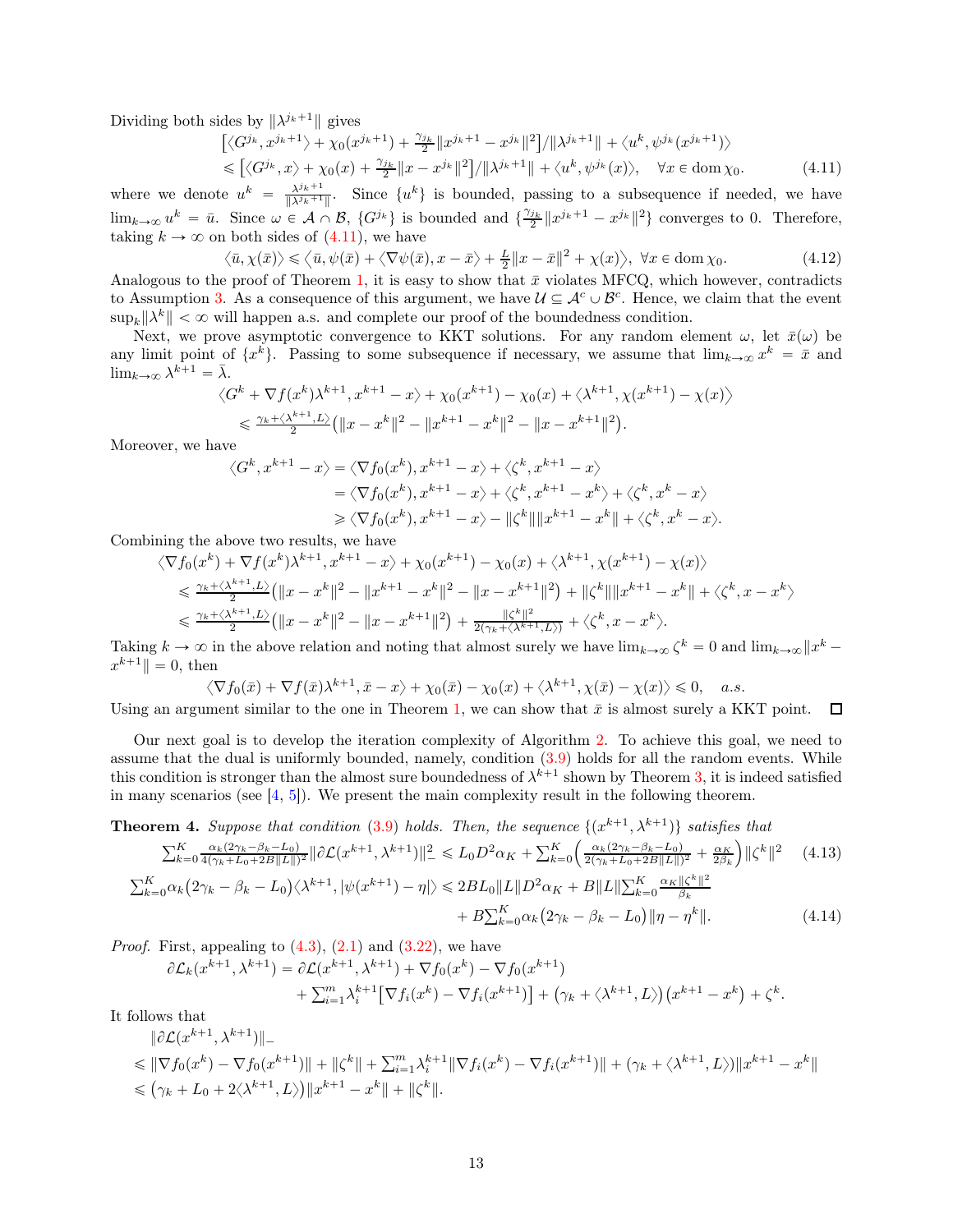In view of the above result and basic inequality  $(a + b)^2 \leq 2a^2 + 2b^2$ , we have

<span id="page-13-1"></span>
$$
\|\partial \mathcal{L}(x^{k+1}, \lambda^{k+1})\|^2 \le 2(\gamma_k + L_0 + 2B\|L\|)^2 \|x^{k+1} - x^k\|^2 + 2\|\zeta^k\|^2. \tag{4.15}
$$

Let us denote an auxiliary sequence  $C_k =$  $\int \psi_0(x^0)$   $k = 0$  $\psi_0(x^k) - \sum_{s=0}^{k-1} \frac{\|\zeta^s\|^2}{2\beta_s}$  $\frac{\zeta^{s} \|^{2}}{2\beta_{s}}$   $k > 0$ . Lemma [3](#page-10-7) implies that

<span id="page-13-3"></span>
$$
\frac{2\gamma_k - \beta_k - L_0}{2} \|x^{k+1} - x^k\|^2 \le C_k - C_{k+1}.
$$
\n(4.16)

Putting this relation and [\(4.15\)](#page-13-1) together, we have

$$
\frac{2\gamma_k - \beta_k - L_0}{4(\gamma_k + L_0 + 2B\|L\|)^2} \|\partial \mathcal{L}(x^{k+1}, \lambda^{k+1})\|_{-}^2 \le C_k - C_{k+1} + \frac{2\gamma_k - \beta_k - L_0}{2(\gamma_k + L_0 + 2B\|L\|)^2} \|\zeta^k\|^2. \tag{4.17}
$$

Summing up [\(4.17\)](#page-13-2) over  $k = 0, 1, ..., K$  weighted by  $\alpha_k$  leads to

$$
\sum_{k=0}^{K} \frac{\alpha_k (2\gamma_k - \beta_k - L_0)}{4(\gamma_k + L_0 + 2B||L||)^2} ||\partial \mathcal{L}(x^{k+1}, \lambda^{k+1})||^2
$$
  
\$\leqslant \sum\_{k=0}^{K} \alpha\_k (C\_k - C\_{k+1}) + \sum\_{k=0}^{K} \frac{\alpha\_k (2\gamma\_k - \beta\_k - L\_0)}{2(\gamma\_k + L\_0 + 2B||L||)^2} ||\zeta^k||^2.\$

Moreover, since  $\{C_k\}$  is monotonically decreasing, we have

$$
\sum_{k=0}^{K} \alpha_k (C_k - C_{k+1}) \le \alpha_0 C_0 + \sum_{k=1}^{K} (\alpha_k - \alpha_{k-1}) C_k - \alpha_K C_{K+1}
$$
  

$$
\le \alpha_K (C_0 - C_{K+1}) \le L_0 D^2 \alpha_K + \alpha_K \sum_{k=0}^{K} \frac{\|\zeta^k\|^2}{2\beta_k}.
$$

Combining the above two relations leads to our first result [\(4.13\)](#page-12-1).

For the second part, note that  $(3.29)$  remains valid in the stochastic setting. Putting  $(3.29)$  and  $(4.16)$ together, we obtain

$$
(2\gamma_k - \beta_k - L_0)\langle \lambda^{k+1}, |\psi(x^{k+1}) - \eta| \rangle \le 2B \|L\| (C_k - C_{k+1}) + B(2\gamma_k - \beta_k - L_0) \|\eta - \eta^k\|.
$$
  
Multiplying both ends by  $\alpha_k$  and then summing up the resulting terms over  $k = 0, ..., K$  gives (4.14).

We next obtain more specific convergence rate by choosing the parameters properly.

**Corollary 2.** In Algorithm LCSPG, set  $\gamma_k = L_0$ ,  $\beta_k = L_0/2$ ,  $\alpha_k = k + 1$ ,  $b_k = K + 1$  and  $\delta^k = \frac{(\eta - \eta^0)}{(k+1)(k+2)}$ . Then  $x^{\hat{k}+1}$  is a randomized  $\epsilon$  type-I KKT point with

$$
\epsilon = \frac{4}{K+2} \max \left\{ 8(L_0 + B \|L\|)^2 \left( D^2 + \frac{17\sigma^2}{16L_0^2} \right), 2B \|L\| D^2 + \frac{2B \|L\|\sigma^2}{L_0^2} + \frac{B \|\eta - \eta^0\|}{2} \right\}.
$$

*Proof.* Plugging in the value of  $\gamma_k$ ,  $\alpha_k$ ,  $\beta_k$  in the relation [\(4.13\)](#page-12-1) and taking expectation over all the randomness, we have

$$
\frac{L_0}{32(L_0+B\|L\|)^2} \sum_{k=0}^K (k+1) \mathbb{E}[\|\partial \mathcal{L}(x^{k+1}, \lambda^{k+1})\|_-^2]
$$
\n
$$
\leq L_0 D^2(K+1) + \sum_{k=0}^K \left( \frac{L_0(k+1)}{16(L_0+B\|L\|)^2} + \frac{k+1}{L_0} \right) \mathbb{E}[\|\delta^k\|^2]
$$
\n
$$
\leq L_0 D^2(K+1) + \frac{17\sigma^2}{16L_0}(K+1).
$$

Moreover, due to the random sampling of  $k$ , we have

$$
\mathbb{E}_{\hat{k}}\big[\|\partial_x \mathcal{L}(x^{\hat{k}+1}, \lambda^{\hat{k}+1})\|_{-}^2\big] = \frac{2}{(K+1)(K+2)}\sum_{k=0}^K (k+1) \|\partial_x \mathcal{L}(x^{k+1}, \lambda^{k+1})\|_{-}^2.
$$

Combining the above two results, we have

$$
\mathbb{E}\!\left[\|\partial \mathcal{L}(x^{\hat{k}+1}, \lambda^{\hat{k}+1})\|_{-}^{2}\right] \leq \frac{32(L_{0}+B\|L\|)^{2}}{K+2}\left(D^{2}+\frac{17\sigma^{2}}{16L_{0}^{2}}\right).
$$

Second, plugging in the values of  $\gamma_k$ ,  $\beta_k$  and  $\delta^k$  in [\(4.14\)](#page-12-2), we have

<span id="page-13-4"></span>
$$
\frac{L_0}{2} \sum_{k=0}^{K} (k+1) \langle \lambda^{k+1}, |\psi(x^{k+1}) - \eta| \rangle \leq 2BL_0 \|L\| D^2(K+1) + 2B \|L\|^{\frac{\sigma^2(K+1)}{L_0}} + \frac{BL_0 \|\eta - \eta^0\|(K+1)}{2}.\tag{4.18}
$$

It then follows from  $(4.18)$  and the definition of k that

$$
\mathbb{E}\big[\langle \lambda^{\hat{k}+1}, |\psi(x^{\hat{k}+1}) - \eta| \rangle\big] \leq \frac{4}{K+2} \Big\{ 2B \|L\| D^2 + \frac{2B \|L\| \sigma^2}{L_0^2} + \frac{B \|\eta - \eta^0\|}{2} \Big\}.
$$

This completes our proof.

<span id="page-13-0"></span>Remark 3. In order to obtain some  $\epsilon$ -error in satisfying the type I KKT condition, LCSPG requires a number of  $\mathcal{O}(\varepsilon^{-2})$  calls to the SFO, which matches the complexity bound of stochastic gradient descent for uncon-strained nonconvex optimization [\[12\]](#page-29-15). Moreover, due to minibatching, LCSPG obtains an even better  $\mathcal{O}(\varepsilon^{-1})$ complexity in the number of evaluations of  $f_i(x)$  and  $\nabla f_i(x)$  (i  $\in [m]$ ).

 $\Box$ 

<span id="page-13-2"></span> $\Box$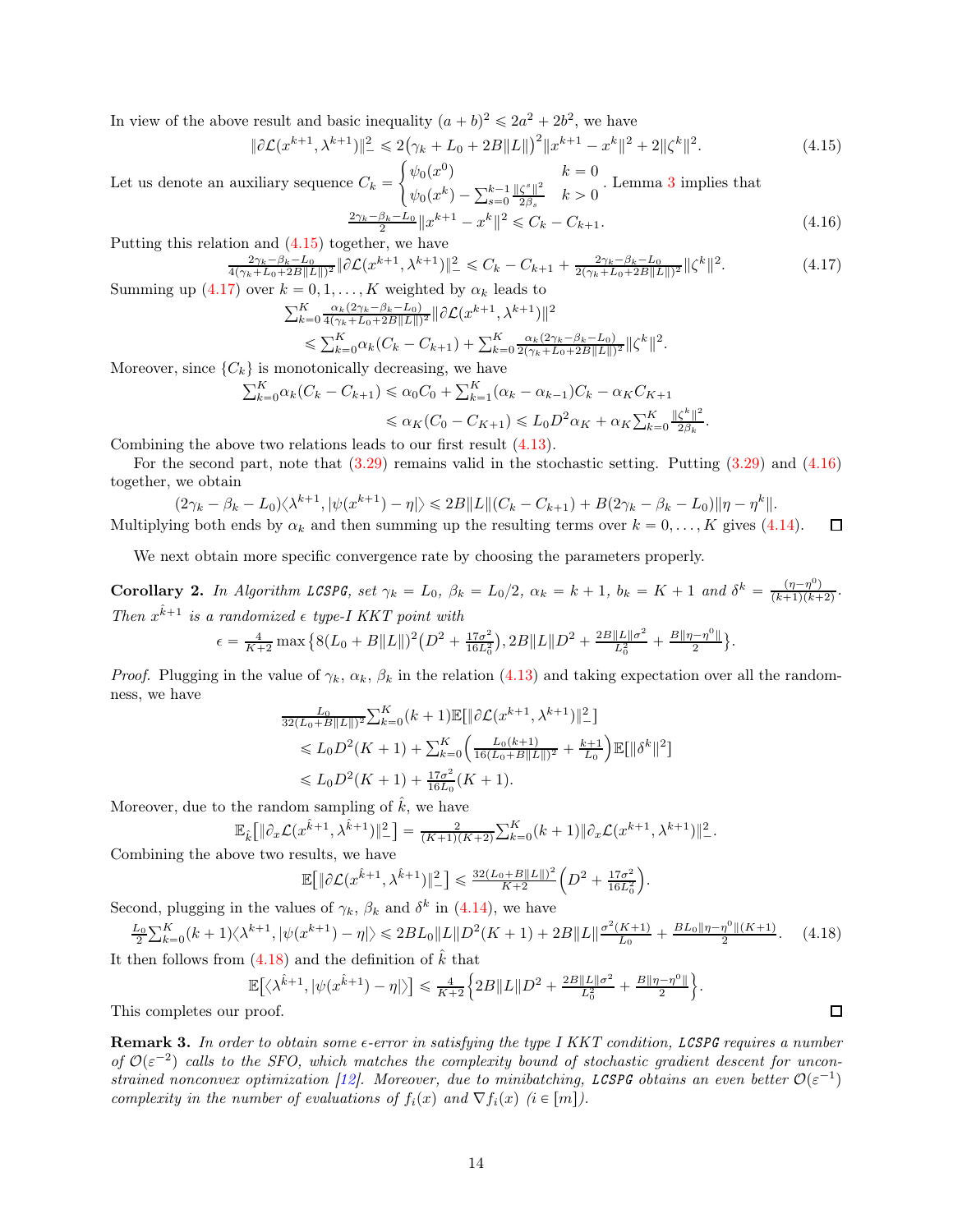4.2 Level constrained stochastic variance reduced gradient descent We consider the finite sum problem:

<span id="page-14-3"></span>
$$
f_0(x) = \frac{1}{n} \sum_{i=1}^n F(x, \xi_i),
$$
\n(4.19)

where each  $F(x, \xi_i)$  is Lipschitz smooth with parameter  $L_0$ . To further improve the convergence performance in this setting, we present a new variant of stochastic gradient method by extending the stochastic variance reduced gradient descent to the constrained setting.

# Algorithm 3: Level constrained stochastic variance-reduced gradient descent (LCSVRG)

<span id="page-14-1"></span>**Input:**  $x^0, x^{-1}, \eta_0 < \eta, T;$ for  $k = 0, 1, \ldots, K$  do if  $k\%T == 0$  then  $G^k = \nabla f_0(x^k);$ else Sample a mini-batch  $B_k$  of size b uniformly at random and compute  $G^k = \frac{1}{b} \sum_{i \in B_k} \left[ \nabla F(x^k, \xi_i) - \nabla F(x^{k-1}, \xi_i) \right] + G^{k-1}$  $(4.20)$ end Set  $\psi_0^k(x)$  by [\(4.3\)](#page-10-3) and set  $\psi_i^k(x)$  by [\(3.2\)](#page-5-2) for  $i \in [m]$ ; Update  $x^{k+1}$  by [\(3.1\)](#page-5-3) and update  $\eta^{k+1}$  by [\(3.3\)](#page-5-7); end

<span id="page-14-0"></span>We present the level constrained stochastic variance-reduced gradient descent (LCSVRG) in Algorithm [3,](#page-14-0) which extends the nonconvex variance reduced mirror descent (see [\[14\]](#page-29-24)) to handle nonlinear constraint. Algorithm [3](#page-14-0) can be viewed as a double-loop algorithm in which the outer loop computes the full gradient  $\nabla f(x^k)$  once every T iterations and the nested loop performs stochastic proximal gradient updates based on an unbiased estimator of true gradient. In this view, we let  $k$  indicate the  $t$ -th iteration at the  $r$ -th epoch, for some value t and r. Then we use k and  $(r, t)$  interchangeably throughout the rest of this section. We keep the notation  $\zeta^k$  (or  $\zeta^{(r,j)}$ ) for expressing  $G^k - \nabla f(x^k)$  and note that  $\zeta^{(r,0)} = 0$ .

Our next goal is to develop some iteration complexity result of LCSVRG. We skip the asymptotic analysis since it is similar to that of LCSPG. The following Lemma (see  $[14, \text{Lemma 6.10}]$ ) presents a key insight of Algorithm [3](#page-14-0) that the variance is controlled by the point distances. We provide a proof for completeness.

<span id="page-14-2"></span>**Lemma 4.** In Algorithm [3](#page-14-0),  $G^k$  is an unbiased estimator of  $\nabla f_0(x^k)$ . Moreover, Let  $(r, t)$  correspond to k. If  $t > 0$ , then we have

$$
\mathbb{E}\!\left[\|\zeta^{(r,t)}\|^2\right] \leqslant \tfrac{L_0^2}{b} \textstyle{\sum}_{i=0}^{t-1} \mathbb{E}\!\left[\|x^{(r,i+1)}-x^{(r,i)}\|^2\right].
$$

*Proof.* We prove the first part by induction. When  $k = 0$ , we have  $G^0 = \nabla f_0(x^0)$ . Then for  $k > 0$ , if  $k\%T == 0$ , we have  $G^k = \nabla f(x^k)$  by definition. Otherwise, we have

$$
\mathbb{E}_k[G^k] = \nabla f(x^k) - \nabla f(x^{k-1}) + G^{k-1} = \nabla f_0(x^k)
$$
  
by induction hypothesis 
$$
\mathbb{E}_{k-1}[G^{k-1}] = \nabla f(x^{k-1}).
$$

Next we estimate the variance of stochastic gradient. Appealing to  $(4.20)$ , we have

$$
\mathbb{E}_{k}[\|\zeta^{k}\|^{2}] = \mathbb{E}[\|\frac{1}{b}\sum_{i\in B_{k}}[\nabla F(x^{k},\xi_{i}) - \nabla F(x^{k-1},\xi_{i})] + G^{k-1} - \nabla f(x^{k})\|^{2}]
$$
\n
$$
= \mathbb{E}[\|\frac{1}{b}\sum_{i\in B_{k}}[\nabla F(x^{k},\xi_{i}) - \nabla F(x^{k-1},\xi_{i})] - [\nabla f(x^{k}) - \nabla f(x^{k-1})] + \zeta^{k-1}\|^{2}]
$$
\n
$$
= \mathbb{E}\|\frac{1}{b}\sum_{i\in B_{k}}[\nabla F(x^{k},\xi_{i}) - \nabla F(x^{k-1},\xi_{i}) - \nabla f(x^{k}) + \nabla f(x^{k-1})]\|^{2} + \|\zeta^{k-1}\|^{2}
$$
\n
$$
\leq \frac{1}{b^{2}}\sum_{i\in B_{k}}\mathbb{E}_{\xi}\|\nabla F(x^{k},\xi) - \nabla F(x^{k-1},\xi)\|^{2} + \|\zeta^{k-1}\|^{2}
$$
\n
$$
\leq \frac{L_{0}^{2}}{b}\|x^{k} - x^{k-1}\|^{2} + \|\zeta^{k-1}\|^{2},
$$

where the third equality uses the independence of  $B_k$  and  $\zeta^{k-1}$ , the first inequality uses the bound  $\text{Var}(x) \leq$  $\mathbb{E}||x||^2$ , and the second inequality uses the Lipschitz smoothness of  $F(\cdot,\xi)$ . Taking expectation over all the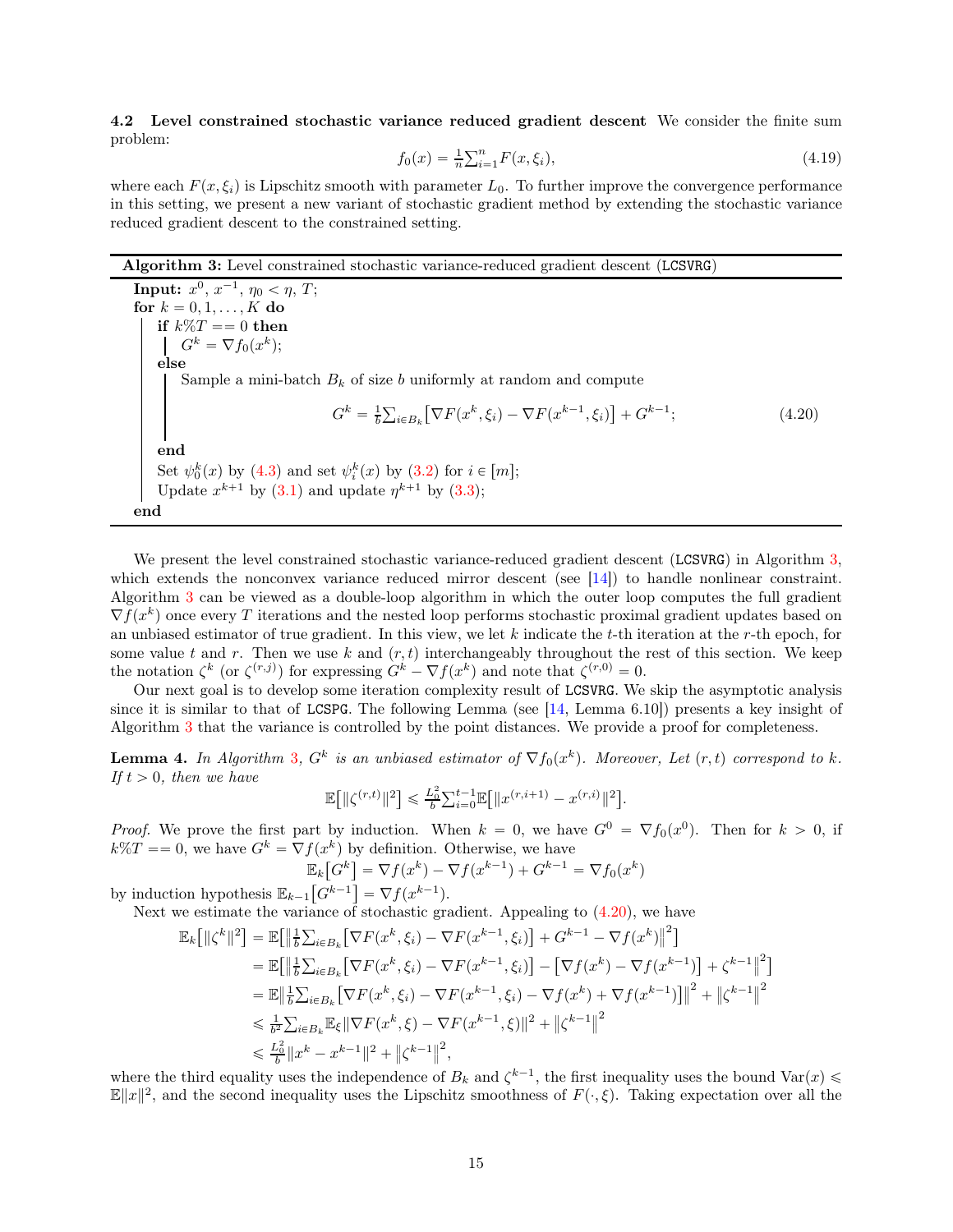randomness generating  $B_{(r,1)}, B_{(r,2)}, \ldots, B_{(r,t)}$ , we have

$$
\mathbb{E}\!\left[\|\zeta^k\|^2\right]\leqslant \tfrac{L_0^2}{b}\!\sum_{i=1}^t\!\mathbb{E}\!\left[\|x^{(r,i)}-x^{(r,i-1)}\|^2\right]\!.
$$

The next Lemma shows that the generated solutions satisfy certain property of sufficient descent on expectation.

<span id="page-15-0"></span>**Lemma 5.** Assume that 
$$
\gamma_k = \gamma
$$
 and  $\beta_k = \beta$  and  $\tilde{L} := \frac{2\gamma - \beta - L_0}{2} - \frac{L_0^2(T-1)}{2\beta b} > 0$ . Then we have  
\n
$$
\tilde{L} \sum_{j=0}^t \mathbb{E} \big[ \|x^{(r,j+1)} - x^{(r,j)}\|^2 \big] \le \mathbb{E} \big[ \psi_0(x^{(r,0)}) \big] - \mathbb{E} \big[ \psi_0(x^{(r,t+1)}) \big], \quad 0 \le t < T.
$$
\n(4.21)

*Proof.* In view of  $(3)$ , at the *j*-th iteration of the *r*-th epoch, we have

<span id="page-15-3"></span>
$$
\psi_0(x^{(r,j+1)})\leqslant \psi_0(x^{(r,j)})-\tfrac{2\gamma-\beta-L_0}{2}\|x^{(r,j+1)}-x^{(r,j)}\|^2+\tfrac{\|\zeta^{(r,j)}\|^2}{2\beta}.
$$

Summing up the above result over  $j = 0, 1, 2, ..., t$   $(t < T)$  and using Lemma [4,](#page-14-2) we have  $\frac{2\gamma-\beta-L_0}{2}\sum_{j=0}^t \mathbb{E}\big[\|x^{(r,j+1)}-x^{(r,j)}\|^2\big]$ 

$$
\leq \mathbb{E}\big[\psi_0(x^{(r,0)})\big] - \mathbb{E}\big[\psi_0(x^{(r,t+1)})\big] + \frac{L_0^2}{2\beta b} \sum_{j=0}^t \sum_{i=0}^{j-1} \mathbb{E}\big[\|x^{(r,i+1)} - x^{(r,i)}\|^2\big] \n\leq \mathbb{E}\big[\psi_0(x^{(r,0)})\big] - \mathbb{E}\big[\psi_0(x^{(r,t+1)})\big] + \frac{L_0^2 t}{2\beta b} \sum_{i=0}^{t-1} \mathbb{E}\big[\|x^{(r,i+1)} - x^{(r,i)}\|^2\big] \n\leq \mathbb{E}\big[\psi_0(x^{(r,0)})\big] - \mathbb{E}\big[\psi_0(x^{(r,t+1)})\big] + \frac{L_0^2 (T-1)}{2\beta b} \sum_{i=0}^{t-1} \mathbb{E}\big[\|x^{(r,i+1)} - x^{(r,i)}\|^2\big].
$$

Here we use  $\sum_{j=0}^{-1}$   $\cdot$  = 0.

We present the main convergence property of Algorithm [3](#page-14-0) in the next theorem.

**Theorem [5](#page-15-0).** Suppose that condition [\(3.9\)](#page-6-6) and assumptions of Lemma 5 hold,  $b \ge 2T$  and  $K = r_0T + j_0$  for some  $r_0, j_0 \geq 0$ . Let  $\{\alpha_k\}$  be a non-decreasing sequence and  $\{\alpha_{(r,j)}\}$  be its equivalent form in  $(r, j)$  notations. Suppose that  $\alpha_{(r,j)} = \alpha_{(r,0)}$  for  $j = 1, 2, ..., T - 1$ . Then we have

$$
\sum_{k=0}^{K} \alpha_k \mathbb{E}[\|\partial \mathcal{L}(x^{k+1}, \lambda^{k+1})\|^2] \le 8\tilde{L}^{-1}L_0(\gamma + L_0 + B\|L\|)^2 D^2 \alpha_{(r_0, 0)},
$$
\n(4.22)

$$
\sum_{k=0}^{K} \alpha_k \mathbb{E} \left[ \langle \lambda^{k+1}, |\psi(x^{k+1}) - \eta| \rangle \right] \leq B \sum_{k=0}^{K} \alpha_k \|\eta - \eta_k\| + B \tilde{L}^{-1} \|L\| L_0 D^2 \alpha_{(r_0, 0)}.
$$
\n(4.23)

Moreover, if we take  $T = \lceil \sqrt{n} \rceil$ ,  $b = 8T$ ,  $\gamma = L_0$ ,  $\beta = L_0/2$ , and  $\alpha_k = T \lfloor k/T \rfloor + 1$ , and set  $\delta^k = \frac{\eta - \eta^0}{(k+1)(k+1)}$  $\frac{\eta-\eta}{(k+1)(k+2)}$ . Then  $x^{\hat{k}+1}$  is a randomized Type-I  $\epsilon$ -KKT point with

$$
\epsilon = \frac{K+1}{(K-T+1)^2} \max \left\{ 128(2L_0 + B||L||)^2 D^2, B||\eta - \eta^0|| + 16B||L||D^2 \right\}.
$$
\n(4.24)

*Proof.* First, using Lemma [4](#page-14-2) and the assumption that  $b \geqslant 2T$ , for any  $t \leqslant T - 1$  we have

$$
\sum_{j=0}^{t} \mathbb{E} \left[ \| \zeta^{(r,j)} \|^{2} \right] \leq \frac{L_{0}^{2}}{b} \sum_{j=0}^{t} \sum_{i=0}^{j-1} \mathbb{E} \left[ \| x^{(r,i+1)} - x^{(r,i)} \|^{2} \right]
$$
  
\n
$$
\leq \frac{L_{0}^{2} t}{b} \sum_{j=0}^{t-1} \mathbb{E} \left[ \| x^{(r,i+1)} - x^{(r,i)} \|^{2} \right]
$$
  
\n
$$
\leq \frac{L_{0}^{2} \sum_{j=0}^{t-1} \mathbb{E} \left[ \| x^{(r,i+1)} - x^{(r,i)} \|^{2} \right]}{\mathbb{E} \left[ \| x^{(r,i+1)} - x^{(r,i)} \|^{2} \right]}.
$$
\n(4.25)

Note that  $(4.15)$  still holds. Therefore, combining  $(4.15)$  and  $(4.25)$  leads to

$$
\sum_{j=0}^{t} \mathbb{E} \big[ \|\mathcal{L}(x^{(r,j+1)}, \lambda^{(r,j+1)})\|_{-}^{2} \big] \leq 2(\gamma + L_{0} + 2B\|L\|)^{2} \sum_{j=0}^{t} \mathbb{E} \big[ \|x^{(r,j+1)} - x^{(r,j)}\|^{2} \big] + 2\sum_{j=0}^{t} \mathbb{E} \big[ \|\zeta^{(r,j)}\|^{2} \big] \leq 8(\gamma + L_{0} + B\|L\|)^{2} \sum_{j=0}^{t} \mathbb{E} \big[ \|x^{(r,j+1)} - x^{(r,j)}\|^{2} \big].
$$

It then follows from Lemma [5](#page-15-0) that

$$
\sum_{j=0}^{t} \mathbb{E}[\|\partial \mathcal{L}(x^{(r,j+1)}, \lambda^{(r,j+1)})\|^{2}] \leq 8\tilde{L}^{-1}(\gamma + L_{0} + B\|L\|)^{2} \mathbb{E}[\psi_{0}(x^{(r,0)}) - \psi_{0}(x^{(r,t+1)})].
$$
\n(4.26)

Let  $K = r_0 T + j_0$ . Summing up the above inequality weighted by  $\alpha_k$  and exchanging the notation  $\alpha_k \leftrightarrow \alpha_{(r,j)}$ , then we have  $\overline{\phantom{m}}$ 

$$
\sum_{k=0}^{K} \alpha_k \mathbb{E} [\|\partial \mathcal{L}(x^{k+1}, \lambda^{k+1})\|^2] \n= \sum_{r=0}^{r_0-1} \sum_{j=0}^{T-1} \alpha_{(r,j)} \mathbb{E} [\|\partial \mathcal{L}(x^{(r,j+1)}, \lambda^{(r,j+1)})\|^2] + \sum_{j=0}^{j_0} \alpha_{(r_0,j)} \mathbb{E} [\|\partial \mathcal{L}(x^{(r_0,j+1)}, \lambda^{(r_0,j+1)})\|^2] \n\leq 8\tilde{L}^{-1}(\gamma + L_0 + B \|L\|)^2 \Big\{ \sum_{r=0}^{r_0-1} \alpha_{(r,0)} \mathbb{E} [\psi_0(x^{(r,0)}) - \psi_0(x^{(r+1,0)})] + \alpha_{(r_0,0)} \mathbb{E} [\psi_0(x^{(r_0,0)}) - \psi_0(x^{(r_0,j_0+1)})] \Big\} \n\leq 8\tilde{L}^{-1}(\gamma + L_0 + B \|L\|)^2 \alpha_{(r_0,0)} \mathbb{E} [\psi_0(x^{(0,0)}) - \psi_0(x^{(r_0,j_0+1)})]
$$

<span id="page-15-5"></span><span id="page-15-4"></span><span id="page-15-2"></span><span id="page-15-1"></span> $\Box$ 

 $\Box$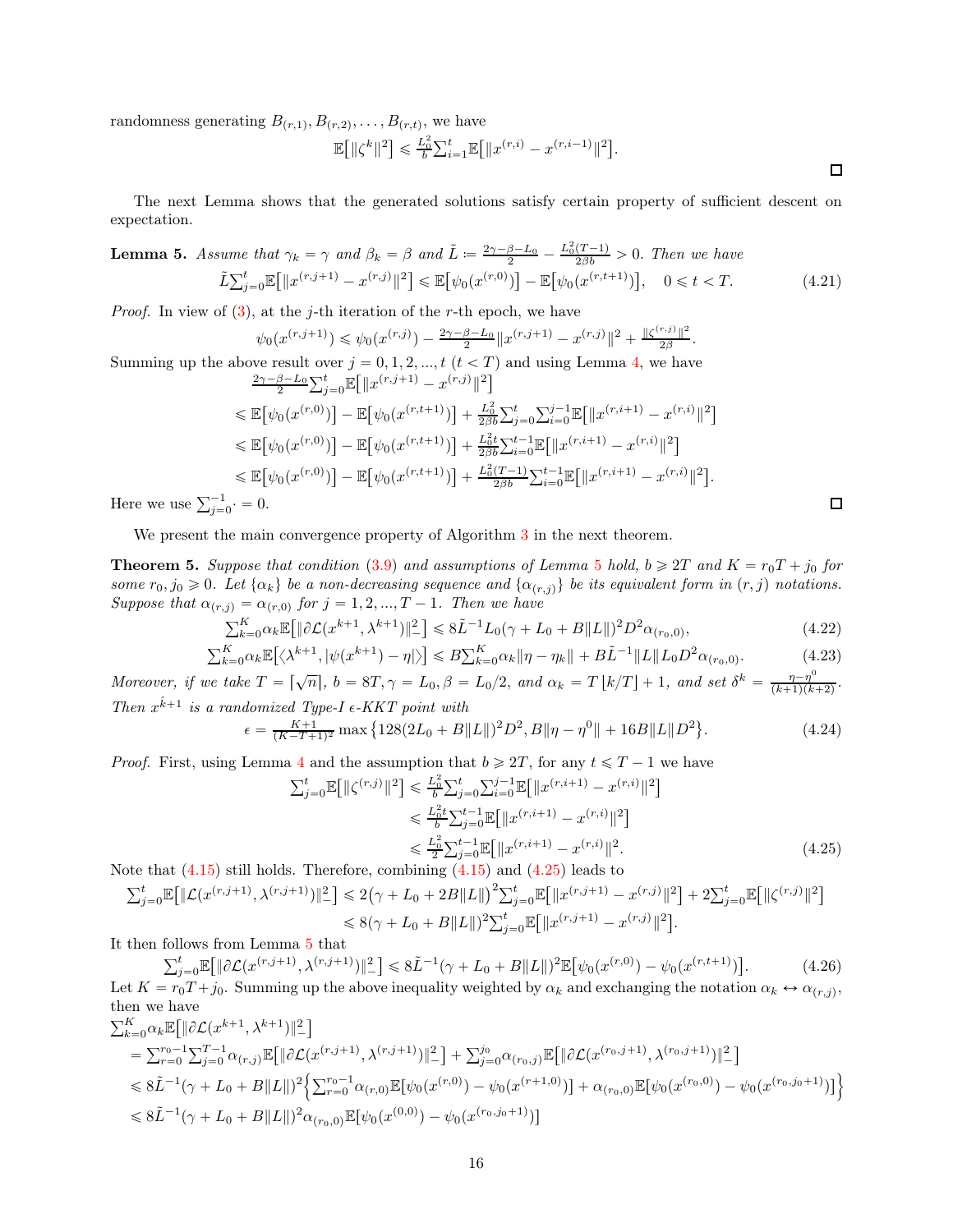$$
\leq 8\tilde{L}^{-1}L_0(\gamma + L_0 + B||L||)^2 D^2 \alpha_{(r_0,0)}.\tag{4.27}
$$

Above, the first inequality applies [\(4.26\)](#page-15-2) and uses  $x^{(r,T)} = x^{(r+1,0)}$  while the second inequality uses the monotonicity of  $\{\psi_0(x^k)\}\$ and an argument similar to [\(3.28\)](#page-8-5).

The second part is similar to the argument of Theorem [4.](#page-12-3) Particularly, combining [\(3.29\)](#page-9-0) and [\(4.21\)](#page-15-3) gives  $\sum_{j=0}^{t} \mathbb{E}\langle \lambda^{(r,j+1)}, |\psi_i(x^{(r,j+1)}) - \eta| \rangle \leq B\tilde{L}^{-1} \|L\| \mathbb{E}[\psi_0(x^{(r,0)}) - \psi_0(x^{(r,t+1)})] + B\sum_{j=0}^{t} \|\eta - \eta^{(r,j+1)}\|$  (4.28) Consequently, using the above relation and an argument similar to show [\(3.28\)](#page-8-5), we deduce

$$
\sum_{k=0}^{K} \alpha_k \mathbb{E} \langle \lambda^{k+1}, |\psi(x^{k+1}) - \eta| \rangle
$$
\n
$$
= \sum_{r=0}^{r_0 - 1} \sum_{j=0}^{T-1} \alpha_{(r,j)} \mathbb{E} \langle \lambda^{(r,j+1)}, |\psi(x^{(r,j+1)}) - \eta| \rangle + \sum_{j=0}^{j_0} \alpha_{(r_0,j)} \mathbb{E} \langle \lambda^{(r_0,j+1)}, |\psi(x^{(r_0,j+1)}) - \eta| \rangle
$$
\n
$$
= B \sum_{k=0}^{K} \alpha_k ||\eta - \eta_k|| + B \tilde{L}^{-1} ||L|| \mathbb{E} \Big\{ \sum_{r=0}^{r_0 - 1} \alpha_{(r,0)} [\psi_0(x^{(r,0)}) - \psi_0(x^{(r+1,0)})] + \alpha_{(r_0,0)} [\psi_0(x^{(r_0,0)}) - \psi_0(x^{(r_0,j_0+1)})] \Big\}
$$
\n
$$
\leq B \sum_{k=0}^{K} \alpha_k ||\eta - \eta_k|| + B \tilde{L}^{-1} ||L|| L_0 D^2 \alpha_{(r_0,0)}.
$$

Therefore, we complete the proof of [\(4.22\)](#page-15-4) and [\(4.23\)](#page-15-5).

Using the provided parameter setting, we have  $\tilde{L} = \frac{2\gamma - L_0 - \beta}{2} - \frac{L_0^2(T-1)}{2\beta b} \ge \frac{L_0}{4} - \frac{L_0}{8} = \frac{L_0}{8}$ . Moreover, since  $\alpha_k = T \lfloor k/T \rfloor + 1$ , we have  $\alpha_k \leq T \cdot k/T + 1 \leq k + 1$ . It is easy to check

$$
\sum_{k=0}^{K} \alpha_k = T + \sum_{k=T}^{K} (\left\lfloor \frac{k}{T} \right\rfloor T + 1) \ge T + \sum_{k=T}^{K} \left[ \left\lfloor \frac{k}{T} - 1 \right\rfloor T + 1 \right] \ge \frac{(K - T + 1)^2}{2}.
$$

 $\Box$ 

Remark 4. It is interesting to compare the performance of LCSVRG with the other two level constrained first order methods in the finite sum setting [\(4.19\)](#page-14-3). Similar to LCPG, LCSVRG runs for  $\mathcal{O}(\varepsilon^{-1})$  iterations to compute Type-I  $\epsilon$ -KKT point. Moreover, LCSVRG has an appealing feature that the number of stochastic gradient  $\nabla F(x, \xi)$  computed can be significantly reduced for large value of n. Specifically, Algorithm [3](#page-14-0) requires a full gradient  $\nabla f_0(x)$  every T iterations, which contributes  $N_1 = \mathcal{O}(n\left[\frac{K}{T}\right]) = \mathcal{O}(\sqrt{nK})$  number of stochastic gradient computation. During the other iterations, Algorithm [3](#page-14-0) invokes a batch of size  $b = \mathcal{O}(T)$  each time, exhibiting a complexity of  $N_2 = \mathcal{O}(bK) = \mathcal{O}(\sqrt{n}K)$ . Therefore, the total number of stochastic gradient computation is  $N = N_1 + N_2 = \mathcal{O}(\sqrt{nK})$ . This is better than the  $O(nK)$  stochastic gradients computed by LCPG. Moreover, it is a better than the bound  $O(K^2)$  of LCSPG when K is at an order larger than  $O(\sqrt{n})$ which corresponds to higher accuracy regime of  $\epsilon \ll \frac{1}{\sqrt{n}}$ . The complexities of all the proposed algorithms for getting some  $\varepsilon$ -KKT solutions are listed in Table [2.](#page-3-1)

### <span id="page-16-0"></span>5 Smooth optimization of nonsmooth constrained problems

In this section, we consider the constrained problem  $(1.1)$  with a nonsmooth objective and nonsmooth constraint functions. We assume that  $f_i$  ( $i \in \{0, 1, ..., m\}$ ) exhibits a difference-of-convex (DC) structure  $f_i(x) := g_i(x) - h_i(x)$ : 1)  $h_i$  is an  $L_{h_i}$ -Lipschitz-smooth convex function and 2)  $g_i$  is a structured nonsmooth convex function:

$$
g_i(x) = \max_{y_i \in \mathcal{Y}_i} \langle A_i x, y_i \rangle - p_i(y_i),
$$

where  $A_i \in \mathbb{R}^{a_i \times n}$  is a linear mapping,  $\mathcal{Y}_i \subset \mathbb{R}^{a_i}$  is a convex compact set and  $p_i : \mathcal{Y}_i \to \mathbb{R}$  is a convex continuous function. In view of such nonsmooth structure, we can not simply apply the LCPG method, as the crucial quadratic upperbound on  $f_i(x)$  does not hold in the nonsmooth cases. However, as pointed out by Nesterov [\[22\]](#page-29-17), the nonsmooth convex function  $g_i$  can be closely approximated by a smooth convex function. Let us denote  $\hat{y}_i \coloneqq \operatorname{argmin}_{y_i \in \mathcal{Y}_i} ||y_i||$ ,  $D_{\mathcal{Y}_i} \coloneqq \max_{y_i \in \mathcal{Y}_i} ||y_i - \hat{y}_i||$  and define the approximation function

$$
g_i^{\beta_i}(x) := \max_{y_i \in \mathcal{Y}_i} \langle A_i x, y_i \rangle - p(y_i) - \frac{\beta_i}{2} ||y_i - \hat{y}_i||^2, \ f_i^{\beta_i}(x) := g_i^{\beta_i}(x) - h_i(x), \text{ where } \beta_i > 0.
$$

Given some properly chosen smoothing parameter  $\beta_i$ , we propose to apply LCPG to solve the following smooth approximation problem:

<span id="page-16-1"></span>
$$
\min_{x} \quad \psi_0^{\beta_0}(x) = f_0^{\beta_0}(x) + \chi_0(x) \n\text{s.t.} \quad \psi_i^{\beta_i}(x) = f_i^{\beta_i}(x) + \chi_i(x) \le \eta_i \quad i = 1, ..., m.
$$
\n(5.1)

Prior to the analysis of our algorithm, we need to develop some property of smooth function  $f_i^{\beta_i}$ . We first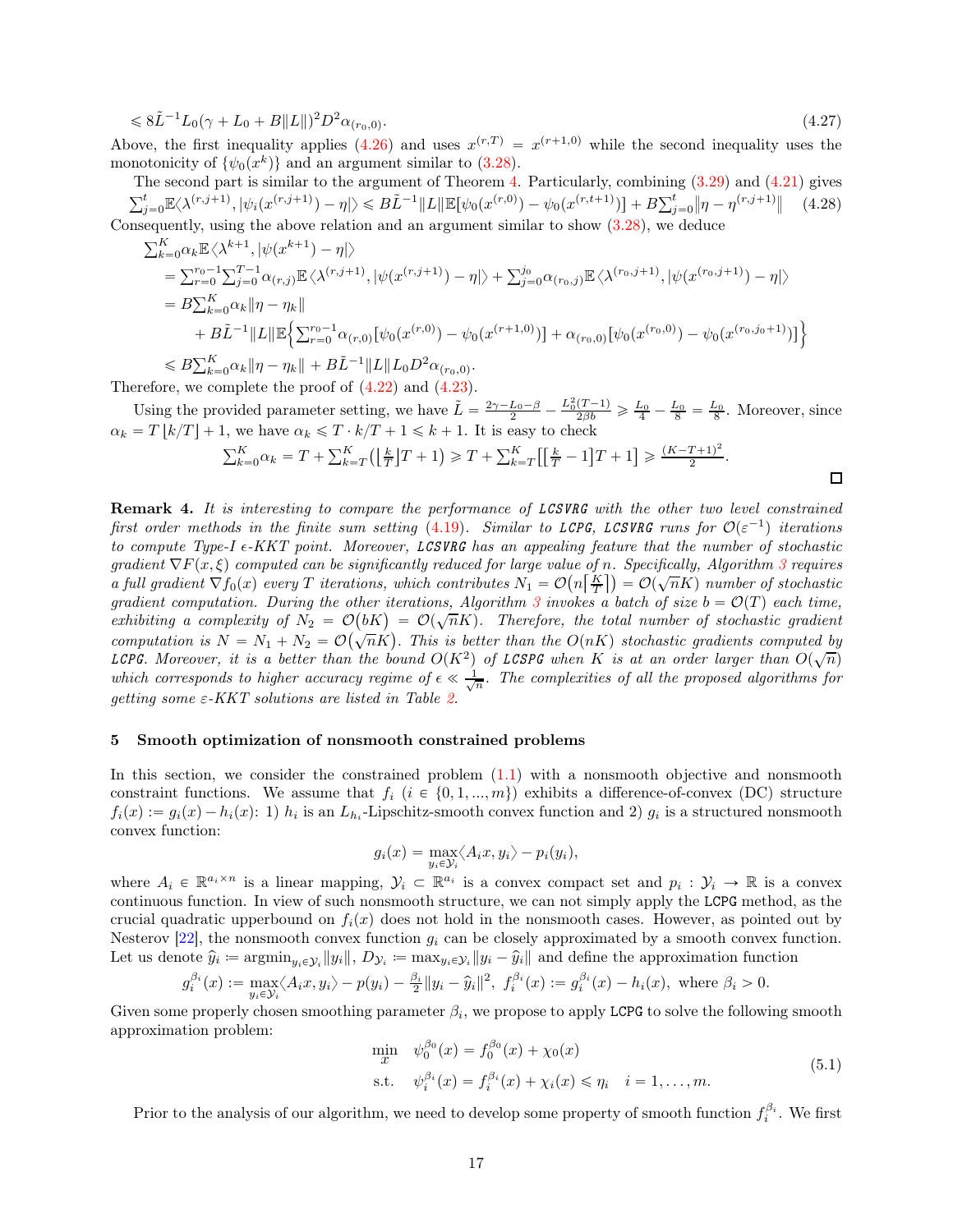present a key Lemma which builds some important connection between quadratic approximation of smooth function and Lipschitz smoothness. The proof is left in Appendix [A.](#page-29-25)

<span id="page-17-1"></span>**Lemma 6.** Suppose  $p(\cdot)$  is continuously differentiable function satisfying

<span id="page-17-5"></span>
$$
-\frac{\mu}{2}||x-y||^2 \le p(x) - p(y) - \langle \nabla p(y), x - y \rangle \le \frac{L}{2}||x-y||^2,
$$
\n(5.2)

for all  $x, y$ . Then,  $p(\cdot)$  satisfies

<span id="page-17-6"></span>
$$
\|\nabla p(x) - \nabla p(y)\| \le \max\{L, \mu\} \|x - y\|.
$$
\n(5.3)

In smooth approximation, it is shown in [\[22\]](#page-29-17) that  $g_i^{\beta_i}$  is a Lipschitz smooth function and it approximates the function value of  $g_i$  with some  $\mathcal{O}(\beta_i)$ -error:

$$
g_i^{\beta_i}(x) \le g_i(x) \le g_i^{\beta_i}(x) + \frac{\beta_i D_{\mathcal{Y}_i}^2}{2}, \qquad \forall x,
$$
\n
$$
(5.4)
$$

$$
\|\nabla g_i^{\beta_i}(x) - \nabla g_i^{\beta_i}(z)\| \le L_{g_i}^{\beta_i} \|x - z\|, \quad \forall x, z, \quad L_{g_i}^{\beta_i} := \frac{\|A_i\|^2}{\beta_i}.
$$
 (5.5)

Similar properties of function  $f_i^{\beta_i}$  are developed in the following proposition.

<span id="page-17-3"></span>**Proposition 4.** We have the following properties about the approximation function  $f_i^{\beta_i}$  ( $\beta_i > 0$ ).

1. Let  $\bar{\beta}_i \in [0, \beta_i]$ , then we have

<span id="page-17-4"></span><span id="page-17-2"></span>
$$
f_i^{\beta_i}(x) \le f_i^{\bar{\beta}_i}(x) \le f_i^{\beta_i}(x) + \frac{(\beta_i - \bar{\beta}_i)D_{\mathcal{Y}_i}^2}{2}.
$$
\n(5.6)

2.  $f_i^{\beta_i}(x)$  has upper curvature  $L_{g_i}^{\beta_i}$  and negative lower curvature  $-L_{h_i}$ , namely,

$$
f_i^{\beta_i}(x) \le f_i^{\beta_i}(y) + \langle \nabla f_i^{\beta_i}(y), x - y \rangle + \frac{L_{g_i}^{\beta_i}}{2} \|x - y\|^2, \tag{5.7}
$$

$$
f_i^{\beta_i}(x) \ge f_i^{\beta_i}(y) + \langle \nabla f_i^{\beta_i}(y), x - y \rangle - \frac{L_{h_i}}{2} \|x - y\|^2.
$$
 (5.8)

3.  $f_i^{\beta_i}$  is Lipschitz smooth with modulus  $L_i^{\beta_i} := \max\{L_{g_i}^{\beta_i}, L_{h_i}\}\$ . Namely, for any  $x, y$ , we have

<span id="page-17-0"></span>
$$
\|\nabla f_i^{\beta}(x) - \nabla f_i^{\beta}(y)\| \le L_i^{\beta_i} \|x - y\|.
$$
\n(5.9)

*Proof.* Part 1. If  $\bar{\beta} < \beta$ , then by definition we have  $f_i^{\bar{\beta}_i}(x) \geq f_i^{\beta_i}(x)$ . On the other hand, using the boundedness of  $\mathcal{Y}_i$ , we have

$$
f_i^{\beta_i}(x) = \max_{y_i \in \mathcal{Y}_i} \langle A_i x, y_i \rangle - p(y_i) - \frac{\overline{\beta}_i}{2} ||y_i - \hat{y}_i||^2 - \frac{\beta_i - \overline{\beta}_i}{2} ||y_i - \hat{y}_i||^2 - h(x)
$$
  
\n
$$
\geq \max_{y_i \in \mathcal{Y}_i} \langle A_i x, y_i \rangle - p(y_i) - \frac{\overline{\beta}_i}{2} ||y_i - \hat{y}_i||^2 - h(x) - \frac{\beta_i - \overline{\beta}_i}{2} D_{\mathcal{Y}_i}^2
$$
  
\n
$$
= f_i^{\overline{\beta}_i}(x) - \frac{\beta_i - \overline{\beta}_i}{2} D_{\mathcal{Y}_i}^2.
$$

Combining the above two results gives the desired inequality.

Part 2. Since  $g_i^{\beta_i}$  and  $h^i$  are both convex and smooth functions, we have

$$
g_i^{\beta_i}(x_1) \leq g_i^{\beta_i}(x_2) + \langle \nabla g_i^{\beta_i}(x_2), x_1 - x_2 \rangle + \frac{L^{\beta_i} g_i}{2} ||x_1 - x_2||^2,
$$
  
\n
$$
h_i(x_1) \leq h_i(x_2) - \langle \nabla h_i(x_2), x_1 - x_2 \rangle.
$$

Summing up the above two inequalities and noting the definition of  $f_i^{\beta_i}$ ,  $\nabla f_i^{\beta_i}$ , we conclude that  $f_i^{\beta_i}$  has an upper curvature of  $L_{g_i}^{\beta_i}$ . Similarly, using convexity of  $g_i^{\beta_i}$  and smoothness of  $h_i$ , we obtain that  $f_i^{\beta_i}$  has a negative lower curvature  $-L_{h_i}$ .  $\Box$ 

Part 3. The Lipschitz continuity  $(5.9)$  is an immediate consequence of part 2) and Lemma [6.](#page-17-1)

**Remark 5.** When  $\bar{\beta}_i = 0$ , Relation [\(5.6\)](#page-17-2) reads  $f_i^{\beta_i}(x) \leq f_i(x) \leq f_i^{\beta_i}(x) + \frac{\beta_i D_{\mathcal{Y}_i}^2}{2}$ . Together with Assumption [2,](#page-5-4) it can be seen that  $x^0$  is also strictly feasible for problem  $(5.1)$ . This justifies that LCPG is well-defined for problem  $(5.1)$ .

**Remark 6.** The Lipschitz constant of  $\nabla f_i^{\beta_i}$  can be derived in a different way. Since  $\nabla g_i^{\beta_i}$  and  $\nabla h_i$  are  $L_{g_i}^{\beta_i}$  and  $L_{h_i}$  Lipschitz continuous, respectively, we can show by triangle inequality that  $\nabla f_i^{\beta_i}(x)$  is  $L_{g_i}^{\beta_i} + L_{h_i}$ -Lipschitz continuous. In contrast, by exploiting the asymmetry between lower and upper curvature, Proposition [4](#page-17-3) derived a slightly sharper bound on the gradient Lipschitz constant.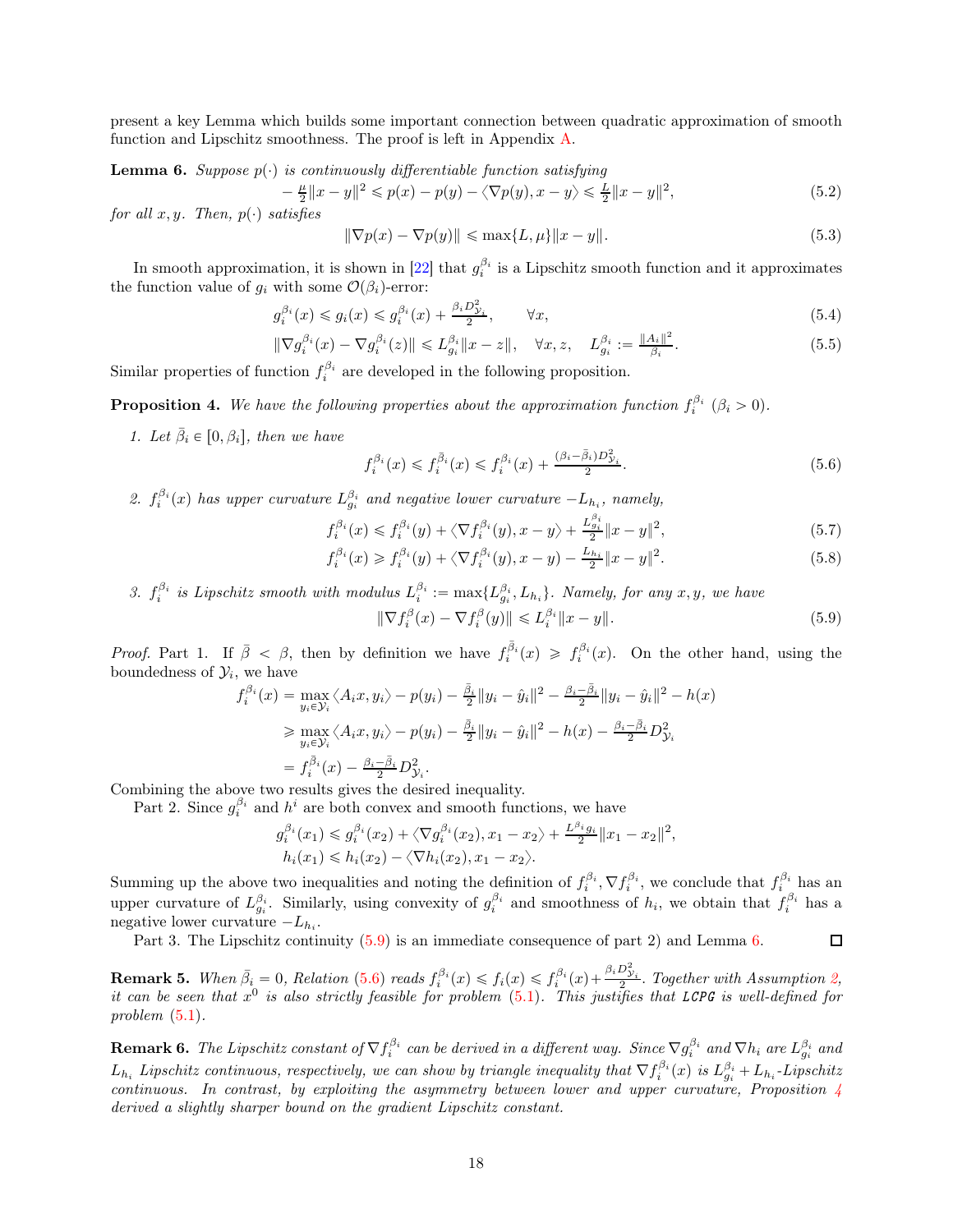Throughout this section, we choose specific  $\beta_i$  to ensure  $\beta_i D_{\mathcal{Y}_i}^2$  is constant for all  $i \in [m]$ . Hence, we can define the additive approximation factor above as

<span id="page-18-3"></span>
$$
\nu := \frac{\beta_i D_{\mathcal{Y}_i}^2}{2}, \ i \in [m]. \tag{5.10}
$$

Note that [\(5.4\)](#page-17-4) provides an approximation error for function values, or the so called zeroth order oracle of function  $g_i$ . However, convergence result for nonconvex optimization are generally given in terms of firstorder stationarity measure, implying that we need approximation for first-order oracle for function  $f_i$  and consequently function  $g_i$ . Below we discuss a widely used approximate subdifferential for convex functions and generalize it for nonsmooth nonconvex functions.

**Definition 5** (*v*-subdifferential). We say that a vector  $v \in \mathbb{R}^n$  is a *v*-subgradient of the convex function  $p(\cdot)$ at  $x$  if for any  $z$ , we have

$$
p(z) \geqslant p(x) + \langle v, z - x \rangle - \nu.
$$

The set of all *v*-subgradients of p at x is called the *v*-subdifferential, denoted by  $\partial^{\nu}p(x)$ . Moreover, we define v subdifferential of nonconvex function  $f_i$  as  $\partial^{\nu} f_i(x) := \partial^{\nu} g_i(x) + \{-\nabla h_i(x)\}\$  where the addition of sets is in Minkowski sense.

Finally, we define a generalization of type-I KKT convergence criterion for structured nonsmooth nonconvex function constrained optimization problem:

**Definition 6.** We say that a point x is an  $(\epsilon, \nu)$  type-III KKT point of [\(1.1\)](#page-0-1) if there exists  $\lambda \geq 0$  satisfying the following conditions:

$$
\|\partial^{\nu}\psi_0(x) + \sum_{i=1}^m \lambda_i \partial^{\nu}\psi_i(x)\|^2 \le \epsilon,
$$
\n(5.11)

$$
\sum_{i=1}^{m} \lambda_i |\psi_i(x) - \eta_i| \le \epsilon,
$$
\n(5.12)

<span id="page-18-2"></span><span id="page-18-1"></span><span id="page-18-0"></span>
$$
\| \left[ \psi(x) - \eta \right]_+ \|_1 \le \epsilon. \tag{5.13}
$$

Moreover, we say that x is a randomized  $(\epsilon, \nu)$  type-III KKT point of [\(1.1\)](#page-0-1) if [\(5.11\)](#page-18-0), [\(5.12\)](#page-18-1) and [\(5.13\)](#page-18-2) are satisfied in expectation.

The  $\epsilon$ -subdifferential and the type-III KKT point are essential for associating smooth approximation with the original nonsmooth problem. We build some important properties in the following proposition.

<span id="page-18-4"></span>**Proposition 5.** Let  $\beta_i$  and  $\nu$  satisfy [\(5.10\)](#page-18-3).

- 1. For any  $x \in \mathbb{R}^d$ , we have  $\nabla f_i^{\beta_i}(x) \in \partial^{\nu} f_i(x)$ ,  $i = 0, 1, 2, ..., m$ .
- 2. Suppose that x is a (randomized) Type-I  $\epsilon$ -KKT point of problem [\(5.1\)](#page-16-1) and  $\lambda$  is the associated dual variable with bound  $\|\lambda\| \leq B$ , then x is a (randomized) Type-III  $(\bar{\epsilon}, \nu)$ -KKT point of problem [\(1.1\)](#page-0-1) for  $\bar{\epsilon} = \max\{\epsilon + B\nu, m\nu\}.$

*Proof.* Part 1. It suffices to show  $\nabla g_i^{\beta}(x) \in \partial^{\nu} g_i(x)$ . Due to the convexity of  $g_i^{\beta_i}$  and [\(5.4\)](#page-17-4), we have

$$
g_i(z) \geqslant g_i^{\beta_i}(z) \geqslant g_i^{\beta_i}(x) + \left\langle \nabla g_i^{\beta_i}(x), z - x \right\rangle \geqslant g_i(x) + \left\langle \nabla g_i^{\beta_i}(x), z - x \right\rangle - \frac{\beta_i D_{\mathcal{Y}_i}^2}{2},
$$

where the first inequality follows from the first relation in  $(5.4)$ , and the third inequality follows from second relation in  $(5.4)$ . Noting the definition of  $\nu$ -subgradient, we conclude the proof.

Part 2. It suffices to show the conversion of randomized Type-I KKT point to randomized Type-III KKT point. Suppose that x is a randomized Type-I  $\epsilon$ -KKT point and we have  $||\lambda||_1 \le B$ . Using Part 1 it is easy to see  $\partial \mathcal{L}(x, \lambda) \subseteq \partial^{\nu} \psi_0(x) + \sum_{i=1}^m \partial^{\nu} \psi_i(x)$ , therefore, we have

$$
\mathbb{E} \|\partial^{\nu} \psi(x) + \sum_{i=1}^{m} \partial^{\nu} \psi_i^{\nu}(x)\|_{-}^2 \le \epsilon.
$$

Using Proposition [4,](#page-17-3) we have

$$
\lambda_i(\psi_i^{\beta_i}(x) - \eta_i) \leq \sum_{i=1}^m \lambda_i(\psi_i(x) - \eta_i) \leq \lambda_i(\psi_i^{\beta_i}(x) - \eta_i) + \lambda_i \nu \leq \lambda_i \nu.
$$

This implies

$$
|\lambda_i(\psi_i(x)-\eta_i)| \leq \max\{|\lambda_i(\psi_i^{\beta_i}(x)-\eta_i)|,\lambda_i\nu\}.
$$

Summing up this inequality over  $i = 1, 2, 3, ..., m$  and taking expectation with all the randomness, we have the

$$
\sum_{i=1}^m \mathbb{E}|\lambda_i(\psi_i(x) - \eta_i)| \le \mathbb{E}\sum_{i=1}^m |\lambda_i(\psi_i^{\beta_i}(x) - \eta_i)| + \sum_{i=1}^m \lambda_i \nu \le \epsilon + B\nu.
$$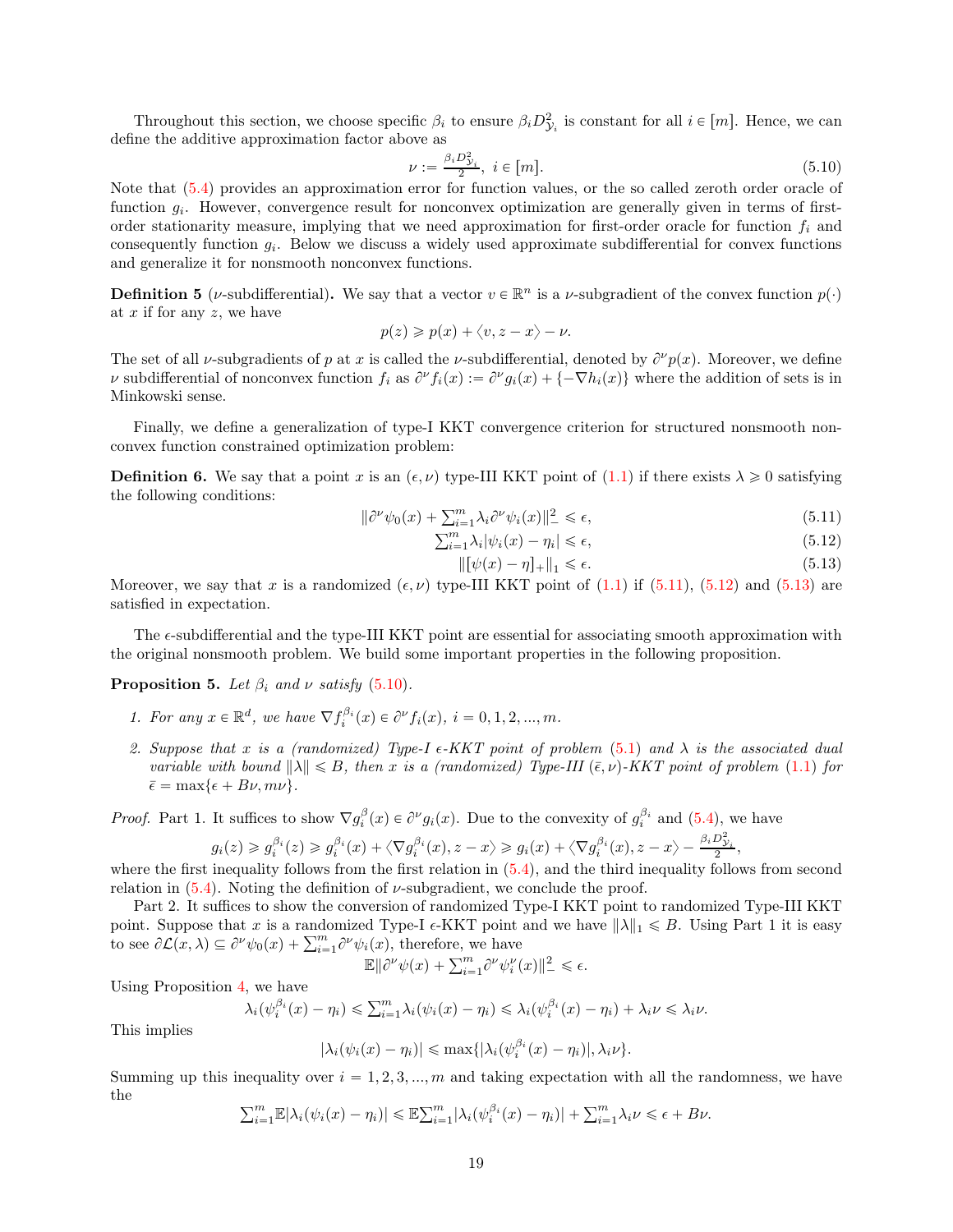Moreover, we have

$$
\sum_{i=1}^{m} [\psi_i(x) - \eta_i]_+ = \sum_{i=1}^{m} [\psi_i^{\beta_i}(x) - \eta_i + \psi_i(x) - \psi_i^{\beta_i}(x)]_+ \leq \sum_{i=1}^{m} [\psi_i(x) - \psi_i^{\beta_i}(x)] \leq m\nu.
$$

Now, we are ready to discuss the convergence rate of LCPG for nonsmooth nonconvex function constrained optimization.

**Theorem 6.** Assume that  $\beta_i$ , v satisfy [\(5.10\)](#page-18-3) and set  $\delta^k = \frac{\eta - \eta^0}{(k+1)(k+1)}$  $\frac{\eta-\eta^0}{(k+1)(k+2)}$  when running LCPG to solve prob-lem [\(5.1\)](#page-16-1). Denote  $c_i = ||A_i||^2 D_{\mathcal{Y}_i}^2$   $(0 \le i \le m)$ ,  $c = [c_1, c_2, ..., c_m]^T$  and let  $||\lambda^k||_1 \le B$ . Suppose that  $\nu = o(\frac{c_i}{L_{h_i}})$  for  $i = 0, 1, 2, ..., m$ , then  $x^{\hat{k}+1}$  is a randomized Type-III  $(\bar{\epsilon}, \nu)$ -KKT point with 2 .

$$
\bar{\epsilon} = \mathcal{O}\left\{\frac{2}{K+2}\Big[\Big(\frac{8(c_0+B\|c\|)^2}{c_0\nu} + \frac{2B\|c\|}{c_0}\Big)(\Delta+\nu) + B\|\eta-\eta^0\|\Big] + B\nu + m\nu\right\}
$$

Proof. Our analysis resembles the proof of Theorem [2.](#page-8-9) Using a similar argument in  $(3.28)$ , we have

$$
\sum_{k=0}^{K} \alpha_k \|x^k - x^{k+1}\|^2 \leq \frac{2\alpha_K}{L_0} \left[\psi_0^{\beta_0}(x^0) - \psi_0^{\beta_0}(x^{K+1})\right] \leq \frac{2\alpha_K}{L_0^{\beta_0}} \left[\psi_0(x^0) - \psi_0(x^{K+1}) + \nu\right].
$$
\n(5.14)

 $\Box$ 

 $\Box$ 

Combining this result with Lemma [2](#page-8-3) we obtain

<span id="page-19-1"></span>
$$
\sum_{k=0}^{K} \alpha_k \|\partial_x \mathcal{L}(x^{k+1}, \lambda^{k+1})\|^2_{-} \leq 8 \frac{(L_0^{\beta_0} + B \|L^{\beta}\|)^2}{L_0^{\beta_0}} \alpha_K(\Delta + \nu),
$$
\n
$$
\sum_{k=0}^{K} \alpha_k \langle \lambda^{k+1}, |\psi(x^{k+1}) - \eta| \rangle \leq 2B \frac{\|L^{\beta}\|}{L_0^{\beta_0}} \alpha_K(\Delta + \nu) + B \sum_{k=0}^{K} \alpha_k \|\eta - \eta^k\|,
$$
\n(5.15)

where  $\Delta = \psi_0(x^0) - \psi_0(x^*)$ ,  $\alpha_k \geq 0$  and  $\mathcal{L}^{\beta}(x, \lambda) := \psi_0^{\beta_0}(x) + \sum_{i=1}^m \lambda_i (\psi_i^{\beta_i}(x) - \eta_i)$ . Taking  $\delta^k = \frac{\eta - \eta^0}{(k+1)(k+1)}$  $(k+1)(k+2)$ and  $\alpha_k = k + 1$  in [\(5.15\)](#page-19-1), we see that  $x^{\hat{k}+1}$  is a Type-I  $\epsilon$ -KKT point for

$$
\epsilon = \frac{2}{K+2} \max \left\{ \frac{8(L_0^{\beta_0} + B \|L^{\beta}\|)^2}{L_0^{\beta_0}} (\Delta + \nu), \frac{2B \|L^{\beta}\|}{L_0^{\beta_0}} (\Delta + \nu) + B \|\eta - \eta^0\| \right\}.
$$
  
Noting that  $L_{gi}^{\beta_i} = \frac{\|A_i\|^2}{\beta_i} = \frac{\|A_i\|^2 D_{\mathcal{Y}_i}^2}{2\nu} = \frac{c_i}{2\nu}$  and  $\nu = o(\frac{c_i}{L_{h_i}})$ , we have  $\frac{(L_0^{\beta_0} + B \|L^{\beta}\|)^2}{L_0^{\beta_0}} = \mathcal{O}\left(\frac{(c_0 + B \|c\|)^2}{c_0\nu}\right)$  and

 $\|L^{\beta}\|$  $\frac{\|L^{\beta}\|}{L^{\beta_0}_0} = \frac{\|c\|}{c_0}$  $\frac{|c||}{c_0}$ . Using the definition of  $\hat{k}$  and Proposition [5](#page-18-4) we obtain the desired result.

## <span id="page-19-0"></span>6 Inexact LCPG

LCPG requires the exact optimal solution of subproblem  $(3.1)$ , which, however, poses a great challenge when the subproblem is difficult to solve. To alleviate such an issue, we consider an inexact variant of LCPG method for which the update of  $x^{k+1}$  only solves problem  $(3.1)$  approximately. This section is organized as follows. First, we present a general convergence property of inexact LCPG when the subproblem solutions satisfy certain approximation criterion. Next, we analyze the efficiency of inexact LCPG when the subproblems are handled by different external solvers. When the subproblem is a quadratically constrained quadratic program (QCQP), we propose an efficient interior point algorithm by exploiting the diagonal structure. When the subproblem has general proximal components, we propose to solve it by first order methods. Particularly, we consider solving the subproblem by the constraint extrapolation (ConEx) method and develop the total iteration complexity of ConEx-based LCPG.

6.1 Convergence analysis under an inexactness criterion Throughout the rest of this section, we will denote the exact primal-dual solution of  $(3.1)$  as  $(\tilde{x}^{k+1}, \tilde{\lambda}^{k+1})$ . We use the following criterion for measuring the accuracy of subproblem solutions.

<span id="page-19-2"></span>**Definition 7.** We say that a point x is an  $\epsilon$ -solution of  $(3.1)$  if

$$
\psi_0^k(x) - \psi_0^k(\widetilde{x}^{k+1}) \le \epsilon, \quad \|\left[\psi^k(x)\right]_+\| \le \epsilon, \quad \mathcal{L}_k(x, \widetilde{\lambda}^{k+1}) \le \mathcal{L}_k(\widetilde{x}^{k+1}, \widetilde{\lambda}^{k+1}) + \epsilon.
$$

The following theorem shows asymptotic convergence to stationarity for inexact LCPG method under mild assumptions. Since the proof is similar to previous argument, we present the details in Appendix [B](#page-30-0) for the sake of completeness. Note that the theorem applies to general nonconvex problem and hence applies to convex problems as well.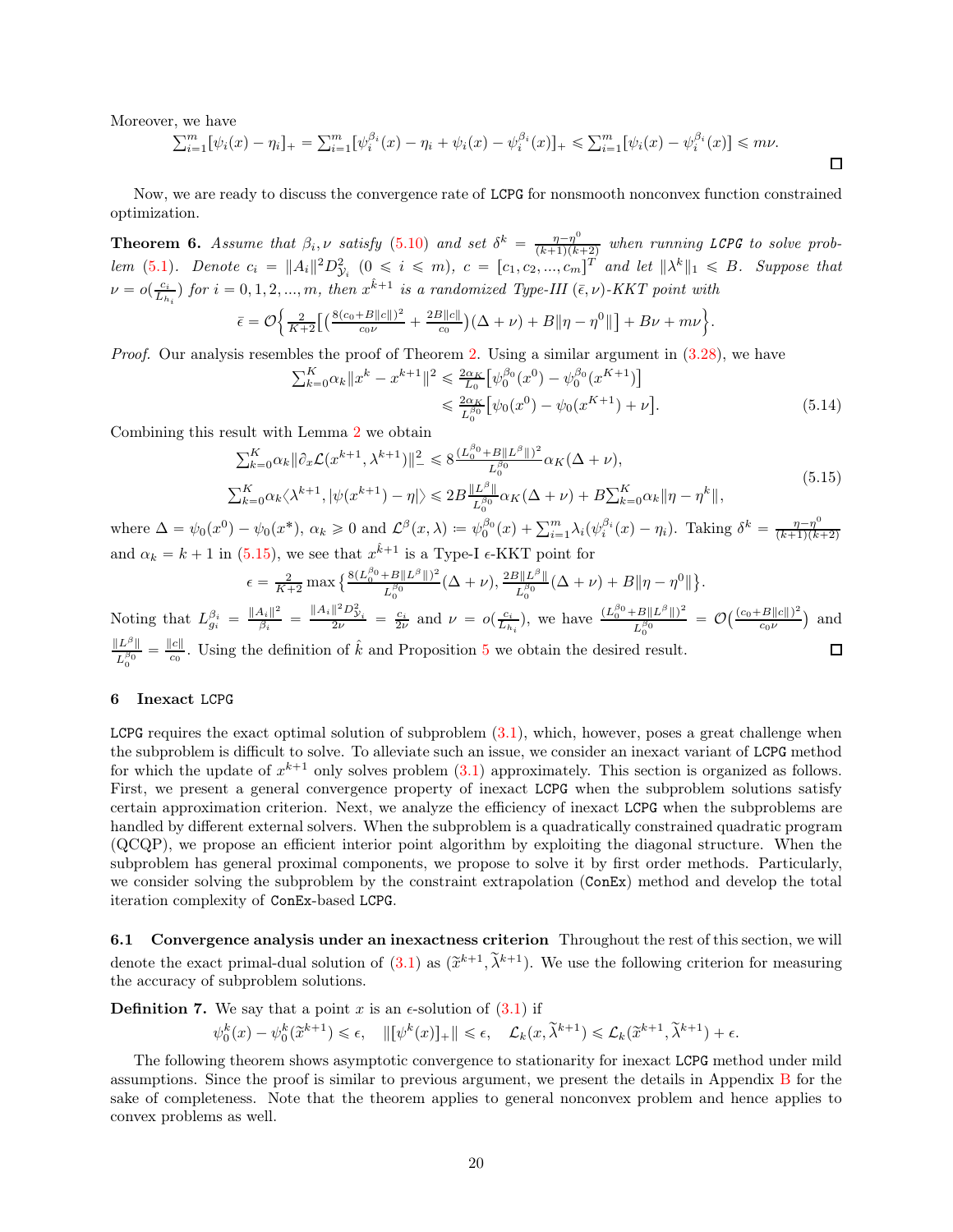<span id="page-20-0"></span>**Theorem 7.** Suppose that Assumption [3](#page-6-3) holds and let  $x^{k+1}$  be an  $\epsilon_k$ -solution of  $(3.1)$  satisfying  $\epsilon_k$  $\min_{i\in[m]} \delta_i^k$ . Then all the conclusions of Theorem [1](#page-6-5) still hold. Then the dual sequence  $\{\tilde{\lambda}^k\}$  is uniformly bounded by a constant  $B > 0$ . Moreover, every limit point of inexact LCPG is a KKT point.

Under the inexactness condition in Definition [7,](#page-19-2) we establish the complexity of inexact LCPG in the following theorem.

<span id="page-20-10"></span>Theorem 8. Under the assumptions of Theorem [7](#page-20-0), we have

$$
\sum_{k=0}^{K} \alpha_k \|\partial_x \mathcal{L}(\tilde{x}^{k+1}, \tilde{\lambda}^{k+1})\|_{-}^2 \le \frac{8(L_0 + B\|L\|)^2}{L_0} \tilde{\Delta},\tag{6.1}
$$

$$
\sum_{k=0}^{K} \alpha_k \langle \tilde{\lambda}^{k+1}, |\psi(\tilde{x}^{k+1}) - \eta| \rangle \leq B \sum_{k=0}^{K} \alpha_k \|\eta - \eta^k\| + \frac{2B\|L\|}{L_0} \tilde{\Delta},\tag{6.2}
$$

<span id="page-20-6"></span><span id="page-20-5"></span><span id="page-20-4"></span>
$$
\sum_{k=0}^{K} \alpha_k \|x^k - \tilde{x}^{k+1}\|^2 \le \frac{2}{L_0} \tilde{\Delta},\tag{6.3}
$$

where  $\tilde{\Delta} = \sum_{k=0}^{K} \alpha_k [\psi_0(x^k) - \psi_0(x^{k+1}) + \varepsilon_k].$  Moreover, if we choose the index  $\hat{k} \in \{0, 1, ..., K\}$  with probability  $\mathbb{P}(\hat{k} = k) = \alpha_k / (\sum_{i=0}^K \alpha_i)$ , then  $x^{\hat{k}}$  is a randomized  $(\epsilon, \delta)$  type-II KKT point with

$$
\epsilon = 1/(\sum_{i=0}^{K} \alpha_i) \max\left\{ \frac{8(L_0 + B\|L\|)^2}{L_0} \tilde{\Delta}, B \sum_{k=0}^{K} \alpha_k \|\eta - \eta^k\| + \frac{2B\|L\|}{L_0} \tilde{\Delta} \right\},\
$$
  

$$
\delta = 2\tilde{\Delta}/(L_0 \sum_{i=0}^{K} \alpha_i).
$$
 (6.4)

<span id="page-20-8"></span>In particular, using  $\alpha_k = k + 1$ ,  $\epsilon_k = \min_{i \in [m]} \frac{\delta_i^k}{2}$  and  $\delta_i^k = \frac{\eta_i - \eta_i^k}{(k+1)(k+2)}$ , we have  $x^{\hat{k}}$  is  $(\epsilon, \delta)$  type-II KKT point of  $(1.1)$  where

$$
\epsilon = \frac{2}{K+2} \max \left\{ 4(L_0 + B \|L\|)^2 [2D^2 + \frac{\|\eta - \eta^0\|}{L_0}], B\|\eta - \eta^0\| + B\|L\| [2D^2 + \frac{\|\eta - \eta^0\|}{L_0}]\right\},
$$
  

$$
\delta = \frac{2}{K+2} (2D^2 + \frac{\|\eta - \eta^0\|}{L_0}).
$$
 (6.5)

<span id="page-20-9"></span>*Proof.* Using [\(3.8\)](#page-6-7) with  $x^{k+1}$  replaced by  $\tilde{x}^{k+1}$  (the optimal solution of problem [\(3.1\)](#page-5-3)) and adding  $f(x^k) + L_0||x^k - \tilde{x}^{k+1}||^2$  are hother idea we have  $\frac{L_0}{2} \|x^k - \tilde{x}^{k+1}\|^2$  on both sides, we have

<span id="page-20-1"></span>
$$
\frac{L_0}{2} \|x^k - \tilde{x}^{k+1}\|^2 \leq \psi_0^k(x^k) - \psi_0^k(\tilde{x}^{k+1})
$$
  
\n
$$
\leq \psi_0(x_k) - \psi_0^k(x^{k+1}) + \epsilon_k
$$
  
\n
$$
\leq \psi_0(x_k) - \psi_0(x^{k+1}) + \epsilon_k,
$$
\n(6.6)

where the second inequality follows from  $\psi_0^k(x^k) = \psi_0(x^k)$  as well as  $x^{k+1}$  being an  $\epsilon_k$ -solution (see Def-inition [7\)](#page-19-2) of subproblem [\(3.1\)](#page-5-3), and the third inequality follows from the fact that  $\psi_0^k(x) \geq \psi_0(x)$  for all  $x \in \text{dom } \chi_0$ .

Using Lemma [2](#page-8-3) (again  $x^{k+1}$  is replaced by  $\tilde{x}^{k+1}$ ), noting that  $\epsilon_k$  satisfies the requirements of Theorem [7](#page-20-0) implying that  $\|\tilde{\lambda}^k\| \leq B$  and using [\(6.6\)](#page-20-1), we have

$$
\|\partial_x \mathcal{L}(\tilde{x}^{k+1}, \tilde{\lambda}^{k+1})\|^2_{-} \le 4(L_0 + B \|L\|)^2 \|\tilde{x}^{k+1} - x^k\|^2
$$
  

$$
\le \frac{8(L_0 + B \|L\|)^2}{L_0} \big[\psi_0(x^k) - \psi_0(x^{k+1}) + \varepsilon_k\big].
$$
 (6.7)

Similar to the argument of  $(3.29)$ , we have

$$
\sum_{i=1}^{m} \tilde{\lambda}_{i}^{k+1} |\psi_{i}(\tilde{x}^{k+1}) - \eta_{i}| \leq B \|\eta - \eta^{k}\| + B\|L\| \|\tilde{x}^{k+1} - x^{k}\|^{2}
$$
  
\n
$$
\leq B \|\eta - \eta^{k}\| + \frac{2B\|L\|}{L_{0}} [\psi_{0}(x^{k}) - \psi_{0}(x^{k+1}) + \varepsilon_{k}].
$$
\n(6.8)

Multiplying [\(6.6\)](#page-20-1), [\(6.7\)](#page-20-2) and [\(6.8\)](#page-20-3) by  $\alpha_k$  and summing over  $k = 0, 1, ..., K$  give [\(6.1\)](#page-20-4), [\(6.2\)](#page-20-5) and [\(6.3\)](#page-20-6).

We derive a convergence rate based on the specified parameters. First, from relation  $(6.6)$ , we note that  $\psi_0(x^{k+1}) \leq \psi_0(x^k) + \epsilon_k$ . Hence, we have by induction that

<span id="page-20-7"></span><span id="page-20-3"></span><span id="page-20-2"></span>
$$
\psi_0(x^{k+1}) \le \psi_0(x^0) + \sum_{i=0}^k \epsilon_i.
$$
\n(6.9)

By setting  $\alpha_k = (k+1)$  and  $\epsilon_k = \min_{i \in [m]} \frac{\delta_i^k}{2} = \min_{i \in [m]} \frac{\eta_i - \eta_i^k}{2(k+1)(k+2)}$  for all  $k \ge 0$  (note that  $\epsilon_k$  satisfies the requirement of Theorem [7\)](#page-20-0), we have

$$
\tilde{\Delta} = \sum_{k=0}^{K} \alpha_k [\psi_0(x^k) - \psi_0(x^{k+1})] + \sum_{k=0}^{K} \alpha_k \epsilon_k
$$
\n
$$
= \alpha_0 \psi_0(x^0) + \sum_{k=0}^{K-1} (\alpha_{k+1} - \alpha_k) \psi_0(x^{k+1}) - \alpha_K \psi_0(x^{K+1}) + \sum_{k=0}^{K} \alpha_k \epsilon_k
$$
\n
$$
\stackrel{\text{(i)}}{\leq} \alpha_0 \psi_0(x^0) + \sum_{k=0}^{K-1} (\alpha_{k+1} - \alpha_k) [\psi_0(x^0) + \sum_{i=0}^{k} \epsilon_i] - \alpha_K \psi_0(x^{K+1}) + \sum_{k=0}^{K} \alpha_k \epsilon_k
$$
\n
$$
\stackrel{\text{(ii)}}{=} \alpha_K [\psi_0(x^0) - \psi_0(x^{K+1})] + \sum_{k=0}^{K-1} \sum_{i=0}^{k} \epsilon_i + \sum_{k=0}^{K} \alpha_k \epsilon_k
$$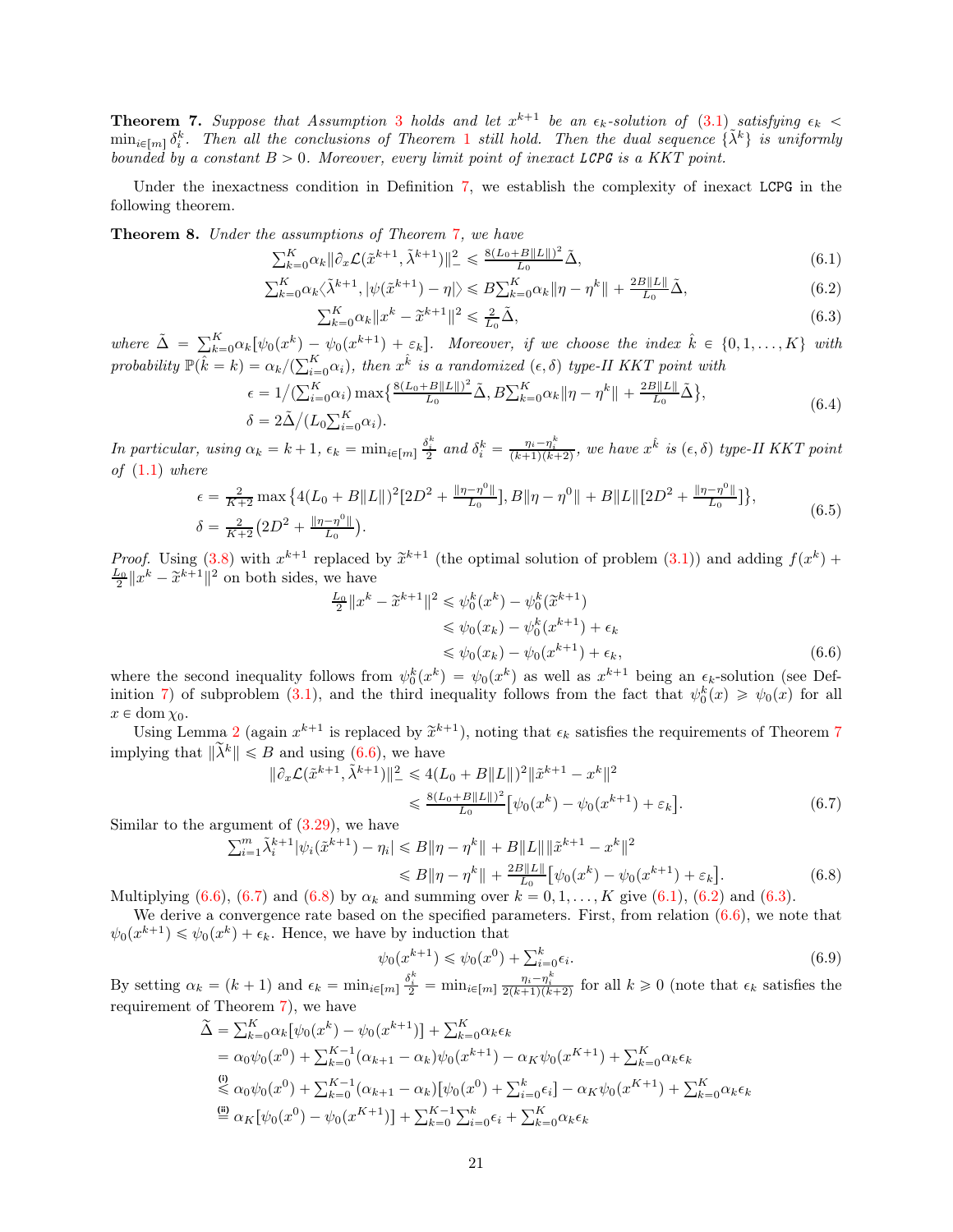$$
= \alpha_K[\psi_0(x^0) - \psi_0(x^{K+1})] + \sum_{i=0}^{K-1} \sum_{k=i}^{K-1} \epsilon_i + \sum_{k=0}^{K} \alpha_k \epsilon_k
$$
  
\n
$$
\stackrel{\text{(iii)}}{=} \alpha_K[\psi_0(x^0) - \psi_0(x^{K+1})] + \sum_{i=0}^{K} (K-i)\epsilon_i + \sum_{k=0}^{K} \alpha_k \epsilon_k
$$
  
\n
$$
\stackrel{\text{(iv)}}{=} \alpha_K[\psi_0(x^0) - \psi_0(x^{K+1})] + \frac{\|\eta - \eta^0\|}{2} \sum_{k=0}^{K} \frac{K-k}{(k+1)(k+2)} + \frac{1}{k+2}
$$
  
\n
$$
= \alpha_K[\psi_0(x^0) - \psi_0(x^{K+1})] + \frac{\|\eta - \eta^0\|}{2} \sum_{k=0}^{K} \frac{K+1}{(k+1)(k+2)}
$$
  
\n
$$
\leq \alpha_K[\psi_0(x^0) - \psi_0(x^{K+1}) + \frac{\|\eta - \eta^0\|}{2}]. \tag{6.10}
$$

Here, (i), (ii) follows from [\(6.9\)](#page-20-7) and  $\alpha_{k+1} - \alpha_k = 1$  (> 0), (iii) follows  $(K - i)$  is 0 at  $i = K$ , (iv) follows by observing  $\epsilon_k \leq \frac{\|\eta - \eta^0\|}{2(k+1)(k+1)}$  $\frac{\|\eta-\eta^0\|}{2(k+1)(k+2)}$  and last inequality follows since  $\sum_{k=0}^{\infty} \frac{1}{(k+1)(k+2)} = 1$  and  $\alpha_K = K + 1$ .

Applying same arguments as those in Corollary [1,](#page-9-1) we have  $\sum_{k=0}^{K} \alpha_k \|\eta - \eta^k\| = \alpha_K \|\eta - \eta^0\|$ . Using this relation along with  $\sum_{k=0}^{K} \alpha_k = \frac{(K+1)(K+2)}{2}$  and [\(6.10\)](#page-21-0) inside [\(6.4\)](#page-20-8), we have [\(6.5\)](#page-20-9). Hence, we conclude the proof. 口

Remark 7. Compared to the convergence result [\(3.26\)](#page-8-7) for exact LCPG, we have to control the accumulated error in  $\Delta$  for the inexact case [\(6.4\)](#page-20-8). However, we need an even more stringent condition on the error to ensure asymptotic convergence. Specifically, we assume  $\varepsilon_k$  to be smaller than the level increments  $\delta_i^k$  to ensure that each subsequent subproblem is strictly feasible. As long as the subproblems are solved deterministically with sufficient accuracy, we can ensure such feasibility as well as the boundedness of the dual.

6.2 Solving the subproblem with the interior point method Our goal is to develop an efficient interior point algorithm to solve problem [\(3.1\)](#page-5-3) when  $\chi_i(x) = 0$ ,  $i \in [m]$ . Without loss of generality, we express the subproblem as the following QCQP:

<span id="page-21-1"></span><span id="page-21-0"></span>
$$
\min_{x \in \mathbb{R}^d} g_0(x) \coloneqq \frac{L_0}{2} \|x - a_0\|^2
$$
\n
$$
\text{s.t.} \quad g_i(x) \coloneqq \frac{L_0}{2} \|x - a_i\|^2 - b_i \leq 0, \quad i \in [m]. \tag{6.11}
$$

We assume that the initial solution  $\hat{x}$  of such problem is strictly feasible, namely, there exists  $\delta > 0$  such that  $g_i(\hat{x}) \leq -\delta, \quad i = 1, 2, \dots m.$  (6.12)

Let  $e_1 = [1, 0, \ldots, 0]^T \in \mathbb{R}^{d+1}$ . With a slight abuse of notation, we can formulate  $(6.11)$  as the following problem

<span id="page-21-2"></span>min 
$$
e_1^{\mathrm{T}} u
$$
  
\ns.t.  $\tilde{g}_0(u) = g_0(x) - \eta \le 0$ ,  
\n $\tilde{g}_i(u) = g_i(x) \le 0, \ i \in [m]$ ,  
\n $\tilde{g}_{m+1}(u) = \frac{L_{m+1}}{2} ||u - (0, a_{m+1})^{\mathrm{T}}||^2 - b_{m+1} \le 0$ ,  
\n $u = (\eta, x) \in \mathbb{R} \times \mathbb{R}^d$ . (6.13)

Here we set artificial variables  $L_{m+1} = 1, a_{m+1} = 0$  and  $b_{m+1} = \frac{1}{2}R^2$  for some sufficiently large R. We explicitly add such a ball constraint to ensure bound on  $(\eta, x)$ . Note that the bound R always exists since our domain is compact and the objective is Lipschitz continuous. Our goal is to apply the path-following method to solve [\(6.13\)](#page-21-2). We denote

$$
\phi(u) = -\sum_{i=0}^{m+1} \log -\tilde{g}_i(u) \tag{6.14}
$$

Since each  $\tilde{g}_i(u)$  is convex quadratic in u,  $\phi(u)$  is a self-concordant barrier with  $v = m + 2$ . The key idea of path-following algorithm is to approximately solve a sequence of penalized approximated problems

$$
\min_{u} \quad \phi_{\tau}(u) := \tau \eta + \phi(u) \tag{6.15}
$$

with increased values of  $\tau$ , and generate a sequence of strictly feasible solution  $u_{\tau}$  close to the central path–a trajectory composed of the minimizers  $u_{\tau}^* = \operatorname{argmin}_{u} \phi_{\tau}(u)$ .

We apply a standard path-following algorithm (See Ch. 4 [\[21\]](#page-29-26)) for solving the quadratic constrained problem, and outline the overall procedure in Algorithm [4.](#page-22-0) This algorithm consists of two main steps:

1. Initialization: We seek a solution  $u^0$  near the analytic center (i.e. minimizer of  $\phi(u)$ ). To this end, we solve a sequence of auxiliary problems  $\hat{\phi}_{\tau}(u) = \tau w^{\mathrm{T}} u + \phi(u)$  where  $w = -\nabla \phi(\hat{u})$ . It can be readily seen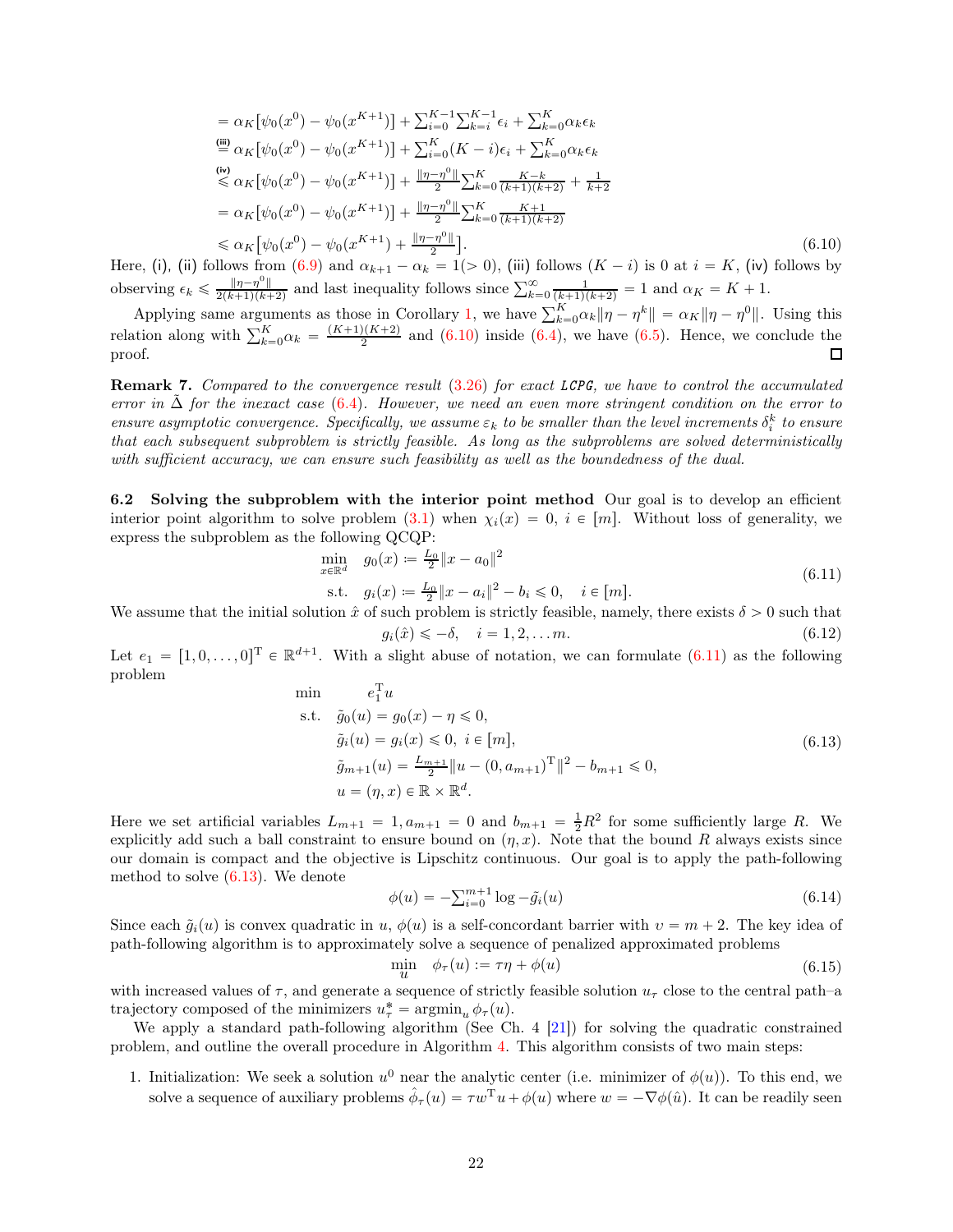that  $\hat{u}$  is in the central path of this auxiliary problem with  $\tau = 1$ . Performing a reverse path-following scheme ( decreasing rather than increasing  $\tau$ ), we gradually converge to the analytic center.

2. Path-following: We solve a sequence of penalized problems with increasing value of  $\tau$  by a damped version of Newton's method, which ensures the solutions in the proximity of central path.

### Algorithm 4: Path-following Interior Point Method

<span id="page-22-0"></span>/\* Newton decrement  $n(f, u) \coloneqq \sqrt{\nabla f(u)^\mathrm{T}[\nabla^2 f(u)]^{-1} \nabla f(u)}$  \*/ **Input:**  $\hat{u}, \kappa \in (0, 1), \gamma > 0, \varepsilon;$ Set  $\tau_0 = 1, u^0 = \hat{u};$  $/*$  Phase Zero: Approximate analytic center for  $i=0,1,...$  do  $\tau_{i+1} = \left(1 + \frac{\gamma}{\sqrt{\gamma}}\right)$  $\left(\frac{1}{v}\right)^{-1} \tau_i;$ Obtain  $u^{i+1}$  from calling Newton( $\phi_{\tau_{i+1}}$ ,  $u^i$ ,  $\tau_{i+1}$ ,  $\kappa/2$ ); if  $n(\phi, u^{i+1}) \leq \frac{3}{4}\kappa$  then Set  $u^* = u^{i+1}$  and **Break;** end end /\* Phase One: Path-following scheme  $\ast/$ Set  $u^0 = u^*$ ,  $\tau_0 = \max{\lbrace \tau : n(\phi_{\tau}, u^0) \leq \kappa \rbrace}$ ,  $s = \lceil \frac{\sqrt{v}}{\gamma} \rceil$  $\sqrt{\frac{v}{\gamma}}\ln\frac{2v}{\tau_0\varepsilon}$  |  $-1;$ for  $i = 0, 1, \ldots s$  do  $\tau_{i+1} = \left(1 + \frac{\gamma}{\sqrt{\gamma}}\right)$  $\frac{1}{v}$ ) $\tau_i$ ; Obtain  $u^{i+1}$  from calling Newton( $\phi_{\tau_{i+1}}, u^i, \tau_{i+1}, \kappa$ ); end Output:  $u^{s+1}$ . /\* Damped Newton method for solving the subproblem. \*/  $\textbf{Proceedure Newton}(f,\,v^0,\,\tau,\,\epsilon)$  : for  $s = 0, 1, 2, \ldots$ , do if  $n(f, v^s) \leqslant \epsilon$  then Break;  $v^{s+1} = v^s - \frac{1}{1+n(f,v^s)}[\nabla^2 f(v^s)]^{-1}\nabla f(v^s);$ end return  $v^s$ .

#### 6.2.1 Solving Newton Equations

where  $\theta_i =$ 

First we calculate the gradient and Hessian map of  $\phi_t(\cdot)$ :

$$
\nabla \phi_{\tau}(u) = \tau e_1 + \sum_{i=0}^{m+1} \theta_i \nabla \tilde{g}_i(u),
$$
  
\n
$$
\nabla^2 \phi_{\tau}(u) = \sum_{i=0}^{m+1} \theta_i^2 \nabla \tilde{g}_i(u) \tilde{g}_i(u)^{\mathrm{T}} + \sum_{i=0}^{m+1} \theta_i \nabla^2 \tilde{g}_i(u) = NN^{\mathrm{T}} + \Gamma,
$$
  
\n
$$
-\tilde{g}_i(u)^{-1}, \text{ and}
$$
  
\n
$$
N = \begin{bmatrix} \theta_0 \nabla \tilde{g}_0(u), \dots, \theta_{m+1} \nabla \tilde{g}_{m+1}(u) \end{bmatrix} \in \mathbb{R}^{(d+1)\times(m+2)},
$$
  
\n
$$
\Gamma = \begin{bmatrix} \theta_{m+1} L_{m+1} & 0 \\ 0 & \sum_{i=0}^{m+1} \theta_i L_i I_d \end{bmatrix} \in \mathbb{R}^{(d+1)\times(d+1)}.
$$

Note that computing the gradient  $\nabla \phi_t(u)$  takes  $\mathcal{O}(dm)$ , hence the computation burden is from forming and solving the Newton systems. This is divided into two cases.

1.  $m < d$ . Then the Hessian is the sum of a low rank matrix and a diagonal matrix. Based on Sherman-Morrison-Woodbury formula, we have

$$
[\nabla^2 \phi_\tau(u)]^{-1} = \Gamma^{-1} - \Gamma^{-1} N (I + N^{\mathrm{T}} \Gamma^{-1} N)^{-1} N^{\mathrm{T}} \Gamma^{-1}.
$$
\n(6.16)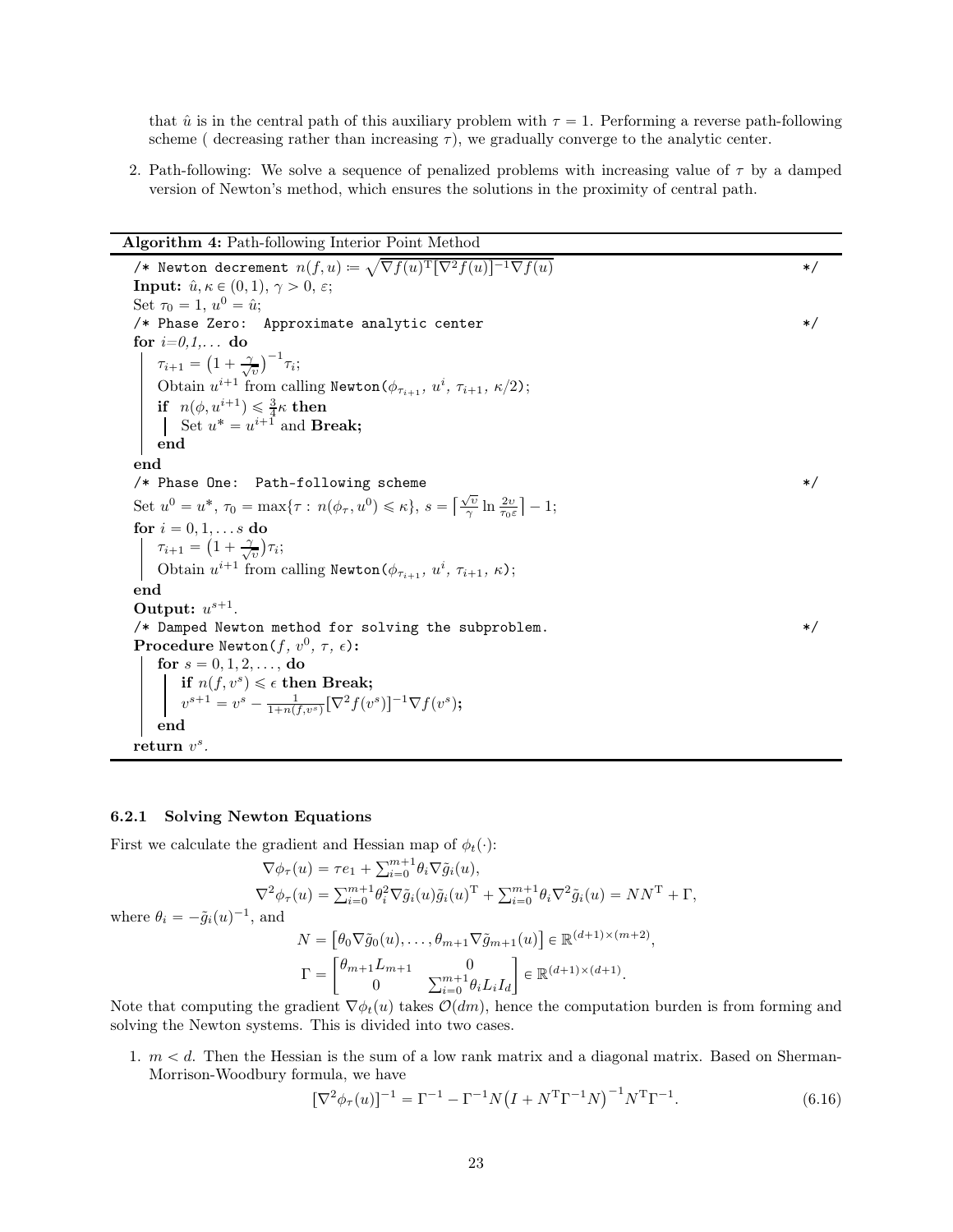Computing the product  $N^{\mathrm{T}}\Gamma^{-1}N$  takes  $\mathcal{O}(m^2d)$  while performing Cholesky factorization takes  $\mathcal{O}(m^3)$ . Therefore, the overall complexity of each Newton step is  $\mathcal{O}(m^3 + m^2d) = \mathcal{O}(m^2d)$ .

2.  $m \geq d$ . In such case, we can directly compute  $NN^T$  in  $\mathcal{O}(md^2)$  and then perform Cholesky factorization  $\nabla^2 \phi_\tau(x) = LL^{\rm T}$  in  $\mathcal{O}(d^3)$ , followed by two triangle systems. Hence the overall complexity of a Newton step is  $\mathcal{O}(d^3 + md^2) = \mathcal{O}(md^2)$ .

Due to the above discussion, the cost of computing each Newton system is

<span id="page-23-3"></span>
$$
\mathcal{O}\big(\min\{d,m\}\cdot md\big). \tag{6.17}
$$

.

## 6.2.2 Complexity

Before deriving the complexity of solving the subproblems, we require some additional assumptions. We assume that  $M = \max_x {\{\|\nabla g_i(x)\|\}}$  and  $\max g_0(x) - \min_x g_0(x) \leq V$ . Note that these assumptions are easily satisfied if we assume functions in the original problem have bounded level sets.

According to Theorem 4.5.1 [\[21\]](#page-29-26), the complexity of interior point methods depends not only on the time to follow the central path, but also on the time to arrive near the analytic center from an arbitrary initial point. Let us put it in the context of Algorithm [1.](#page-5-1) Despite the strict feasibility guarantee, we do not know whether  $x^k$  is near the analytic center of each subproblem. It remains to show how to control the complexity of approximating the analytic center.

To measure the strict feasibility of the initial point, we use the Minkowsky function of the domain, which is defined by  $\pi_x(y) = \inf\{t > 0 : x + t^{-1}(y - x) \in D\}$  for any given x in the interior of the domain. With the help of the Minkowsky function, we bound the distance between the initial point and the boundary in the following proposition.

<span id="page-23-1"></span>**Proposition 6.** Let  $\hat{u} = (g_0(\hat{\eta}), \hat{x})$  where  $\hat{\eta} = g_0(\hat{x}) + \delta$ . If  $||u - \hat{u}|| \le \frac{\delta}{M+1}$ , then u is feasible for problem [\(6.13\)](#page-21-2). Moreover, we have  $\pi_{u^*}(\hat{u}) \leqslant \frac{(M+1)R}{(M+1)R+\delta}$  $(6.18)$ 

Proof. We have

$$
|\tilde{g}_0(u) - \tilde{g}_0(\hat{u})| \le |g_0(x) - g_0(\hat{x})| + |\eta - \hat{\eta}| \le \frac{M}{M+1}\delta + \frac{\delta}{M+1} = \delta,
$$

implying that

<span id="page-23-0"></span>
$$
\tilde{g}_0(u) \leq \tilde{g}_0(\hat{u}) + \delta = g_0(\hat{x}) - \hat{\eta} + \delta = 0.
$$

Analogously, for  $i = 0, 1, \ldots, m$ , we have

$$
|g_i(x) - g_i(\hat{x})| \le M \|x - \hat{x}\| \le \frac{M}{M+1} \delta \le \delta.
$$

Using triangle inequality, we have  $\tilde{g}_i(u) = g_i(x) \leq g_i(\hat{x}) + \delta = 0$ . The last constraint in [\(6.13\)](#page-21-2) is trivially satisfied for sufficiently large  $R$ . Therefore,  $u$  is a feasible point of [\(6.13\)](#page-21-2).

Let  $t^+ = \frac{(M+1)\|\hat{u}-u^*\|}{(M+1)\|\hat{u}-u^*\|+1}$  $\frac{(M+1)\|u-u^*\|}{(M+1)\|\hat{u}-u^*\|+\delta}$ , then from the above analysis, we know that the point

$$
u^+ = u^* + \frac{1}{t^+}(\hat{u} - u^*) = \hat{u} + \frac{\delta(\hat{u} - u^*)}{(M+1)\|\hat{u} - u^*\|}
$$

must be a feasible solution. Using the last constraint  $||u|| \le R$ , we immediately obtain the bound [\(6.18\)](#page-23-0).  $\square$ 

Using Theorem 4.5.1 [\[21\]](#page-29-26) and Proposition [6,](#page-23-1) we can derive the total complexity of solving the diagonal QCQP.

<span id="page-23-2"></span>**Theorem 9.** Under the assumptions of Proposition [6](#page-23-1), the total number of Newton steps to get an  $\varepsilon$  solution is

$$
N_{\varepsilon} = \mathcal{O}(1)\sqrt{m+2}\ln\left(\frac{(m+2)V((M+1)R+\delta)}{\delta \varepsilon} + 1\right)
$$

Corollary 3. In the inexact LCPG method, assume that the subproblems are solved by Algorithm [4](#page-22-0) and the returned solution satisfies the inexactness requirement in Theorem [8](#page-20-10). Then to get an  $\mathcal{O}(\epsilon, \epsilon)$  Type-II KKT point, the overall arithmetic cost of Algorithm [4](#page-22-0) is

$$
\mathcal{T} = \mathcal{O}\left(\min\{m, d\} \cdot m^{1.5} d \cdot \frac{1}{\varepsilon} \ln\left(\frac{1}{\varepsilon}\right)\right).
$$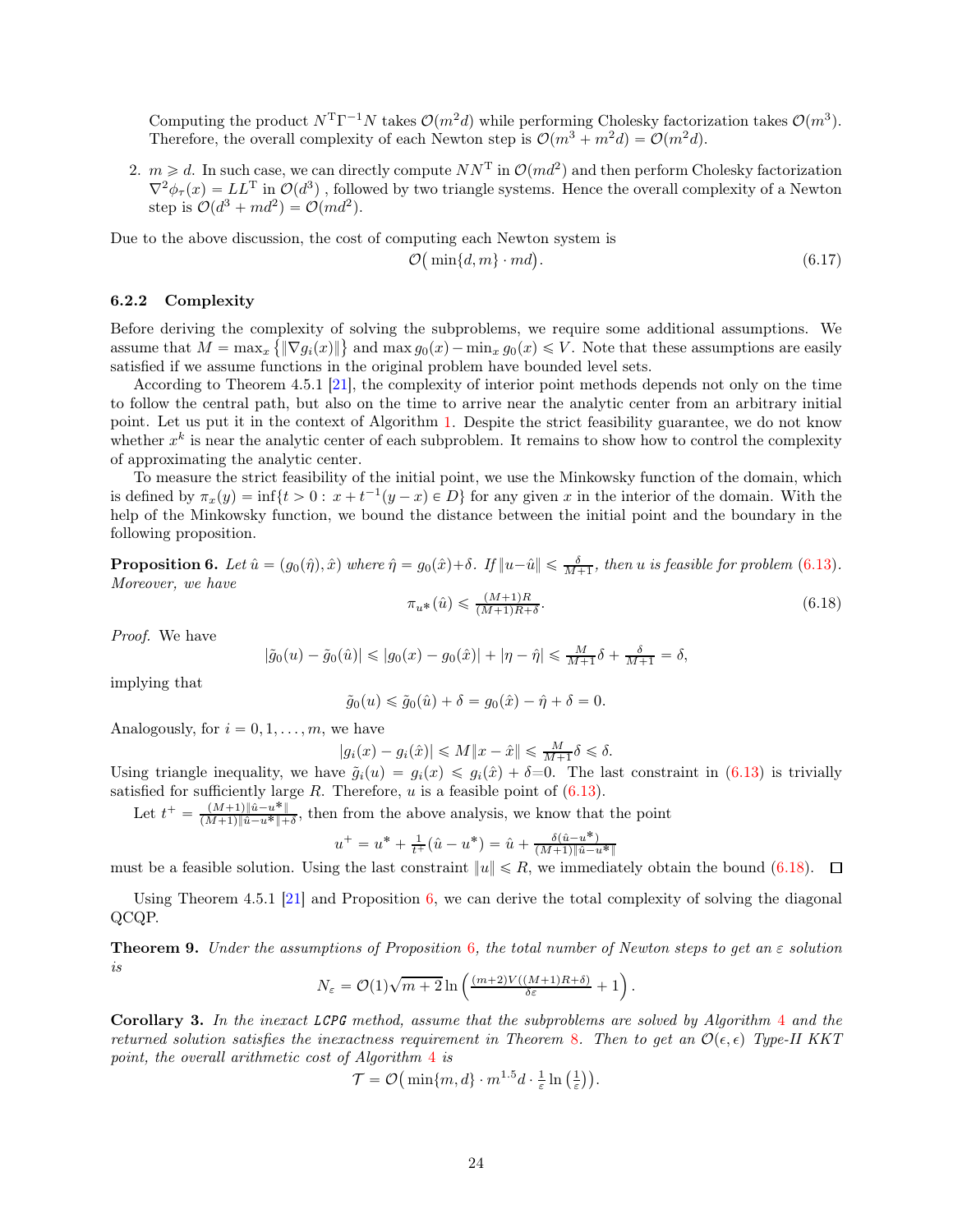*Proof.* According to Theorem [8,](#page-20-10) the total number of LCPG is  $K = \mathcal{O}(1/\varepsilon)$ . In the k-th iteration of LCPG, we set the error criteria  $\nu = \mathcal{O}(\frac{1}{k^2})$  and  $\varepsilon = \mathcal{O}(\frac{1}{k^2})$ . Theorem [9](#page-23-2) implies that the number of Newton steps is  $N_k = \mathcal{O}(\sqrt{m}\ln(k))$ . Therefore, the total number of Newton steps in LCPG is  $T_K = \sum_{k=0}^K N_k = \mathcal{O}(\sqrt{m}\frac{1}{\varepsilon}\ln\left(\frac{1}{\varepsilon}\right))$ . Combining this result with [\(6.17\)](#page-23-3) gives us the desired bound.

**Remark 8.** First, at the k-th step of LCPG, we need  $log(k)$  iterations of interior point methods, of which the complexity order is equally contributed by the two phases of IPM. Specifically, we first require  $\mathcal{O}(\ln(k))$ Newton steps to pull the iterates from near the boundary to the proximity of central path, and then require  $\mathcal{O}(\ln(k))$  to obtain an  $\mathcal{O}(1/k^2)$ -accurate solution. Second, it is interesting to consider the case when the constraint is far less than the feature dimensionality, namely,  $m \ll d$ . We observe that the total computation  $\mathcal{L}_{\mathcal{A}}$ 

$$
\mathcal{O}\big(dm^{2.5}K\ln K\big)
$$

is linear in the dimensionality. Third, despite the simplicity, the basic barrier method offers a relatively stronger approximate solution than what is needed in Theorem [8,](#page-20-10) the feasibility of solution path allows us to weaken the assumption to  $\hat{\varepsilon}_k = 0$ . Nevertheless, besides our approach, it is possible to employ long step and infeasible primal-dual interior point methods which may give better empirical performance.

6.3 Solving subproblems with the first-order method In this section, we use a previously proposed ConEx method [\[4\]](#page-29-12) to solve the subproblem [\(3.1\)](#page-5-3) when general proximal functions  $\chi_i$  are present. Then, we analyze the overall complexity of LCPG method with ConEx method as a subproblem solver. First, we formally state the extended version of problem [\(6.11\)](#page-21-1) as follows:

$$
\min_{x \in X} \phi_0(x) := g_0(x) + \chi_0(x) \n\text{s.t. } \phi_i(x) := g_i(x) + \chi_i(x) \le 0, \quad i = 1, ..., m.
$$
\n(6.19)

<span id="page-24-0"></span>For the application of  $ConEx$  for the subproblem, we need access to a convex compact set  $X$  such that  $\cap_i$  dom  $\chi_i \subseteq X$ . Moreover, X is a "simple" set in the sense that it allows an easy computation of proximal operator of  $\chi_0(x) + \sum_{i=1} w_i \chi_i(x)$  for any given weights  $w_i, i = 1, ..., m$ . Such assumptions are not very restrictive as many machine learning and engineering problems explicitly seek on the optimal solution from a bounded set. Under these assumptions, we apply ConEx to solve the subproblem [\(3.1\)](#page-5-3) of LCPG. We now reproduce simplified optimality guarantee of the ConEx method below without necessarily going into the details of the algorithm.

<span id="page-24-1"></span>**Theorem 10.** Let x be the output of ConEx after T iterations for problem [\(6.19\)](#page-24-0). Assume that  $\phi_0$  is a strongly convex function and  $(\tilde{x}, \tilde{\lambda})$  is the optimal primal-dual solution. Moreover, Let B be a parameter of the ConEx method which satisfies  $B > ||\widetilde{\lambda}||$ . Then, the solution x satisfies

$$
\phi_0(x) - \phi_0(\tilde{x}) \le ||[\phi(x)]_+|| \le O(\frac{1}{T^2}(B^2 + ||\tilde{\lambda}||^2)).
$$

Even though ConEx can be applied to wider variety of convex function constrained problems, it has two vital and intricate issues that need to be addressed in our context:

- 1. The solution path of ConEx can be arbitrarily infeasible in the early iterations and successive iterations make the solutions infeasibility smaller. Note that the approximation criterion in Definition [7](#page-19-2) requires guarantees on the amount of infeasibility. This implies ConEx has to run a significant number of iterations before getting sufficiently close to the feasible set.
- 2. Since ConEx is a primal-dual method, its convergence guarantees depend on the optimal dual solution  $\lambda^*$ . Moreover, a bound on the dual,  $B(>\|\lambda^*\|)$ , is required to implement the algorithm to achieve an accelerated convergence rate of  $O(1/T^2)$  for strongly convex problems.

From Theorem [10,](#page-24-1) it is clear that ConEx requires a bound  $B$ . When applying for subproblem  $(3.1)$ , we can easily find  $B^k > \|\tilde{\lambda}^{k+1}\|$  by using the difference in levels of successive iterations.

<span id="page-24-2"></span>Proposition 7. For subproblem  $(3.1)$ , we have

$$
\|\tilde{\lambda}^{k+1}\| \leq \frac{\psi_0^k(x^k) - \psi_0^k(\tilde{x}^{k+1})}{\min_{i \in [m]} \delta_i^k}.
$$
\n(6.20)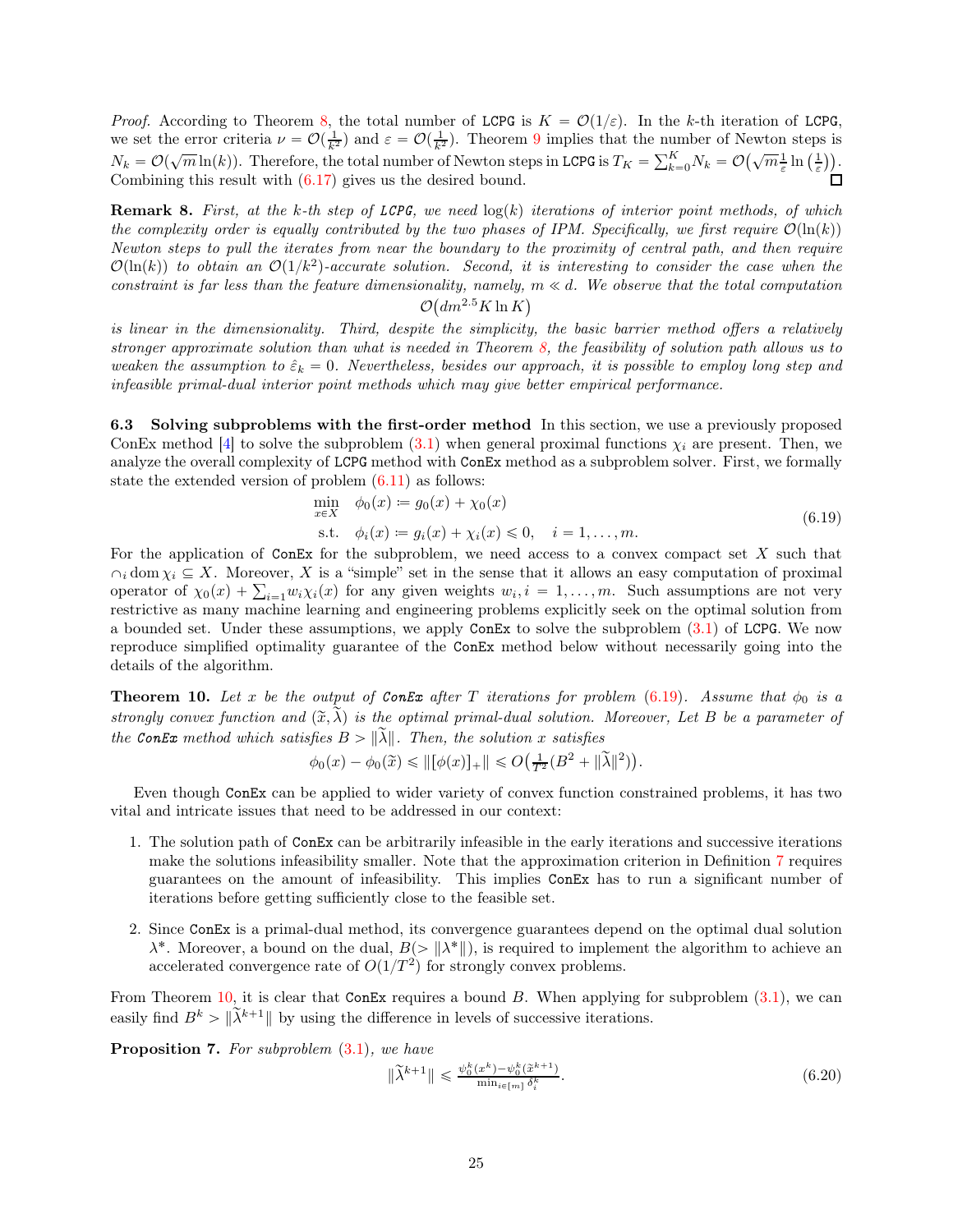*Proof.* By Slater's condition, we know that  $\tilde{\lambda}^{k+1}$  exists. Then, due to saddle point property of  $(\tilde{x}^{k+1}, \tilde{\lambda}^{k+1})$ , we have for all  $x \in X$ 

$$
\psi_0^k(x) + \tilde{\lambda}^{k+1} [\psi^k(x) - \eta^{k+1}] \ge \psi_0^k(\tilde{x}^{k+1}) + \tilde{\lambda}^{k+1} [\psi^k(\tilde{x}^{k+1}) - \eta^{k+1}]
$$
  
=  $\psi_0^k(\tilde{x}^{k+1}),$ 

where the equality follows by complementary slackness. Using  $x = x^k$  in the above relation and noting that  $x^k$  satisfies  $\psi(x^k) \leq \psi^{k-1}(x^k) \leq \eta^k$ , we have  $\eta^{k+1} - \psi^k(x^k) = \eta^{k+1} - \psi(x^k) \geq \eta^{k+1} - \eta^k = \delta^k$  implying that  $\psi_0^k(x^k) - \psi_0^k(\widetilde{x}^{k+1}) \geqslant \langle \widetilde{\lambda}^{k+1}, \delta^k \rangle.$ 

Finally, we note that that  $\tilde{\lambda}^{k+1} \geq 0$  and  $\delta^k > 0$  implies  $\langle \tilde{\lambda}^{k+1}, \delta^k \rangle \geq ||\lambda^{k+1}||_1 \cdot \min_{i \in [m]} \delta_i^k$ , which along with previous relation and fact that  $\|\tilde{\lambda}^{k+1}\|_1 \ge \|\tilde{\lambda}^{k+1}\|$  provides the desired result.  $\Box$ 

**Computational complexity of ConEx-based LCPG** Note that estimating  $\psi_0^k(\tilde{x}^{k+1})$  for every k can be challenging. However, it can be further upper bounded as follows:

 $\psi_0^k(x^k) - \psi_0^k(\tilde{x}^{k+1}) = \psi_0(x^k) - \psi_0^k(\tilde{x}^{k+1}) \leq \psi_0(x^k) - \psi_0(\tilde{x}^{k+1}) \leq \psi_0(x^k) - \psi_0^*,$ 

where the last inequality follows since  $\tilde{x}^{k+1}$  is feasible for the original problem [\(1.1\)](#page-0-1). Hence, using Proposi-tion [7,](#page-24-2) we can set  $B^k := \frac{\psi_0(x^k) - \psi_0^*}{\delta_{i_*}^k}$  where  $i_* := \operatorname{argmin}_{i \in m} \eta_i - \eta_i^0$ . Then, required ConEx iterations  $T^k$  can be bounded by

$$
T^k = O\left(\frac{B^k}{\sqrt{\epsilon_k}}\right)
$$

Finally, in view of [\(6.9\)](#page-20-7) and the fact that  $\sum_{i=0}^{\infty} \epsilon_i \leq \|\eta - \eta^0\|$  implies that  $B^k \leq \frac{1}{\delta_{i*}^k} [\psi_0(x^0) - \psi_0^* + \|\eta - \eta^0\|]$ 

for all k. Moreover, for all  $k \leq K$ , we have  $\epsilon_k = \frac{\delta_{i_{\ast}}^k}{2}$ . Hence, we get  $T^k = O(\epsilon_k^{-3/2}) = O(k^3)$ . Finally, we have  $\sum_{k=1}^K T^k = O(K^4)$  which is the overall computational complexity of LCPG method with ConEx as subproblem solver to obtain  $(O(\frac{1}{K}), O(\frac{1}{K}))$  type-II KKT point.

**Remark 9** (Gradient vs. computational complexity). Note that evaluating the gradient of  $\psi_i^k(x)$  is relatively simple since it does not involve any new computation of  $\nabla f_i(x)$ . In that sense, the entire inner loop requires only one  $\nabla f_i$  computation and hence total gradient complexity of  $\nabla f_i$  equals total outer loops of inexact LCPG. On the other hand, inner loop computation does contribute to computational complexity of the problem. However, such iterations are expected to be very cheap given the ease of obtaining gradients for the QP subproblem [\(3.1\)](#page-5-3).

# <span id="page-25-0"></span>7 LCPG for convex optimization

In this section, we establish the complexity of LCPG (i.e., Algorithm [1\)](#page-5-1) when the objective  $f_0$  and constraint  $f_i, i \in [m]$  are convex. In particular, we consider two convex problems, depending on whether  $f_0$  is convex or strongly convex. To provide a combined analysis of the two cases, we assume the following:

**Assumption 5.**  $f_0(x)$  is  $\mu_0$ -convex function for some  $\mu_0 \geq 0$ . Namely,

$$
f_0(x) \geq f_0(y) + \langle \nabla f_0(y), x - y \rangle + \frac{\mu_0}{2} ||x - y||^2
$$
, for any  $x, y \in \mathbb{R}^d$ .

Note that if  $\mu_0 = 0$  then  $f_0$  is simply a convex function. Now we provide the convergence rate of LCPG to optimality.

For more generality, we consider an inexact variant of LCPG for which an approximate solution in terms of Definition [7](#page-19-2) is returned in each iteration. Let  $(\tilde{x}^{k+1}, \tilde{\lambda}^{k+1})$  be the saddle-point solution  $\mathcal{L}_k(x, \tilde{\lambda})$ , i.e.,  $\tilde{x}^{k+1}$ is an exact solution of the subproblem [\(3.1\)](#page-5-3). First, we extend the three point inequality in Lemma [1](#page-5-5) for an inexact solution.

<span id="page-25-3"></span>**Lemma 7.** Let  $z^+$  be an  $\epsilon$ -approximate solution of problem  $\min_{x \in \mathbb{R}^d} \{g(x) + \frac{\gamma}{2} ||x - z||^2\}$  where  $g(x)$  is a proper, lsc and convex function. Then,

<span id="page-25-2"></span>
$$
g(z^{+}) - g(x) \leq \frac{\gamma}{2} \left[ \|z - x\|^2 - \|z^+ - x\|^2 - \|z^+ - z\|^2 \right] + \epsilon + \sqrt{2\gamma\epsilon} \, \|z^+ - x\|.
$$
 (7.1)

*Proof.* First, let  $x^+$  be the optimal solution of  $\min_{x \in \mathbb{R}^d} \{g(x) + \frac{\gamma}{2} ||x - z||^2\}$ . In view of Lemma [1,](#page-5-5) for any x, we have

<span id="page-25-1"></span>
$$
g(x^{+}) + \frac{\gamma}{2} \|x^{+} - z\|^{2} + \frac{\gamma}{2} \|x - x^{+}\|^{2} \le g(x) + \frac{\gamma}{2} \|x - z\|^{2}.
$$
 (7.2)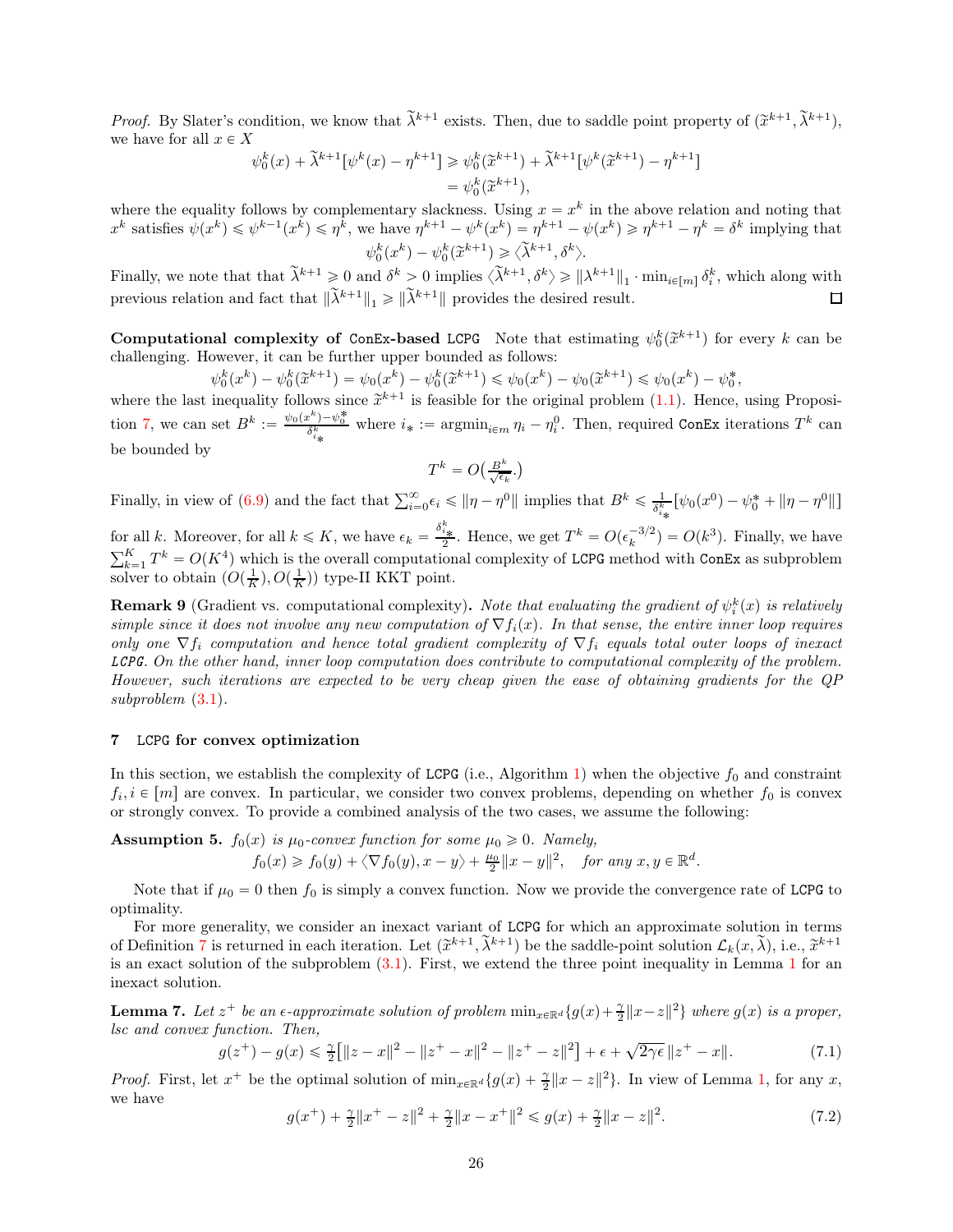Placing  $x = z^+$  in above, we have

$$
(x^{+}) + \frac{\gamma}{2} \|x^{+} - z\|^{2} + \frac{\gamma}{2} \|z^{+} - x^{+}\|^{2} \le g(z^{+}) + \frac{\gamma}{2} \|z^{+} - z\|^{2}.
$$
\n(7.3)

On the other hand, by the definition of  $\epsilon$ -solution, we have

<span id="page-26-0"></span>
$$
g(z^{+}) + \frac{\gamma}{2} \|z^{+} - z\|^{2} \leq g(x^{+}) + \frac{\gamma}{2} \|x^{+} - z\|^{2} + \epsilon.
$$
 (7.4)

Combining the above two inequalities gives

 $\overline{g}$ 

$$
\frac{\gamma}{2} \|z^+ - x^+\|^2 \le \epsilon. \tag{7.5}
$$

Summing up  $(7.2)$  and  $(7.4)$  again and then rearranging the terms, we get

$$
g(z^+) - g(x) \leq \frac{\gamma}{2} \|x - z\|^2 - \frac{\gamma}{2} \|z^+ - z\|^2 - \frac{\gamma}{2} \|x - x^+\|^2 + \epsilon
$$
  

$$
\leq \frac{\gamma}{2} \|x - z\|^2 - \frac{\gamma}{2} \|z^+ - z\|^2 - \frac{\gamma}{2} \|x - z^+\|^2 + \gamma \|x - z^+\| \|z^+ - x^+\| + \epsilon,
$$

where the last inequality uses the fact that  $-\frac{1}{2}||a+b||^2 \leq -\frac{1}{2}||a||^2 - \langle a,b\rangle \leq -\frac{1}{2}||a||^2 + ||a|| ||b||$  with  $a = x - z^+$ and  $b = z^+ - x^+$ . Finally, combining the above two results gives the desired inequality [\(7.1\)](#page-25-2).

Using the above lemma, we provide some main convergence property of LCPG for convex optimization.

<span id="page-26-3"></span>**Lemma 8.** Let  $x$  be feasible solution. Then, we have

$$
\psi_0(x^{k+1}) - \psi_0(x) \le \langle \tilde{\lambda}^{k+1}, \psi(x) - \eta^k \rangle + \frac{L_0 + \langle \tilde{\lambda}^{k+1}, L \rangle - \mu_0}{2} ||x^k - x||^2 - \frac{L_0 + \langle \tilde{\lambda}^{k+1}, L \rangle}{2} ||x^{k+1} - x||^2
$$
  
+ 2\epsilon\_k + \sqrt{2(L\_0 + \langle \tilde{\lambda}^{k+1}, L \rangle)\epsilon\_k} ||x^{k+1} - x||. (7.6)

Proof. Note that

$$
\psi_0(x^{k+1}) \stackrel{\text{(i)}}{\leq} \psi_0^k(x^{k+1}) \stackrel{\text{(ii)}}{\leq} \psi_0^k(\tilde{x}^{k+1}) + \epsilon_k
$$
\n
$$
\stackrel{\text{(iii)}}{=} \psi_0^k(\tilde{x}^{k+1}) + \langle \tilde{\lambda}^{k+1}, \psi^k(\tilde{x}^{k+1}) - \eta^k \rangle + \epsilon_k
$$
\n
$$
\leq \psi_0^k(x^{k+1}) + \langle \tilde{\lambda}^{k+1}, \psi^k(x^{k+1}) - \eta^k \rangle + \epsilon_k
$$
\n
$$
\stackrel{\text{(iv)}}{\leq} \psi_0^k(x) + \langle \tilde{\lambda}^{k+1}, \psi^k(x) - \eta^k \rangle - \frac{L_0 + \langle \tilde{\lambda}^{k+1}, L \rangle}{2} ||x^{k+1} - x||^2
$$
\n
$$
+ 2\epsilon_k + \sqrt{2(L_0 + \langle \tilde{\lambda}^{k+1}, L \rangle)\epsilon_k} ||x^{k+1} - x||,
$$
\n(7.7)

where (i) follows from the definition of  $\psi_0^k$ , (ii) follows since  $x^{k+1}$  is an  $\epsilon_k$  solution of [\(3.1\)](#page-5-3), (iii) follows by complementary slackness for the optimal primal-dual solution for [\(3.1\)](#page-5-3) and (iv) follows from Lemma [7.](#page-25-3) In particular, we use  $g(x) + \frac{\gamma}{2} \|x - z\|^2 = \psi_0^k(x) + \langle \tilde{\lambda}^{k+1}, \psi^k(x) - \eta^k \rangle$  with  $z = x^k, z^+ = x^{k+1}, \epsilon = \epsilon_k$  and  $\gamma = L_0 + \langle \tilde{\lambda}^{k+1}, L \rangle$ . Note that  $x^{k+1}$  is an  $\epsilon_k$ -approximate solution for  $\min_{x \in \mathbb{R}^d} \psi_0^k(x) + \langle \tilde{\lambda}^{k+1}, \psi^k(x) - \eta^k \rangle$ due to Definition [7.](#page-19-2)

Finally, note that

$$
\psi_0^k(x) + \frac{\mu_0}{2} \|x - x^k\|^2 \leq \psi_0(x) + \frac{L_0}{2} \|x - x^k\|^2,
$$
  

$$
\psi_i^k(x) \leq \psi_i(x) + \frac{L_i}{2} \|x - x^k\|^2.
$$

Using the above two relation in  $(7.7)$ , we obtain  $(7.6)$ . Hence, we conclude the proof.

Let  $x^*$  be an optimal solution of  $(1.1)$  and  $D := \max\{||x - y|| : x, y \in \text{dom}\,\chi_0, \psi_i(x) \leq \eta_i, \psi_i(y) \leq \eta_i\}$  $\eta_i$ , for all  $i \in [m]$ . Now, we show convergence rate guarantees.

**Theorem 11.** Consider general convex optimization problems with  $\mu_0 = 0$ . Suppose Assumption [3](#page-6-3) is satisfied and set  $\delta^k = \frac{(\eta - \eta^0)}{(k+1)(k+2)}$ . Then we have

$$
\psi_0(\bar{x}_K) - \psi_0(x^*) \le \frac{L_0 + B\|L\|}{(K+1)} \Big[\widetilde{D}^2 + \frac{(4B+2)\|\eta - \eta^0\|}{L_0} + \widetilde{D}\sqrt{\frac{\|\eta - \eta^0\|}{L_0}} + \frac{\|\eta - \eta^0\|}{L_0}\frac{\log K}{K}\Big] \tag{7.8}
$$

*Proof.* From Lemma [8](#page-26-3) with  $\mu_0 = 0$  for convex part and  $\psi(x^*) \leq \eta$ , we have

$$
\psi_0(x^{k+1}) - \psi_0(x^*) = \langle \widetilde{\lambda}^{k+1}, \eta - \eta^k \rangle + \frac{L_0 + \langle \widetilde{\lambda}^{k+1}, L \rangle}{2} \|x^k - x^*\|^2 - \frac{L_0 + \langle \widetilde{\lambda}^{k+1}, L \rangle}{2} \|x^{k+1} - x^*\|^2
$$

$$
+ 2\epsilon_k + \sqrt{2(L_0 + \langle \widetilde{\lambda}^{k+1}, L \rangle)\epsilon_k} \|x^{k+1} - x\|.
$$

Dividing both sides by  $\frac{L_0 + \langle \tilde{\lambda}^{k+1}, L \rangle}{2}$ , we have

$$
\tfrac{2[\psi_0(x^{k+1})-\psi_0(x^*)]}{L_0+\langle\tilde{\lambda}^{k+1},L\rangle}\leqslant \|x^k-x^*\|^2-\|x^{k+1}-x^*\|^2+\tfrac{2\langle\tilde{\lambda}^{k+1},\eta-\eta^k\rangle}{L_0+\langle\tilde{\lambda}^{k+1},L\rangle}+\tfrac{4\epsilon_k}{L_0+\langle\tilde{\lambda}^{k+1},L\rangle}+\sqrt{\tfrac{8\epsilon_k}{L_0+\langle\tilde{\lambda}^{k+1},L\rangle}}\|x^{k+1}-x^*\|
$$

<span id="page-26-4"></span><span id="page-26-2"></span><span id="page-26-1"></span> $\Box$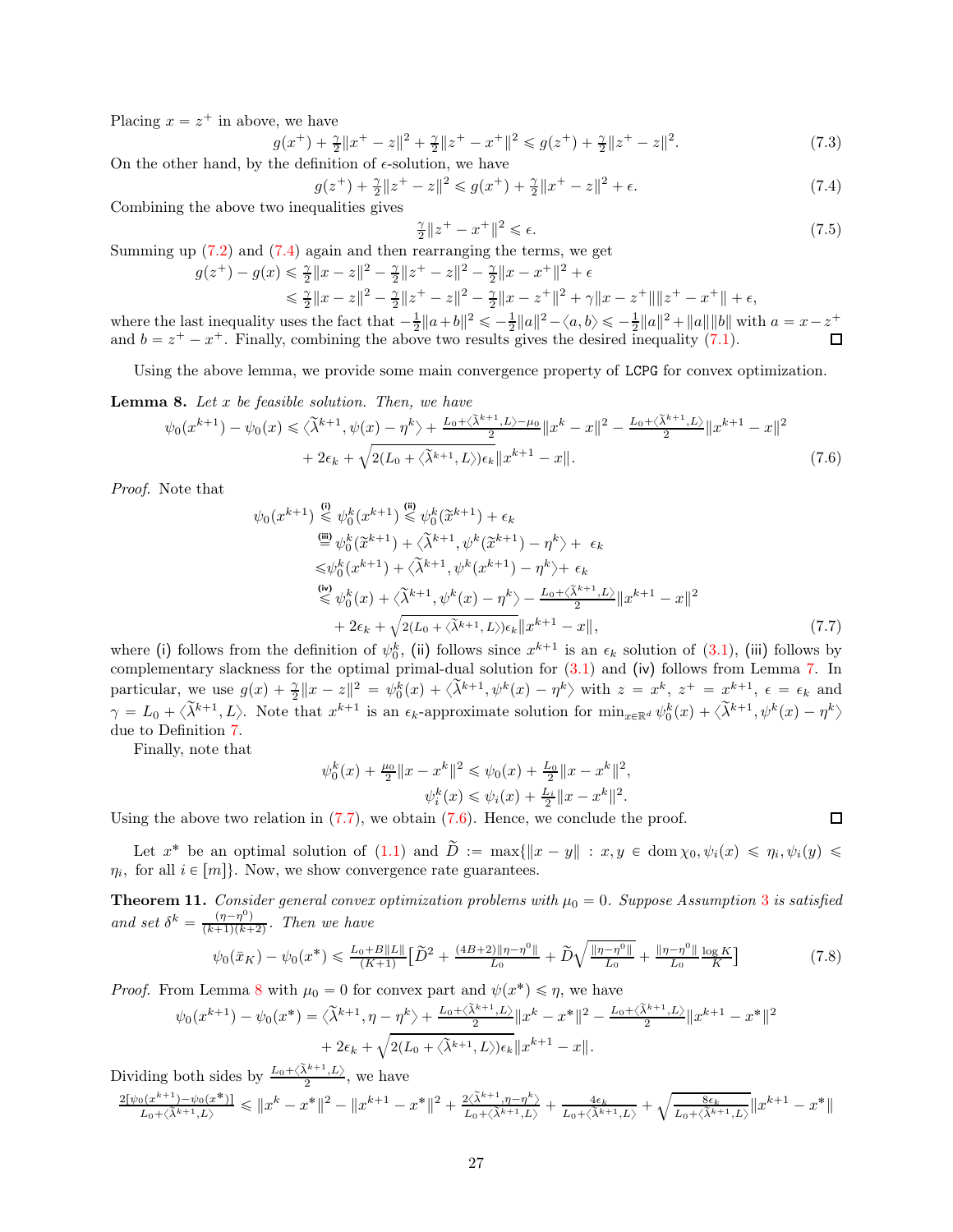Note that the sequence  $\{\tilde{\lambda}^{k+1}\}\$  is uniformly bounded above such that  $\|\tilde{\lambda}^{k+1}\| \leq B$  for all  $k \geq 0$ . Using this fact and the above relation, we have

$$
\frac{2[\psi_0(x^{k+1}) - \psi_0(x^*)]}{L_0 + B\|L\|} \le \|x^k - x^*\|^2 - \|x^{k+1} - x^*\|^2 + \frac{2B\|\eta - \eta^k\|}{L_0} + \frac{4\epsilon_k}{L_0} + \sqrt{\frac{8\epsilon_k}{L_0}} \|x^{k+1} - x^*\|.
$$
 (7.9)

Using  $\delta_k = \frac{\eta - \eta^0}{(k+1)(k+1)}$  $\frac{\eta-\eta^0}{(k+1)(k+2)}$  and  $\epsilon_k = \frac{\|\eta-\eta^0\|}{2(k+1)(k+1)}$  $\frac{\|\eta-\eta^{\circ}\|}{2(k+1)(k+2)}$ , we have  $x^k$  is strictly feasible solutions for [\(3.1\)](#page-5-3) for all k. Hence, under Assumption [3,](#page-6-3) we can follow the steps of Theorem [1](#page-6-5) to show uniform bound B on sequence  $\{\|\tilde{\lambda}^k\|\}.$ Using these values in  $(7.9)$ , we have

<span id="page-27-1"></span>
$$
\frac{2[\psi_0(x^{k+1}) - \psi_0(x^*)]}{L_0 + B\|L\|} \le \|x^k - x^*\|^2 - \|x^{k+1} - x^*\|^2 + \frac{2B\|\eta - \eta^0\|}{L_0(k+1)} + \frac{2\|\eta - \eta^0\|}{L_0(k+1)(k+2)} + \sqrt{\frac{\|\eta - \eta^0\|}{L_0}} \frac{1}{k+1} \|x^{k+1} - x^*\|. \tag{7.10}
$$

Due to the optimality of the exact solution  $\tilde{x}^{k+1}$ , we have  $\psi_0^k(\tilde{x}^{k+1}) \leq \psi_0^k(x^k) = \psi_0(x^k)$ . We also have  $\psi_0(x^{k+1}) \leq \psi_0^k(x^{k+1}) \leq \psi_0^k(\tilde{x}^{k+1}) + \epsilon_k$ . Combining these two relations, we get:

<span id="page-27-0"></span>
$$
\psi_0(x^{k+1}) \leq \psi_0(x^k) + \epsilon_k.
$$

Effectively, inexact LCPG method is almost (up to an additive error of  $\epsilon_k$ ) a descent method. Using this relation recursively, we have

$$
\psi_0(x^K) \leq \psi_0(x^{k+1}) + \sum_{i=k+1}^{K-1} \epsilon_i.
$$
  
\n
$$
\leq \psi_0(x^{k+1}) + \frac{||\eta - \eta^0||}{2} \sum_{i=k+1}^{K-1} \frac{1}{(i+1)(i+2)}
$$
  
\n
$$
= \psi_0(x^{k+1}) + \frac{||\eta - \eta^0||}{2} \frac{(K-k-1)}{(k+2)(K+1)}.
$$

Using the above relation in  $(7.10)$ , we have

$$
\frac{2[\psi_0(x^K) - \psi_0(x^*)]}{L_0 + B\|L\|} \le \|x^k - x^*\|^2 - \|x^{k+1} - x^*\|^2 + \frac{2B\|\eta - \eta^0\|}{L_0(k+1)} + \frac{2\|\eta - \eta^0\|}{L_0(k+1)(k+2)} + \sqrt{\frac{\|\eta - \eta^0\|}{L_0}} \frac{1}{k+1} \|x^{k+1} - x^*\| + \frac{\|\eta - \eta^0\|}{L_0 + B\|L\|} \frac{K - k - 1}{(k+2)(K+1)}.
$$

Multiplying the above relation by  $k + 1$  and summing from  $k = 0$  to  $K - 1$ , we have

$$
\frac{K(K+1)[\psi_0(x_K) - \psi_0(x^*)]}{L_0 + B\|L\|} \le \sum_{k=0}^{K-1} \|x^k - x^*\|^2 + \frac{2B\|\eta - \eta^0\|K}{L_0} + \frac{\|\eta - \eta^0\| \log(K+2)}{L_0}
$$

$$
+ \sqrt{\frac{\|\eta - \eta^0\|}{L_0}} \sum_{k=0}^{K-1} \|x^{k+1} - x^*\| + \frac{\|\eta - \eta^0\|K}{L_0 + B\|L\|}
$$

$$
\le K\widetilde{D}^2 + \frac{2(B+1)\|\eta - \eta^0\|K}{L_0 + B\|L_0 + B\|L\|} + \sqrt{\frac{\|\eta - \eta^0\|}{L_0}} K\widetilde{D}.
$$

 $\Box$ 

After rearranging, this relation implies [\(7.8\)](#page-26-4). Hence, we conclude the proof.

**Theorem 12.** Consider strongly convex problems  $(\mu_0 > 0)$  and suppose that Assumption [3](#page-6-3) is satisfied. Set  $\delta^k = \rho^k (1-\rho)(\eta - \eta^0)$  where  $\rho = \frac{L_0 - \mu_0}{2(L_0 - a\mu_0)}, 2\epsilon_k \leq a(1-\rho)\rho^k ||\eta - \eta^0||$  and  $a \in (0,1)$ . Then we have  $\psi$ 

$$
v_0(x^K) - \psi_0(x^*) \le \exp\left(-\frac{(1-a)\mu_0 K}{L_0 + B\|L\| - a\mu_0}\right)(L_0 + B\|L\| - \mu_0)
$$

$$
\left\{\left[\frac{(4B+1)}{2(L_0 - \mu_0)} + \frac{L_0 + B\|L\| + 2a\mu_0}{\mu_0(L_0 - \mu_0)}(1 - \rho)\right] \|\eta - \eta^0\| + \frac{1}{2}\|x^0 - x^*\|^2\right\}.
$$
(7.11)

Moreover, if  $\epsilon_k = 0$ , we have

<span id="page-27-2"></span>
$$
\psi_0(x^K) - \psi_0(x^*) \le \exp\left(-\frac{\mu_0 K}{L_0 + B\|L\|}\right) (L_0 + B\|L\| - \mu_0) \left\{ \left[\frac{(4B+1)}{2(L_0 - \mu_0)}\right] \|\eta - \eta^0\| + \frac{1}{2} \|x^0 - x^*\|^2 \right\}.
$$
 (7.12)

Proof. Proceeding similar to the convex case, using Lemma [8,](#page-26-3) we obtain

$$
\psi_0(x^{k+1}) - \psi_0(x^*) = \langle \tilde{\lambda}^{k+1}, \eta - \eta^k \rangle + \frac{L_0 + \langle \tilde{\lambda}^{k+1}, L \rangle - \mu_0}{2} ||x^k - x^*||^2 - \frac{L_0 + \langle \tilde{\lambda}^{k+1}, L \rangle}{2} ||x^{k+1} - x^*||^2
$$
  
+ 2\epsilon\_k + \sqrt{2(L\_0 + \langle \tilde{\lambda}^{k+1}, L \rangle)\epsilon\_k} ||x^{k+1} - x||.

For  $0 < a < 1$ , we have

$$
\sqrt{2(L_0+\langle \tilde{\lambda}^{k+1}, L \rangle)\epsilon_k} \|x^{k+1} - x\| \le \frac{L_0 + \langle \tilde{\lambda}^{k+1}, L \rangle}{a\mu_0} \epsilon_k + \frac{a\mu_0}{2} \|x^{k+1} - x^*\|^2.
$$

Combining the above two results, we have

$$
\psi_0(x^{k+1}) - \psi_0(x^*) \le \langle \tilde{\lambda}^{k+1}, \eta - \eta^k \rangle + \frac{L_0 + \langle \tilde{\lambda}^{k+1}, L \rangle - \mu_0}{2} ||x^k - x^*||^2 - \frac{L_0 + \langle \tilde{\lambda}^{k+1}, L \rangle - a\mu_0}{2} ||x^{k+1} - x^*||^2
$$
  
+ 
$$
\left(2 + \frac{L_0 + \langle \tilde{\lambda}^{k+1}, L \rangle}{a\mu_0}\right) \epsilon_k.
$$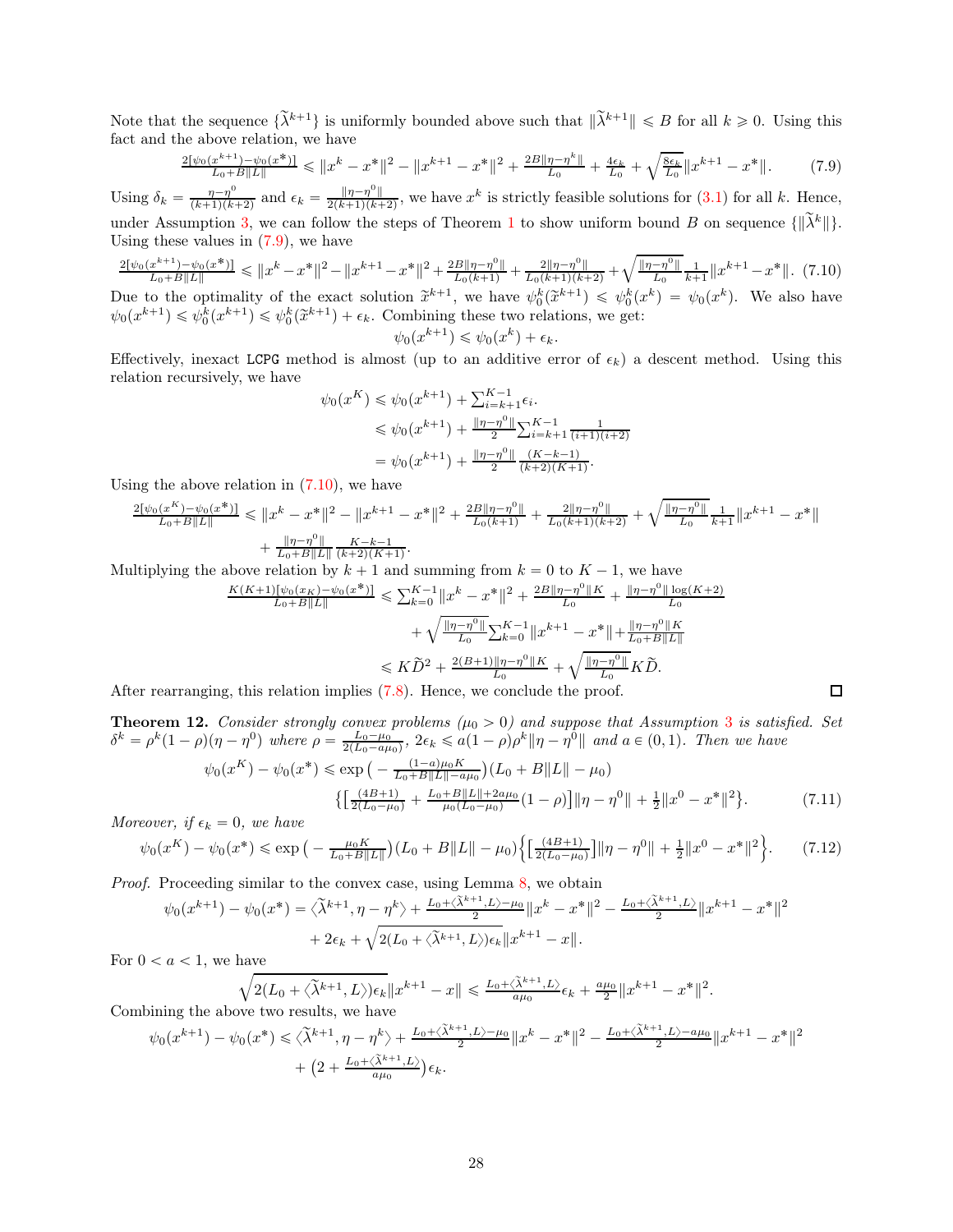Let us denote

$$
\Gamma_k=\begin{cases} 1 & \text{if }k=0;\\ \frac{L_0+\langle\tilde\lambda^k,L\rangle-a\mu_0}{L_0+\langle\tilde\lambda^k,L\rangle-\mu_0}\Gamma_{k-1} & \text{if }k\geqslant1. \end{cases}
$$

Multiplying both sides of the above inequality by  $\frac{\Gamma_k}{L_0 + \langle \tilde{\lambda}^{k+1}, L \rangle - \mu_0}$  and noting that  $\eta - \eta^k = \rho^k (\eta - \eta^0)$  (follows by the choice of  $\delta^k$ ), we obtain

$$
\frac{\Gamma_k}{L_0 + \langle \tilde{\lambda}^{k+1}, L \rangle - \mu_0} \left[ \psi_0(x^{k+1}) - \psi_0(x^*) \right]
$$
\n
$$
\leq \frac{\Gamma_k}{L_0 + \langle \tilde{\lambda}^{k+1}, L \rangle - \mu_0} \rho^k \langle \tilde{\lambda}^{k+1}, \eta - \eta^0 \rangle + \frac{\Gamma_k}{2} \| x^* - x^k \|^2 - \frac{\Gamma_{k+1}}{2} \| x^* - x^{k+1} \|^2 + \frac{L_0 + \langle \tilde{\lambda}^{k+1}, L \rangle + 2a\mu_0}{a\mu_0 (L_0 + \langle \tilde{\lambda}^{k+1}, L \rangle - \mu_0)} \Gamma_k \epsilon_k. \tag{7.13}
$$
\nsince  $\|\tilde{\lambda}^k\| \leq B$ , we have  $\left( \frac{L_0 + B \| L \| - a\mu_0}{2} \right) k \leq \Gamma_k \leq \left( \frac{L_0 - a\mu_0}{2} \right) k$ . Moreover, we have  $2\epsilon_k \leq a(1 - \rho)\rho^k \| \eta - \eta^0 \|$ 

Since  $\|\tilde{\lambda}^k\| \leq B$ , we have  $\left(\frac{L_0 + B\|L\| - a\mu_0}{L_0 + B\|L\| - \mu_0}\right)$  $\frac{L_0 + B||L|| - a\mu_0}{L_0 + B||L|| - \mu_0}$ <sup>k</sup>  $\leq \Gamma_k \leq (\frac{L_0 - a\mu_0}{L_0 - \mu_0})^k$ . Moreover, we have  $2\epsilon_k \leq a(1-\rho)\rho^k \|\eta - \eta^0\|$ and  $\rho = \frac{L_0 - \mu_0}{2(L_0 - a\mu_0)}$ . Using these relations in [\(7.13\)](#page-28-1), we have

$$
\frac{\Gamma_{k}}{L_{0}+B\|L\|-\mu_{0}} \left[ \psi_{0}(x^{k+1}) - \psi_{0}(x^{*}) \right]
$$
\n
$$
\leq \frac{B\|\eta-\eta^{0}\|}{L_{0}-\mu_{0}} \Gamma_{k}\rho^{k} + \frac{L_{0}+B\|L\|+2a\mu_{0}}{a\mu_{0}(L_{0}-\mu_{0})} \Gamma_{k}\epsilon_{k} + \frac{\Gamma_{k}}{2} \|x^{k}-x^{*}\|^{2} - \frac{\Gamma_{k+1}}{2} \|x^{k+1}-x^{*}\|^{2}
$$
\n
$$
\leq \frac{B\|\eta-\eta^{0}\|}{L_{0}-\mu_{0}} \frac{1}{2^{k}} + \frac{L_{0}+B\|L\|+2a\mu_{0}}{\mu_{0}(L_{0}-\mu_{0})} \frac{1-\rho}{2^{k+1}} \|\eta-\eta^{0}\| + \frac{\Gamma_{k}}{2} \|x^{k}-x^{*}\|^{2} - \frac{\Gamma_{k+1}}{2} \|x^{k+1}-x^{*}\|^{2}.
$$
\n(7.14)

Similar to the convex part, we also have

$$
\psi_0(x^K) \leq \psi_0(x^{k+1}) + \sum_{i=k+1}^{K-1} \epsilon_i \leq \psi_0(x^{k+1}) + \frac{\|\eta - \eta^0\| (1-\rho)}{2} \sum_{i=k+1}^{K-1} \rho^i \leq \psi_0(x^{k+1}) + \frac{\|\eta - \eta^0\| \rho^{k+1}}{2}.
$$
 Using the above relation into (7.14), we have

$$
\frac{\Gamma_k}{L_0+B\|L\|-\mu_0} \left[ \psi_0(x^K) - \psi_0(x^*) \right] \leqslant \frac{(4B+1)\|\eta-\eta^0\|}{L_0-\mu_0} \frac{1}{2^{k+2}} + \frac{L_0+B\|L\|+2a\mu_0}{\mu_0(L_0-\mu_0)} \frac{1-\rho}{2^{k+1}} \|\eta-\eta^0\| + \frac{\Gamma_k}{2} \|x^k-x^*\|^2 - \frac{\Gamma_{k+1}}{2} \|x^{k+1}-x^*\|^2.
$$

Summing the above relation from  $k = 0$  to  $K - 1$ , we have

$$
\frac{\Gamma_{K-1}}{L_0 + B\|L\| - \mu_0} \left[ \psi_0(x^K) - \psi_0(x^*) \right] \leq \sum_{k=0}^{K-1} \frac{\Gamma_k}{L_0 + B\|L\| - \mu_0} \left[ \psi_0(x^K) - \psi_0(x^*) \right]
$$
\n
$$
\leq \left[ \frac{(4B+1)}{2(L_0 - \mu_0)} + \frac{L_0 + B\|L\| + 2a\mu_0}{\mu_0(L_0 - \mu_0)} (1 - \rho) \right] \|\eta - \eta^0\| + \frac{1}{2} \|x^0 - x^*\|^2.
$$

Note that

$$
\Gamma_{K-1}^{-1} \leq (1 - \frac{(1-a)\mu_0}{L_0 + B\|L\| - a\mu_0})^K \leq \exp\Big(-\frac{(1-a)\mu_0 K}{L_0 + B\|L\| - a\mu_0}\Big).
$$

<span id="page-28-2"></span><span id="page-28-1"></span>口

Combining the above two relations we obtain the desired result [\(7.12\)](#page-27-2).

## 8 Conclusion

In this work, we presented a new LCPG method for nonconvex function constrained optimization which can achieve gradient complexity of the same order as that of unconstrained nonconvex problems. The key ingredient in our algorithm design is the use of constraint levels to ensure the subproblem feasibility, which allows us to overcome a well-known difficulty in bounding the Lagrange multipliers in the presence of nonsmooth constraints. Moreover, a merit of our convergence analysis is its striking similarity with that of gradient descent methods for unconstrained problems. Therefore, we can easily extend our method to minimizing stochastic, finite-sum and structured nonsmooth functions with nonconvex function constraints; many of the complexity results were not known before. Another important feature of our work is that the method can deal with complex scenarios where the subproblems are not exactly solvable. To the best of our knowledge, existing work on sequential convex optimization (SQP, MBA) only assume the subproblems to be exactly solved. We provided a detailed complexity analysis of LCPG when the subproblems are inexactly solved by customized interior point method and first order method. Finally, we clearly distinguished the notion of gradient complexity from that of computational complexity. In terms of gradient complexity, all of our proposed methods are state of the art and easy to implement. Whether the computational complexity can be further improved for composite case remains an open problem which we leave as a future direction.

### References

<span id="page-28-0"></span><sup>[1]</sup> A. Auslender, R. Shefi, and M. Teboulle. A moving balls approximation method for a class of smooth constrained minimization problems. *SIAM Journal on Optimization*, 20(6):3232–3259, 2010.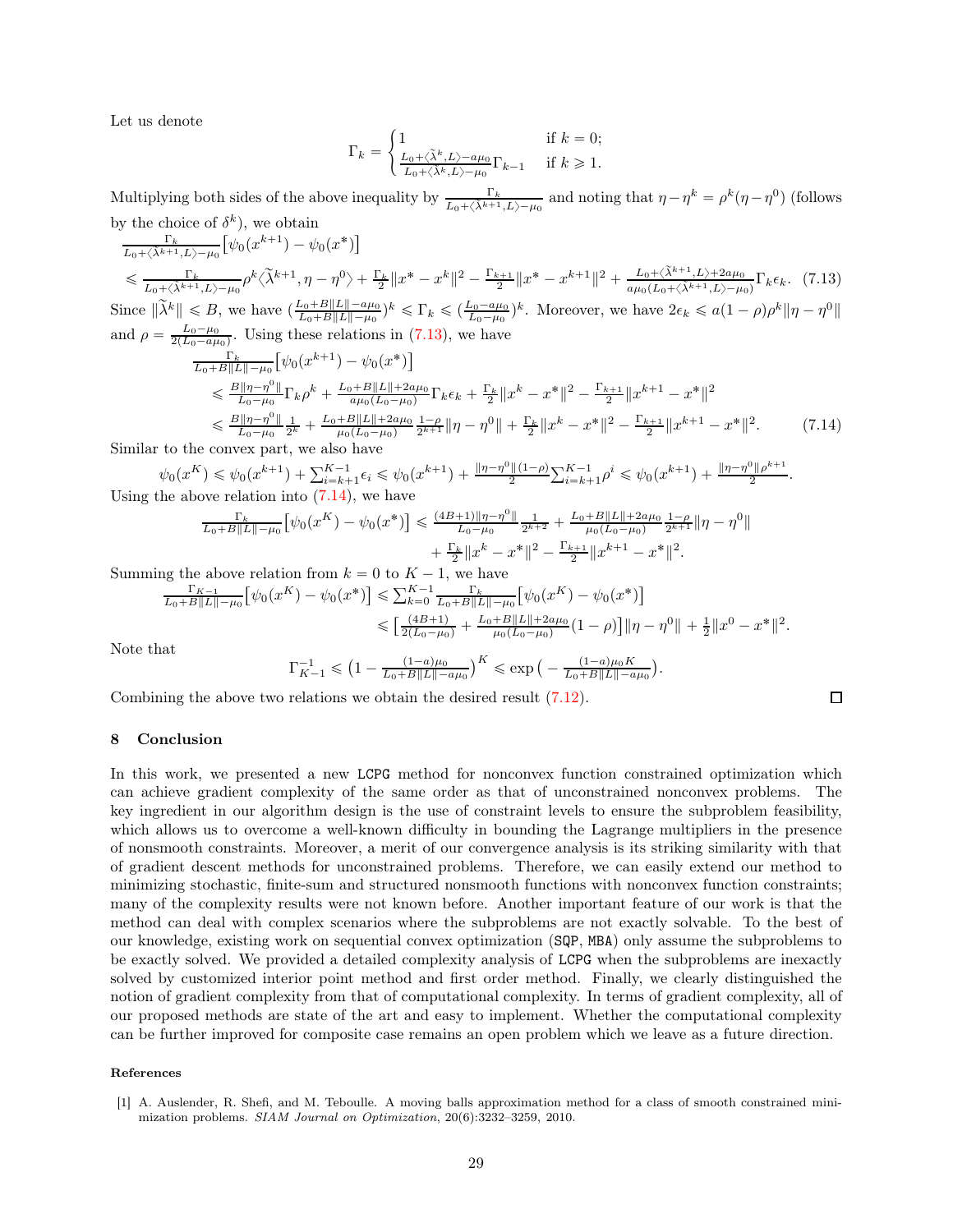- <span id="page-29-21"></span><span id="page-29-11"></span>[2] D. P. Bertsekas. *Nonlinear programming*. Athena Scientific, 1999.
- [3] J. Bolte and E. Pauwels. Majorization-minimization procedures and convergence of sqp methods for semi-algebraic and tame programs. *Mathematics of Operations Research*, 41(2):442–465, 2016.
- <span id="page-29-12"></span>[4] D. Boob, Q. Deng, and G. Lan. Stochastic first-order methods for convex and nonconvex functional constrained optimization. *Mathematical Programming*, pages 1–65, 2022.
- <span id="page-29-19"></span>[5] D. Boob, Q. Deng, G. Lan, and Y. Wang. A feasible level proximal point method for nonconvex sparse constrained optimization. In *Advances in Neural Information Processing Systems*, volume 33, pages 16773–16784. Curran Associates, Inc., 2020.
- <span id="page-29-8"></span>[6] J. Burke. A sequential quadratic programming method for potentially infeasible mathematical programs. *Journal of Mathematical Analysis and Applications*, 139(2):319–351, 1989.
- <span id="page-29-9"></span><span id="page-29-7"></span>[7] J. V. Burke and S.-P. Han. A robust sequential quadratic programming method. *Mathematical Programming*, 43(1):277–303, 1989.
- [8] C. Cartis, N. I. Gould, and P. L. Toint. On the evaluation complexity of composite function minimization with applications to nonconvex nonlinear programming. *SIAM Journal on Optimization*, 4:1721–1739, 2011.
- <span id="page-29-0"></span>[9] C. Cartis, N. I. Gould, and P. L. Toint. On the complexity of finding first-order critical points in constrained nonlinear optimization. *Mathematical Programming*, 144(1):93–106, 2014.
- <span id="page-29-10"></span>[10] F. Facchinei, V. Kungurtsev, L. Lampariello, and G. Scutari. Ghost penalties in nonconvex constrained optimization: Diminishing stepsizes and iteration complexity. *Mathematics of Operations Research*, 46(2):595–627, 2021.
- <span id="page-29-22"></span>[11] F. Facchinei, L. Lampariello, and G. Scutari. Feasible methods for nonconvex nonsmooth problems with applications in green communications. *Mathematical Programming*, 164(1):55–90, 2017.
- <span id="page-29-15"></span>[12] S. Ghadimi and G. Lan. Stochastic first-and zeroth-order methods for nonconvex stochastic programming. *SIAM Journal on Optimization*, 23(4):2341–2368, 2013.
- <span id="page-29-16"></span>[13] S. J. Reddi, S. Sra, B. Poczos, and A. J. Smola. Proximal stochastic methods for nonsmooth nonconvex finite-sum optimization. In *Advances in Neural Information Processing Systems*, volume 29, 2016.
- <span id="page-29-24"></span><span id="page-29-3"></span>[14] G. Lan. *First-order and Stochastic Optimization Methods for Machine Learning*. Springer, 2020.
- [15] G. Lan and R. D. C. Monteiro. Iteration-complexity of first-order penalty methods for convex programming. *Mathematical Programming*, 138:115–139, 2013.
- <span id="page-29-4"></span>[16] G. Lan and R. D. C. Monteiro. Iteration-complexity of first-order augmented lagrangian methods for convex programming. *Mathematical Programming*, 155(1-2):511–547, 2016.
- <span id="page-29-6"></span>[17] Z. Li and Y. Xu. Augmented lagrangian–based first-order methods for convex-constrained programs with weakly convex objective. *INFORMS Journal on Optimization*, 3(4):373–397, 2021.
- <span id="page-29-2"></span>[18] Q. Lin, R. Ma, and Y. Xu. Inexact proximal-point penalty methods for constrained non-convex optimization. *arXiv preprint arXiv:1908.11518*, 2019.
- <span id="page-29-13"></span>[19] R. Ma, Q. Lin, and T. Yang. Quadratically regularized subgradient methods for weakly convex optimization with weakly convex constraints. In *International Conference on Machine Learning*, pages 6554–6564. PMLR, 2020.
- <span id="page-29-14"></span>[20] O. Mangasarian and S. Fromovitz. The fritz john necessary optimality conditions in the presence of equality and inequality constraints. *Journal of Mathematical Analysis and Applications*, 17:37–47, 1967.
- <span id="page-29-26"></span><span id="page-29-17"></span>[21] A. Nemirovski. Interior point polynomial time methods in convex programming. *Lecture notes*, 2004.
- <span id="page-29-23"></span>[22] Y. Nesterov. Smooth minimization of non-smooth functions. *Mathematical Programming*, 103(1):127–152, 2005.
- [23] H. Robbins and D. Siegmund. A convergence theorem for non negative almost supermartingales and some applications. *Optimizing Methods in Statistics*, pages 111–135, 1971.
- <span id="page-29-18"></span>[24] M. Schmidt, N. L. Roux, and F. Bach. Convergence rates of inexact proximal-gradient methods for convex optimization. *arXiv preprint arXiv:1109.2415*, 2011.
- <span id="page-29-1"></span>[25] X. Wang, S. Ma, and Y. Yuan. Penalty methods with stochastic approximation for stochastic nonlinear programming. *Mathematics of Computation*, 86 (306):1793–1820, 2017.
- <span id="page-29-5"></span>[26] Y. Xu. Iteration complexity of inexact augmented lagrangian methods for constrained convex programming. *Mathematical Programming*, 2019.
- <span id="page-29-25"></span><span id="page-29-20"></span>[27] P. Yu, T. K. Pong, and Z. Lu. Convergence rate analysis of a sequential convex programming method with line search for a class of constrained difference-of-convex optimization problems. *SIAM Journal on Optimization*, 31(3):2024–2054, 2021.

#### A Proof of Lemma [6](#page-17-1)

Let  $\{\delta_n\}_{n\geqslant1}$  be a function of  $\mathcal{C}^{\infty}$ -smooth, real-valued mollifier functions over  $\mathbb{R}^d$  where, for every  $n\geqslant1$ , we have: (i)  $\delta_n \geq 0$ , (ii)  $\int \delta_n(\tau) d\tau = 1$ , and (iii) and  $\delta_n(\tau) = 0$  for  $\tau$  satisfying  $\|\tau\| \geq \frac{1}{n}$ . Moreover, we define  $p_n = \delta_n * p$ . It now follows that

$$
p_n(x) - p_n(y) - \langle \nabla p_n(y), x - y \rangle = \delta_n * [p(x) - p(y)] - \langle \delta_n * \nabla p(y), x - y \rangle
$$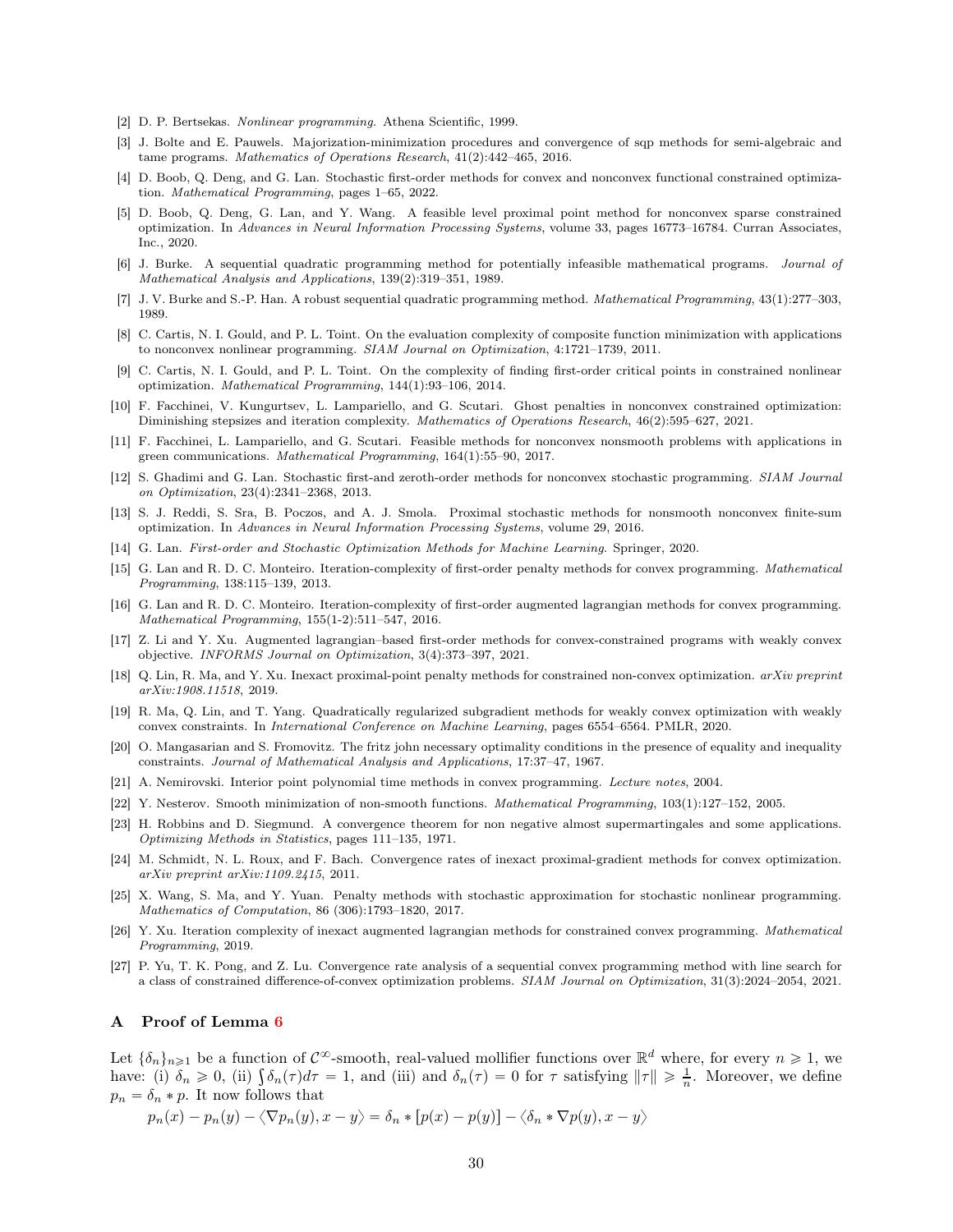$$
= \int_{\tau} \delta_n(\tau) [p(x - \tau) - p(y - \tau)] d\tau - \langle \int_{\tau} \delta_n(\tau) \nabla p(y - \tau) d\tau, x - y \rangle
$$
  
= 
$$
\int_{\tau} \delta_n(\tau) [p(x - \tau) - p(y - \tau) - \langle \nabla p(y - \tau), x - y \rangle] d\tau
$$

Using [\(5.2\)](#page-17-5) along with the above relation, noting that  $\delta_n \geq 0$  and the fact  $\int \delta_n(\tau) d\tau = 1$ , we have

<span id="page-30-1"></span>
$$
-\frac{\mu}{2}||x-y||^2 \le p_n(x) - p_n(y) - \langle \nabla p_n(y), x - y \rangle \le \frac{L}{2}||x-y||^2,
$$
\n(A.1)

for all  $x, y$ . Note that  $p_n$  is  $C^\infty$ -smooth. Hence, using Taylor's theorem, there exist  $\xi \in [x, y]$  such that  $p_n(x) - p_n(y) - \langle \nabla p_n(y), x - y \rangle = \frac{1}{2} \langle x - y, \nabla^2 p_n(\xi)(x - y) \rangle + o(||x - y||^2)$ . Using this relation along with  $(A.1)$ and denoting  $v := y - x$ , we have

$$
-\frac{\mu}{2}||v||^2 \le \frac{1}{2}\langle v, \nabla^2 p_n(\xi)v \rangle + o(||v||^2) \le \frac{L}{2}||v||^2
$$
\n(A.2)

Now, diving both sides of the above relation by  $||v||^2$ , taking  $y \to x$  which implies  $\xi \to x$  and  $\nabla^2 p_n(\xi) \to$  $\nabla^2 p_n(x)$ , we have

$$
-\mu \leqslant \left\langle \frac{v}{\|v\|}, \nabla^2 p_n(x) \frac{v}{\|v\|} \right\rangle \leqslant L,
$$

for all v and x. The above relation is equivalent to the fact that  $\|\nabla^2 p_n(x)\| \leq \max\{L, \mu\}$  for all x. From here, for any  $x, y$ , we have

$$
\|\nabla p_n(x) - \nabla p_n(y)\| = \|\int_{t=0}^1 \nabla^2 p(y + t(x - y))(x - y)dt\|
$$
  
\n
$$
\leq \int_{t=0}^1 \|\nabla^2 p(y + t(x - y))(x - y)\|dt
$$
  
\n
$$
\leq \int_{t=0}^1 \|\nabla^2 p(y + t(x - y))\| \|x - y\| dt
$$
  
\n
$$
\leq \max\{L, \mu\} \|x - y\|.
$$

<span id="page-30-0"></span>Now, taking  $n \to \infty$  and noting that  $\nabla p_n(x) \to \nabla p(x)$  for all x, we have [\(5.3\)](#page-17-6). Hence, we conclude the proof.

# B Proof of Theorem [7](#page-20-0)

First of all, using the definition of  $\epsilon_k$  and the fact that  $\psi_i^k(x^{k+1}) \leq \eta_i^k + \epsilon_k$  for all  $i \in [m]$ , we have  $\psi_i^k(x^k) = \psi_i(x^k) \leq \psi_i^{k-1}(x^k) \leq \eta_i^{k-1} + \epsilon_{k-1} < \eta_i^{k-1} + \delta_i^{k-1} = \eta_i^k, \quad i = 1, 2, \dots, m.$ 

Hence  $x^k$  is strictly feasible solution of  $(3.1)$ . Due to Slater condition, there exists a pair of optimal primal and dual solutions, which we denote by  $\tilde{x}^{k+1}$  and  $\lambda^{k+1}$ . We first prove the following lemma. Our argument will be based on the following key result.

#### <span id="page-30-2"></span>Lemma 9.

$$
\lim_{k \to \infty} \|\tilde{x}^{k+1} - x^k\| = 0, \quad \lim_{k \to \infty} \|x^{k+1} - x^k\| = 0
$$
\n(B.1)

*Proof.* Using optimality of  $\tilde{x}^{k+1}$ , strong convexity of  $\psi_0^k$ , feasibility of  $x_k$  for the subproblem [\(3.1\)](#page-5-3) and  $\psi_0^k(x^{k+1}) \leq \psi_0^k(\tilde{x}^{k+1}) + \epsilon_k$ , we have,

$$
\psi_0(x^{k+1}) \leq \psi_0^k(x^{k+1})
$$
  
\n
$$
\leq \psi_0^k(\tilde{x}^{k+1}) + \epsilon_k
$$
  
\n
$$
\leq \psi_0^k(x^k) - \frac{L_0}{2} ||x^k - \tilde{x}^{k+1}||^2 + \epsilon_k
$$
  
\n
$$
= \psi_0(x^k) - \frac{L_0}{2} ||x^k - \tilde{x}^{k+1}||^2 + \epsilon_k.
$$

Since  $\epsilon_k$  is summable, we have that  $||x^k - \tilde{x}^{k+1}||^2$  is summable. This implies  $||x^k - \tilde{x}^{k+1}|| \to 0$ . Since  $\epsilon_k \to 0$ and  $\tilde{x}^{k+1}$  is a unique optimal solution of  $(3.1)$ , we have  $||x^{k+1} - \tilde{x}^{k+1}|| \to 0$ . Then, using Cauchy-Schwarz inequality, we have  $||x^{k+1} - x^k|| \le ||x^{k+1} - \tilde{x}^{k+1}|| + ||\tilde{x}^{k+1} - x^k||$  and hence,  $||x^{k+1} - x^k|| \to 0$ . Hence, we conclude the proof.

Now, we show boundedness of  $\tilde{\lambda}^{k+1}$ . Assume, for the sake of contradiction, that  $\tilde{\lambda}^{k+1}$  is unbounded. Let  $\bar{x}$  be a limit point of  $\{x^k\}$ . Passing to a subsequence if necessary, we have  $x^{j_k} \to \bar{x}$ . Using Lemma [9,](#page-30-2) we have  $\tilde{x}^{j_k+1} \to \bar{x}$  and  $x^{j_k+1} \to \bar{x}$ . Since  $\|\tilde{\lambda}^{j_k+1}\| \to \infty$ , we have

$$
\psi_0^{j_k}(x^{j_k+1}) + \langle \tilde{\lambda}^{j_k+1}, \psi^{j_k}(x^{j_k+1}) \rangle \leq \psi_0^{j_k}(\tilde{x}^{j_k+1}) + \langle \tilde{\lambda}^{j_k+1}, \psi^{j_k}(\tilde{x}^{j_k+1}) \rangle + \epsilon_{j_k}
$$
  
\n
$$
\leq \psi_0^{j_k}(x) + \langle \tilde{\lambda}^{j_k+1}, \psi^{j_k}(x) \rangle + \epsilon_{j_k}
$$
  
\n
$$
\Rightarrow \frac{1}{\|\tilde{\lambda}^{j_k+1}\|} \psi_0^{j_k}(x^{j_k+1}) + \langle \frac{\tilde{\lambda}^{j_k+1}}{\|\tilde{\lambda}^{j_k+1}\|}, \psi^{j_k}(x^{j_k+1}) \rangle \leq \frac{1}{\|\tilde{\lambda}^{j_k+1}\|} \psi_0^{j_k}(x) + \langle \frac{\tilde{\lambda}^{j_k+1}}{\|\tilde{\lambda}^{j_k+1}\|}, \psi^{j_k}(x) \rangle + \frac{\epsilon_{j_k}}{\|\tilde{\lambda}^{j_k+1}\|}.
$$